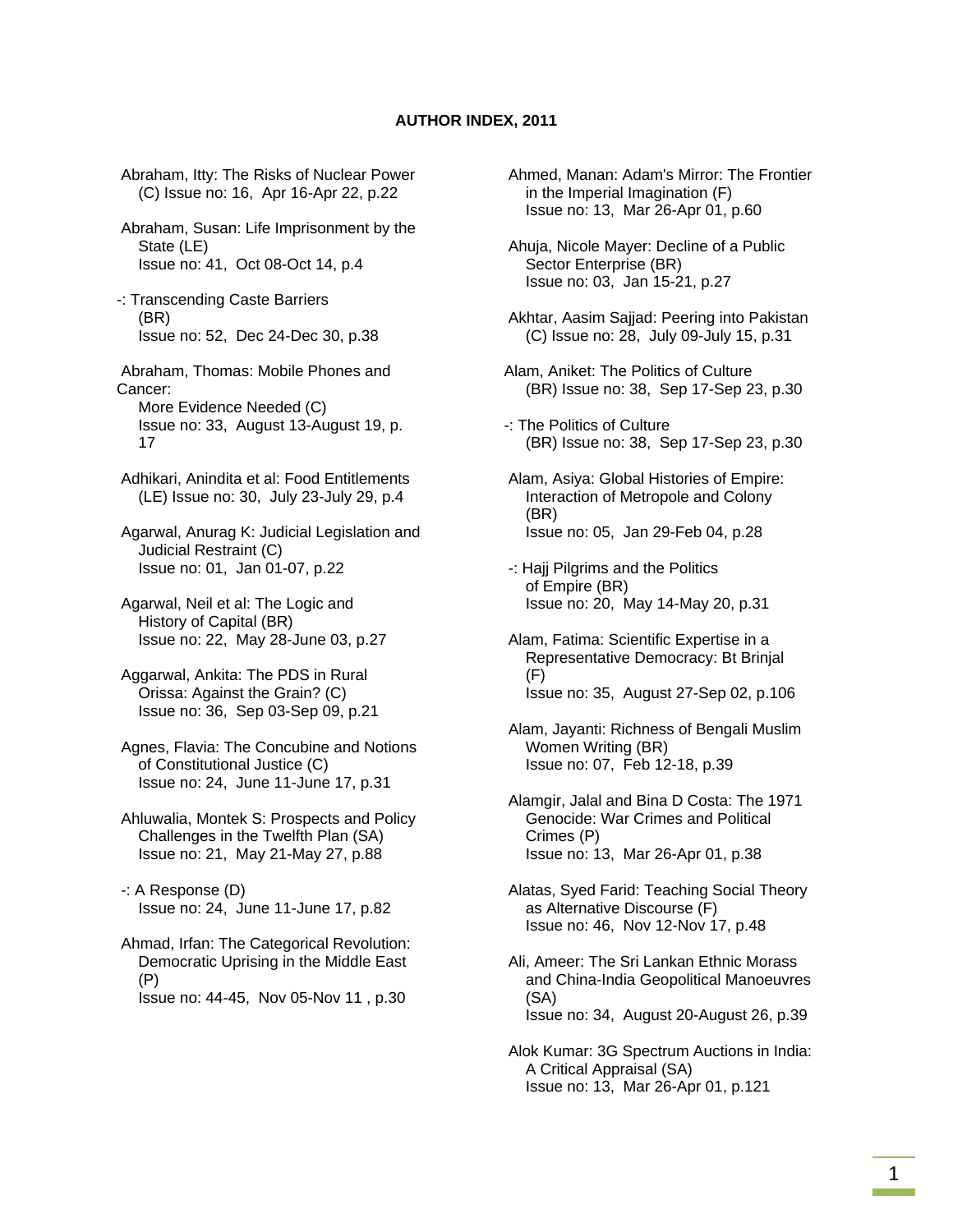Altbach, Philip G : The Past, Present, and Future of the Research University (SA) Issue no: 16, Apr 16-Apr 22, p.65

- Alvares, Claude : A Critique of Eurocentric Social Science and the Question of Alternatives (SA) Issue no: 22, May 28-June 03, p.72
- -: Steeped in Eurocentrism (D) Issue no: 42, Oct 15-Oct 21, p.77

 Amar, Paul: Why Egypt's Progressives Win (F) Issue no: 07, Feb 12-18, p.16

- An-naim, Abdullahi Ahmed : Taming the Imperial Impulse: Realising a Pragmatic Moral Vision (F) Issue no: 13, Mar 26-Apr 01, p.50
- Anand, Javed: Targeting the Lawbreakers (C) Issue no: 34, August 20-August 26, p. 19
- Anandhi, S: Beyond the Coherence of Identities: A Reading of Sedal (C) Issue no: 42, Oct 15-Oct 21, p.27
- Ananth, Krishna V: When Public Servants Came Calling at Vachati (F) Issue no: 42, Oct 15-Oct 21, p.32
- -: Courts vs Legislature (LE) Issue no: 06, Feb 05-11, p.4
- -: Lokpal Bill Campaign: Democratic and Constitutional (C) Issue no: 16, Apr 16-Apr 22, p.20
- Ananthanarayanan, S: The Railway Budget: What It Will Contain and What It Should Contain (C) Issue no: 07, Feb 12-18, p.26
- Anil Kumar, V: Inequality and Exclusion: As If the System Mattered (C) Issue no: 44-45, Nov 05-Nov 11, p.21
- -: State, Civil Society and the Eradication of Child Labour in Karnataka (C) Issue no: 03, Jan 15-21, p.23

Anil Kumar, V: Vive la Civil Society (LE) Issue no: 20, May 14-May 20, p.5

- Anoop Prakash and Shailaja Menon: Fenced Indians Pay for `Security' (F) Issue no: 12, Mar 19-25, p.33
- Anshu, Ashwin: Ramkatha, Rambhakts and the University (C) Issue no: 46, Nov 12-Nov 17, p.12
- Appu, P S: The Republic in Dire Straits: How to Put It Back on the Rails (P) Issue no: 50, Dec 10-Dec 16, p.37

Archana, Vani: See Srinivasan, T N

- Arokiasamy, P et al: Family Welfare Programme in India: Expenditure vs Performance (SA) Issue no: 43, Oct 22-Oct 28, p.127
- Arowosegbe, Jeremiah Oluwasegun: State Reconstruction in Post-Conflict Africa: The Relevance of Ake's Political Thought (SA) Issue no: 19, May 07-May 13, p.60

Arun, Thankom: See Hulme, David

- Ashok Kumar, E N: Reinterpreting Buddhism (LE) Issue no: 06, Feb 05-11, p.5
- Ashwin Kumar and M V Ramana: The Limits of Safety Analysis: Severe Nuclear Accident Possibilities at the PFBR (F) Issue no: 43, Oct 22-Oct 28, p.44

Ashwin Kumar: See Ramana, M V

- Avinash Kaumar: The Battle for Land: Unaddressed Issues (C) Issue no: 25, June 18-June 24, p.20
- Awal, Akanksha: Global Political Economy of Migrant Remittances (F) Issue no: 31, July 30-August 05, p.108
- Babu, Senthil : Coastal Accumulation in Tamil Nadu (F) Issue no: 48, Nov 26-Dec 02, p.12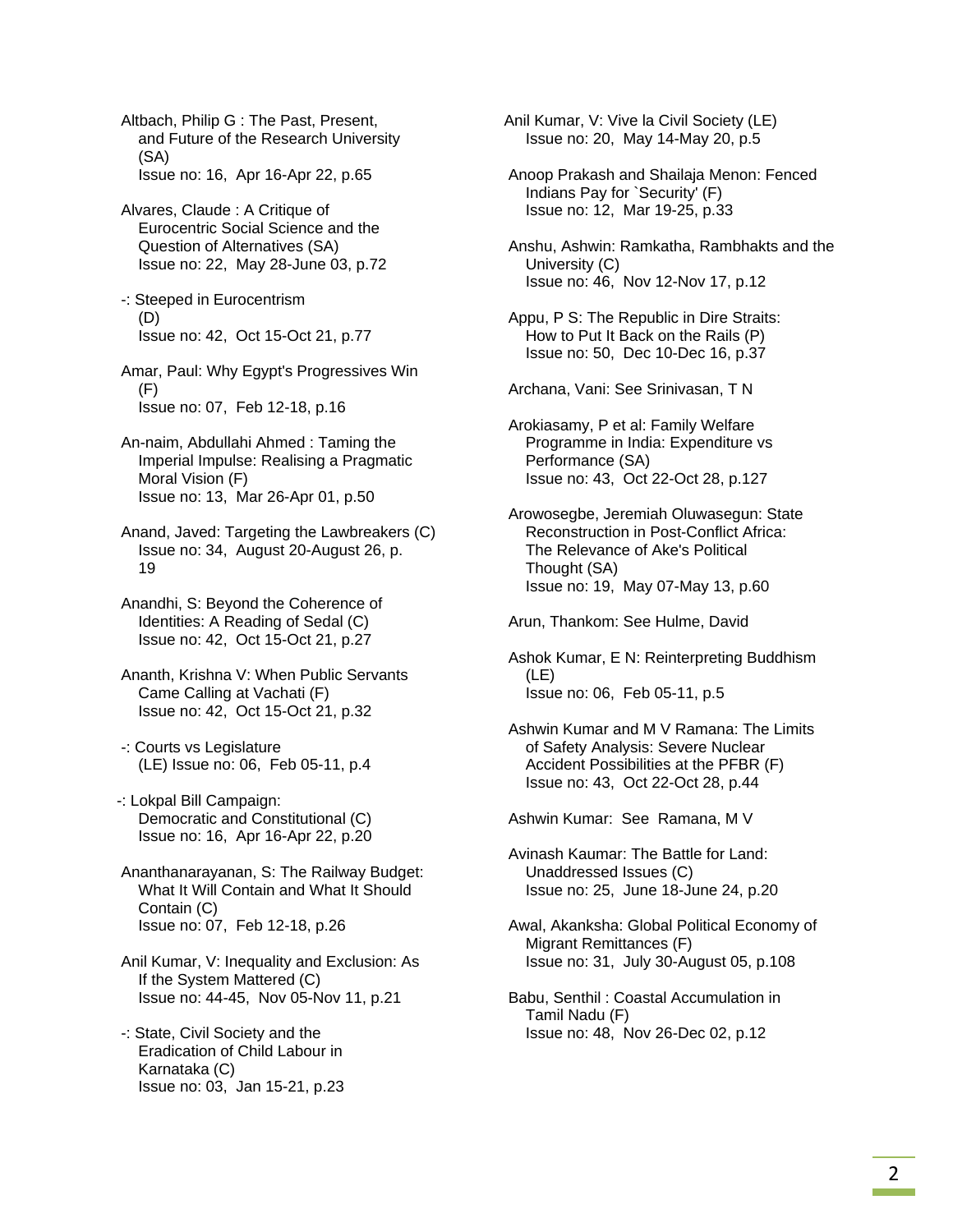Badarinath, Pooja: The Challenge of Subjectivity within Courts: Interpreting the Domestic Violence Act (C) Issue no: 12, Mar 19-25, p.15

 Baisya, Arup: The Left in Decline': A Historical Perspective (D) Issue no: 47, Nov 19-Nov 25, p.77

Bajpai, Devendra: See Krishna, Anirudh

Baker, Chris: See Phongpaichit, Pasuk

 Bakshi, Prakash et al: Remembering Shashi Rajagopalan (LE) Issue no: 33, August 13-August 19, p. 4

- Balakrishnan, Pulapre: A House for the Social Sciences (F) Issue no: 33, August 13-August 19, p.29
- Balasubramaniam, J: Dalits and a Lack of Diversity in the Newsroom (C) Issue no: 11, Mar 12-18, p.21
- Banaji, Jairus: End of the Left in India? (LE) Issue no: 23, June 04-June 10, p.4
- Banerjee, Kaustav: Decentralised Procurement and Universalised PDS (C) Issue no: 52, Dec 24-Dec 30, p.19
- Banerjee, Partha Sarathi: Party, Power and Political Violence in West Bengal (C) Issue no: 06, Feb 05-11, p.16
- Banerjee, Priyodorshi: Identity in Choice (BR) Issue no: 30, July 23-July 29, p.33
- Banerjee, Rahul: Black Money and Inflation (LE) Issue no: 43, Oct 22-Oct 28, p.4
- -: National Water Policy (LE) Issue no: 33, August 13-August 19, p.4
- Banerjee, Sumanta: Anna Hazare, Civil Society and the State (C) Issue no: 36, Sep 03-Sep 09, p.12
- -: Breeding 'Black Sheep' (C) Issue no: 02, Jan 08-14, p.10
- -: From Metropolitan to Megalopolitan Riots (C) Issue no: 39, Sep 24-Sep 30, p.27
- -: The Mysterious Alien: Indian Street Jugglers in Victorian London (SA) Issue no: 14, Apr 02-Apr 08, p.59
- -: Pakistan-India Conundrum: Shades of the Past (C) Issue no: 48, Nov 26-Dec 02, p.18
- -: Rabindranath A Liberal Humanist Fallen among Bigoted Bhadraloks (SA) Issue no: 24, June 11-June 17, p.51
- -: West Bengal's Next Quinquennium, and the Future of the Indian Left (C) Issue no: 23, June 04-June 10, p.14
- Banerjee-Guha, Swapna: Contemporary Globalisation and the Politics of Space (P) Issue no: 52, Dec 24-Dec 30, p.41
- -: Status of Rural Migrant Workers in Chinese Cities (C) Issue no: 26-27, June 25-July 08, p. 33
- Banerji, Rukmini: Challenging Bihar on Primary Education (P) Issue no: 11, Mar 12-18, p.33
- Bano, Shadab et al: Women on Campus: Negotiating Spaces and Silences (C) Issue no: 53, Dec 31-Jan 06, p.27
- Barbora, Sanjay: Assam's New Voice of Dissent (C) Issue no: 28, July 09-July 15, p.19
- Bardhan, Pranab: The Avoidable Tragedy of the Left in India-II (C) Issue no: 24, June 11-June 17, p.10
- -: Challenges for a Minimum Social Democracy in India (P) Issue no: 10, Mar 05-11, p.39
- -: Our Self-righteous Civil Society (C) Issue no: 29, July 16-July 22, p.16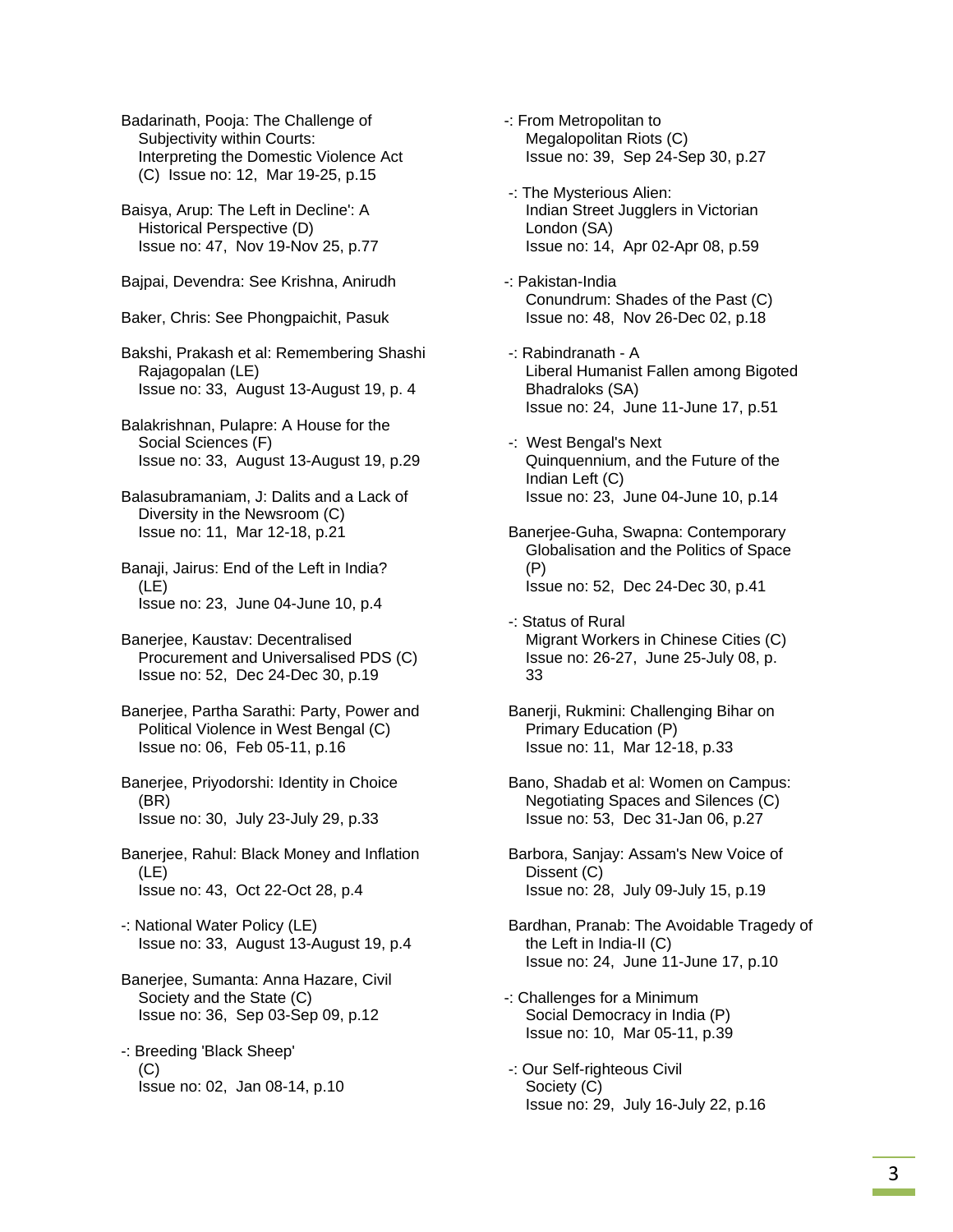Barua, Rohini Kumar et al: Why the Cynicism on Peace Talks in Assam? (LE) Issue no: 15, Apr 09-Apr 15, p.4 Baruah, Ditee Moni: The Refinery Movement in Assam (SA) Issue no: 01, Jan 01-07, p.63

 Basole, Amit and Deepankar Basu: Relations of Production and Modes of Surplus Extraction in India: Part I - Agriculture (SA) Issue no: 14, Apr 02-Apr 08, p.41

 -: Relations of Production and Modes of **Surplus** 

 Extraction in India: Part II - `Informal' Industry (SA) Issue no: 15, Apr 09-Apr 15, p.63

- Bastagli, Francesca: Conditional Cash Transfers as a Tool of Social Policy (F) Issue no: 21, May 21-May 27, p.61
- Basu, Alaka Malwade: Demographic Dividend Revisited: The Mismatch between Age and Economic Activity-Based Dependency Ratios (SA) Issue no: 39, Sep 24-Sep 30, p.53
- Basu, Deepankar : See Basole, Amit
- Basu, Kaushik: India's Foodgrain Policy: An Economic Theory Perspective (SA) Issue no: 05, Jan 29-Feb 04, p.37
- -: Understanding Inflation and Controlling It (SA) Issue no: 41, Oct 08-Oct 14, p.50
- Bathran, Ravichandaran: Indian Sanitation (BR) Issue no: 51, Dec 17-Dec 23, p.34
- Batra, Bikramjeet: Capital Punishment (LE) Issue no: 39, Sep 24-Sep 30, p.5
- Baviskar, Amita: Dark Side of Indigeneity? (BR) Issue no: 44-45, Nov 05-Nov 11, p.25
- -: What the Eye Does Not See: The Yamuna in the Imagination of Delhi (RA) Issue no: 50, Dec 10-Dec 16, p.45
- -: A Plan for Resolving Mullaperiyar Conflict (LE) Issue no: 51, Dec 17-Dec 23, p.4 Baviskar, Amita See Gidwani, Vinay
- Baviskar, B S and Shanti George: Operation Flood: Reviving Debates (LE) Issue no: 05, Jan 29-Feb 04, p.5
- Bedi, Jatinder S and Radheshyam Verma: State of Fabric Producing Units in India (SA) Issue no: 04, Jan 22-28, p.61
- Behera, Bhagirath; Pulak Mishra and Nayak Narayan C: Payments for Environmental Services: Issues and Implications for India (F) Issue no: 20, May 14-May 20, p.64
- Belser, Patrick and Uma Rani: Extending the Coverage of Minimum Wages in India: Simulations from Household Data (RA) Issue no: 22, May 28-June 03, p.47
- Bera, Anjan: Not a Defeat of Left Politics (LE) Issue no: 34, August 20-August 26, p.4
- Bery, Suman: Could It Happen Here? On Sovereign Debt and Bank Capital (F) Issue no: 48, Nov 26-Dec 02, p.10
- -: Revisiting Reserves (F) Issue no: 03, Jan 15-21, p.10
- Beteille, Andre: The Institutions of Democracy (P) Issue no: 29, July 16-July 22, p.75
- Bhadrakumar, M K: India-Afghan Strategic Pact: More Than a Flash in the Pan (C) Issue no: 43, Oct 22-Oct 28, p.10
- Bhaduri, Amit: Corruption and Representative Democracy (C) Issue no: 36, Sep 03-Sep 09, p.15
- -: Sheer Insensitivity (LE) Issue no: 18, Apr 30-May 06, p.5
- Bhagat, R B: Emerging Pattern of Urbanisation in India (C) Issue no: 34, August 20-August 26, p. 10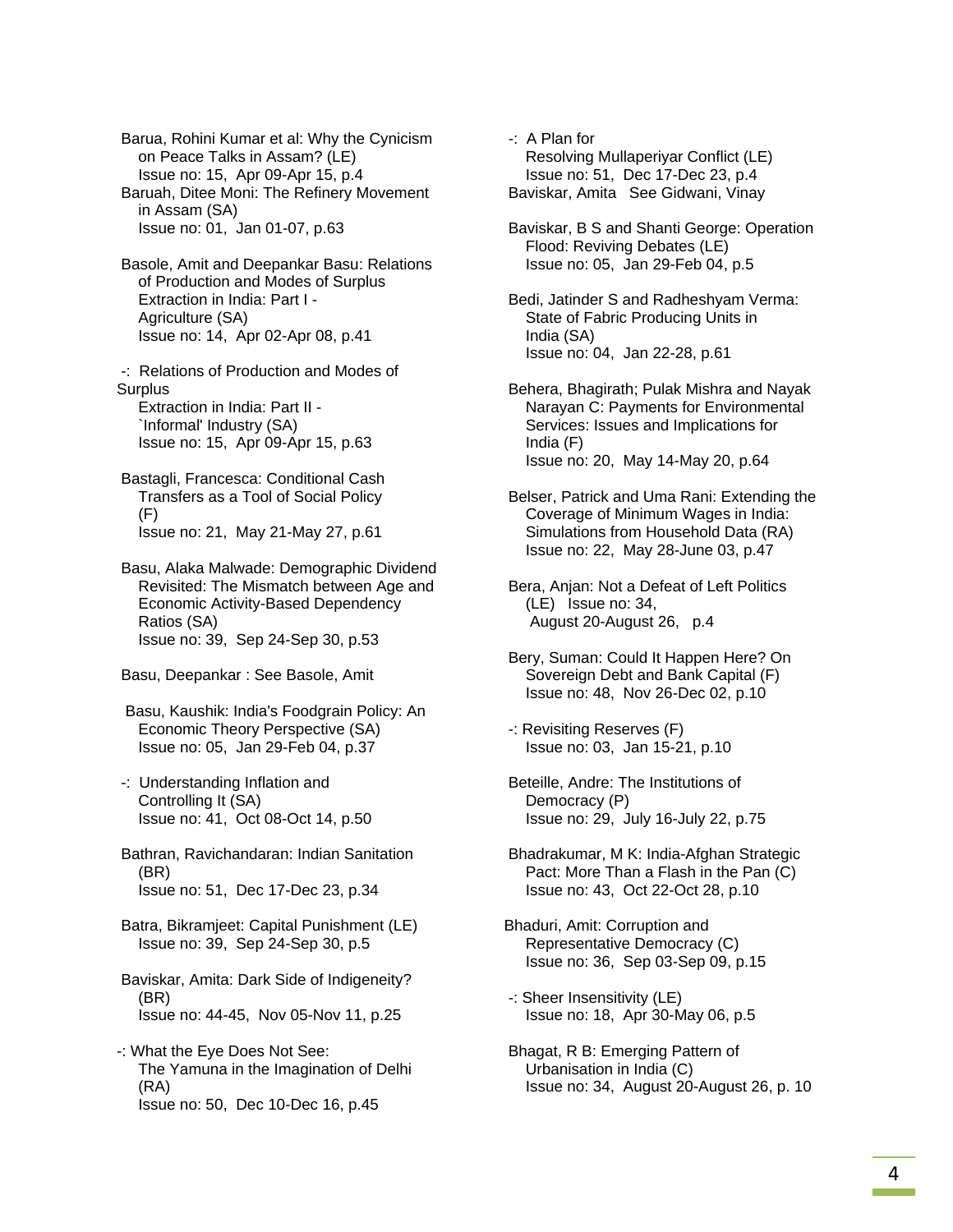Bhanumurthy, N R: See Mundle, Sudipto

Bharadwaj, Purwa: See Bhog, Dipta

 Bharadwaj, Sudha: Miscarriage of Justice-I (LE) Issue no: 01, Jan 01-07, p.4

 Bhargava, Meena: India's Ecological Past (BR) Issue no: 53, Dec 31-Jan 06, p.32

 Bharti, Vishav : Indebtedness and Suicides: Field Notes on Agricultural Labourers of Punjab (F) Issue no: 14, Apr 02-Apr 08, p.35

 Bhaskaran, Seema: Informed by Gender? Public Policy in Kerala (RA) Issue no: 43, Oct 22-Oct 24, p.75

Bhat, Meera: See Visaria, Leela

 Bhatia, Bela: Judging the Judgment (C) Issue no: 30, July 23-July 29, p.14

 Bhattacharjea, Aditya: Faltering Growth of South Asia (BR) Issue no: 10, Mar 05-11, p.33

 Bhattacharjee, Manojit: See Rajeev, Meenakshi

 Bhattacharjee, Swati and Raghabendra Chattopadhyay: The Information Deficit: Use of Media in a Deliberative Democracy (SA) Issue no: 52, Dec 24-Dec 30, p.45

 Bhattacharya, Ananda: Madariya Sufi Silsila: Distinctive Characteristics and Relations with the Indian Powers (SA) Issue no: 21, May 21-May 27, p.115

Bhattacharya, Dipankar: For a Left Resurgence (D) Issue no: 47, Nov 19-Nov 25, p.71

 Bhattacharya, Rajesh and Kalyan Sanyal: Bypassing the Squalor: New Towns, Immaterial Labour and Exclusion in Post-colonial Urbanisation (RA) Issue no: 31, July 30-August 05, p.41

 Bhattacharya, Sabyasachi; J Krishnamurty and Gerry Rodgers: India and the ILO in Historical Perspective (F) Issue no: 10, Mar 05-11, p.44

 -: India and the ILO in Historical Perspective (F) Issue no: 10, Mar 05-11, p.44

 Bhattacharya, Samaresh et al: Violence against Education Community (LE) Issue no: 02, Jan 08-14, p.5

 Bhattacharya, Saumyajit : The `Semesterisation' Impasse at Delhi University (C) Issue no: 19, May 07-May 13, p.22

Bhattacharyya, Amit: See Geelani, S A R

 Bhog, Dipta; Purwa Bharadwaj and Disha Mullick: Forging a Vocabulary for the Nation: A Feminist Reading of Language Textbooks (SA) Issue no: 19, May 07-May 13, p.51

 Bhojani, Upendra; N S Prashanth and Narayanan Devadasan: A Critique of the Draft National Health Research Policy 2011 (C) Issue no: 15, Apr 09-Apr 15, p.19

 -: Public Policies and the Tobacco Industry (C) Issue no: 28, July 09-July 15, p.27

 Bhowmik, Sharit: Wages and Ethnic Conflicts in Bengal's Tea Industry (C) Issue no: 32, August 06-August 12, p. 26

Bhullar, A S: See Sidhu, R S

- Bhushan, Shanti: Smear Campaign (LE) Issue no: 17, Apr 23-Apr 29, p.5
- Bidwai, Praful: Durban: Road to Nowhere (C) Issue no: 53, Dec 31-Jan 06, p.10
- -: Nuclear Hype and Reality (BR) Issue no: 13, Mar 26-Apr 01, p.31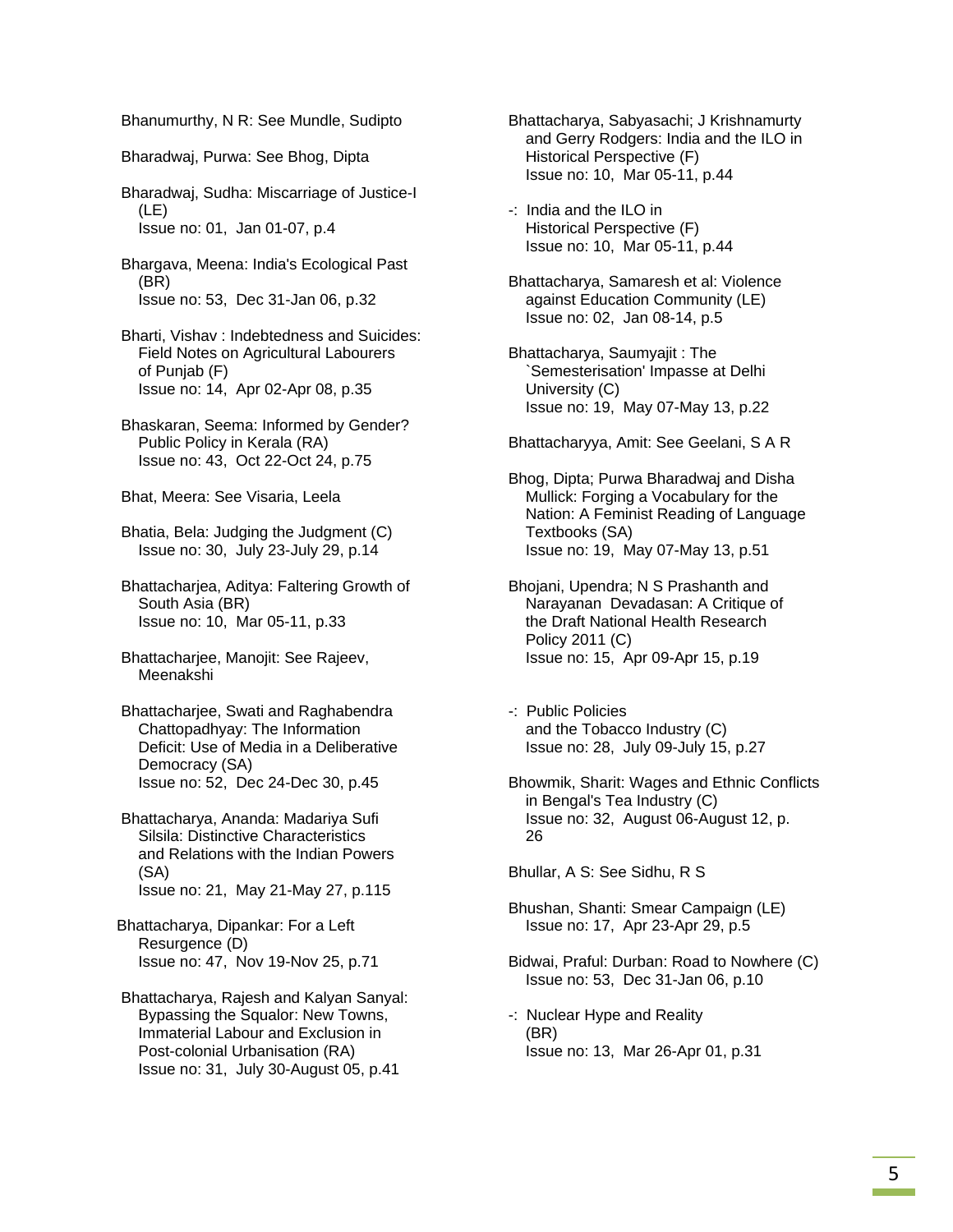-: People vs Nuclear Power in Jaitapur, Maharashtra (C) Issue no: 08, Feb 19-25, p.10

 Biggs, Stephen; Scott Justice and David Lewis: Patterns of Rural Mechanisation, Energy and Employment in South Asia: Reopening the Debate (F) Issue no: 09, Feb 26-Mar 04, p.78

 Bijoy, C R: The Great Indian Tiger Show (F) Issue no: 04, Jan 22-28, p.36

 Biswas, Nilanjana: Turning the Tide: Women's Lives in Fisheries and the Assault of Capital (SA) Issue no: 51, Dec 17-Dec 23, p.53

 Borgohain, Juli: See Lahiri, Siddhartha Kumar

 Bose, Ashish: Census of India, 2011 (LE) Issue no: 04, Jan 22-28, p.5

 Bose, Sarmila: `Dead Reckoning': A Response (D) Issue no: 53, Dec 31-Jan 06, p.76

Bose, Tapan: See Manchanda, Rita

Bossert, Thomas: See Mitchell, Andrew

 Boyd-Barrett, Oliver: Rethinking News Agencies, National Development and Information Imperialism (F) Issue no: 13, Mar 26-Apr 01, p.85

 Breeding, Mary E : The Micro-Politics of Vote Banks in Karnataka (SA) Issue no: 14, Apr 02-Apr 08, p.71

Byravan, Sujatha: See Rajan, Sudhir Chella

 Chakrabarti, B B and Mritiunjoy Mohanty: Risk, Regulation and Competition: A Different View on the Jalan Committee Report (D) Issue no: 11, Mar 12-18, p.72

 Chakrabarti, Dipankar: The Human Rights Movement in India: In Search of a Realistic Approach (P) Issue no: 47, Nov 19-Nov 25, p.33

Chakrabarti, Rajesh: On the Jalan Committee Report (C) Issue no: 02, Jan 08-14, p.14

 Chakrabarty, Dipesh : Expiating the Doctrine (BR) Issue no: 14, Apr 02-Apr 08, p.32

Chakraborti, Pinaki: See Pal, Anusri

 Chakraborty, Achin: Human Development: How Not to Interpret Change (C) Issue no: 51, Dec 17-Dec 23, p.16

- -: Of Measures and Mismeasures (BR) Issue no: 40, Oct 01-Oct 07, p.34
- Chakravarthi, Indira and Shalini Gera: Repression of Workers' Struggles in Chhattisgarh (C) Issue no: 18, Apr 30-May 06, p.16
- Chakravarti, Anand: Lost Legitimacy (LE) Issue no: 46, Nov 12-Nov 17, p.4

 Chakravarti, Uma: Bringing Gender into History: Women, Property and Reproduction (BR) Issue no: 33, August 13-August 19, p. 39

 Chakravarty, Sujoy et al: Emergence of Experimental Economics (F) Issue no: 35, August 27-Sep 02, p.41

-: Experimental Economics: A Survey (F) Issue no: 35, August 27-Sep 02, p.39

- -: Experiments in Macroeconomics and Finance (F) Issue no: 35, August 27-Sep 02, p.54
- -: Experiments in the Indian Context (F) Issue no: 35, August 27-Sep 02, p.71
- -: Experiments on Individual Decision-Making (F) Issue no: 35, August 27-Sep 02, p.47
- -: Public Goods Experiments and Social Preferences (F) Issue no: 35, August 27-Sep 02, p.61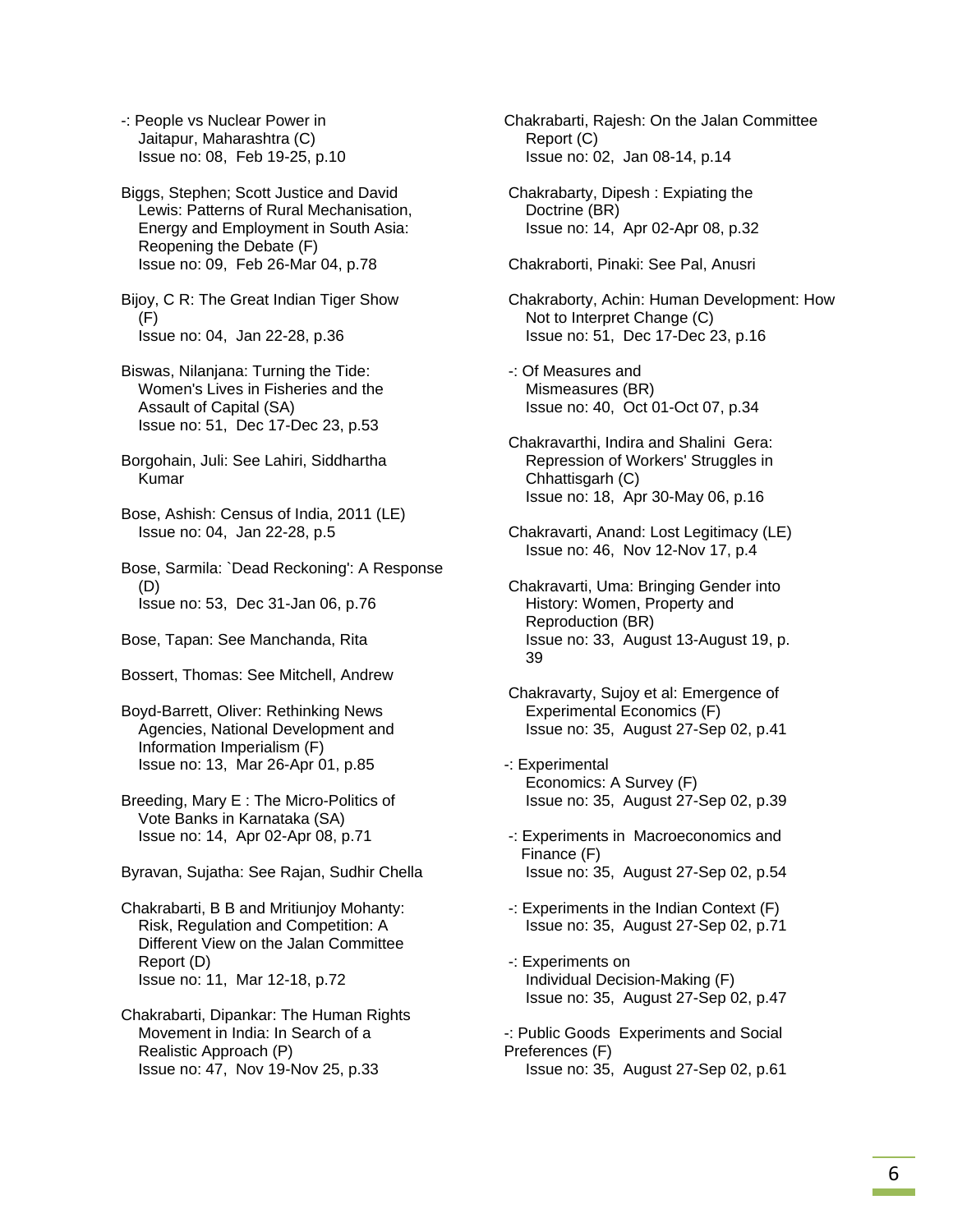-: A Lot of Scepticism and Some Hope (F) Issue no: 41, Oct 08-Oct 14, p.29

- Challa, J; P K Joshi and Prabhakar Tamboli: Revitalising Higher Agricultural Education in India (RA) Issue no: 26-27, Suppl, June 25-July 08, p.326
- Chand, Ramesh; P A Lakshmi Prasanna and Aruna Singh: Farm Size and Productivity: Understanding the Strengths of Smallholder and Improving Their Livelihoods (RA) Issue no: 26-27, Suppl, June 25-July 08, p.5
- -: Chand, Ramesh See Ramasundaram,P
- -: Chand, Ramesh See Singh, Harbir
- Chandavarkar, Anand: Keynes and PhDs (LE) Issue no: 11, Mar 12-18, p.4
- -: Making the Dismal Science Humane (BR) Issue no: 04, Jan 22-28, p.31
- Chandhoke, Neera : Our Latest Democratic Predicament (C) Issue no: 19, May 07-May 13, p.17
- -: Recontextualising Liberalism (BR) Issue no: 43, Oct 22-Oct 28, p.38
- Chandra, Pratyush: Crisis and Class Struggle (BR) Issue no: 25, June 18-June 24, p.42
- Chandra, Rajshree: `3(d)' Effect: The Novartis-Glivec Case (C) Issue no: 37, Sep 10-Sep 16, p.13
- Chandra, Sudhir: Gandhi's Twin Fasts and the Possibility of Non-violence (F) Issue no: 23, June 04-June 10, p.37
- Chandrachud, Abhinav: An Empirical Study of the Supreme Court's Composition (SA) Issue no: 01, Jan 01-07, p.71
- -: Inconsistent Death Sentencing in India (C) Issue no: 30, July 23-July 29, p.20

 -: Regional Representation on the Supreme Court (C) Issue no: 20, May 14-May 20, p.13

(F) Issue no: 33, August 13-August 19,p.10

 -: Extending Private Banking (F) Issue no: 11, Mar 12-18, p.10

 Chandrasekhar, S: Workers Commuting between the Rural and Urban: Estimates from NSSO Data (C) Issue no: 46, Nov 12-Nov 17, p.22

 Chandrasekharan, Sandhya: Higher Education: Can we Steer Change with Pragmatism? (C) Issue no: 01, Jan 01-07, p.25

 Chandrashekhar, C H: Chintalnar Massacre (LE) Issue no: 14, Apr 02-Apr 08, p.4

- Channa Basavaiah, M: See Srinivasulu, K
- Chatterjee, Shankar: Discussion on Poverty (LE) Issue no: 43, Oct 22-Oct 28, p.4
- -: SGSY and the NRLM (LE) Issue no: 48, Nov 26-Dec 02, p.5
- Chatterjee, Shibashis : The Arab Ferment and Challenges for India's West Asia Policy (C) Issue no: 16, Apr 16-Apr 22, p.29
- Chattopadhyay, Paresh: Marx as a Cover for Lenin (LE) Issue no: 07, Feb 12-18, p.5
- -: On a Strange Misreading of Marx: A Note (D) Issue no: 39, Sep 24-Sep 30, p.81
- -: Scholar Enchanted (BR)Issue no: 18, Apr 30-May 06, p.28
- Chattopadhyay, Raghabendra: See Bhattacharjee, Swati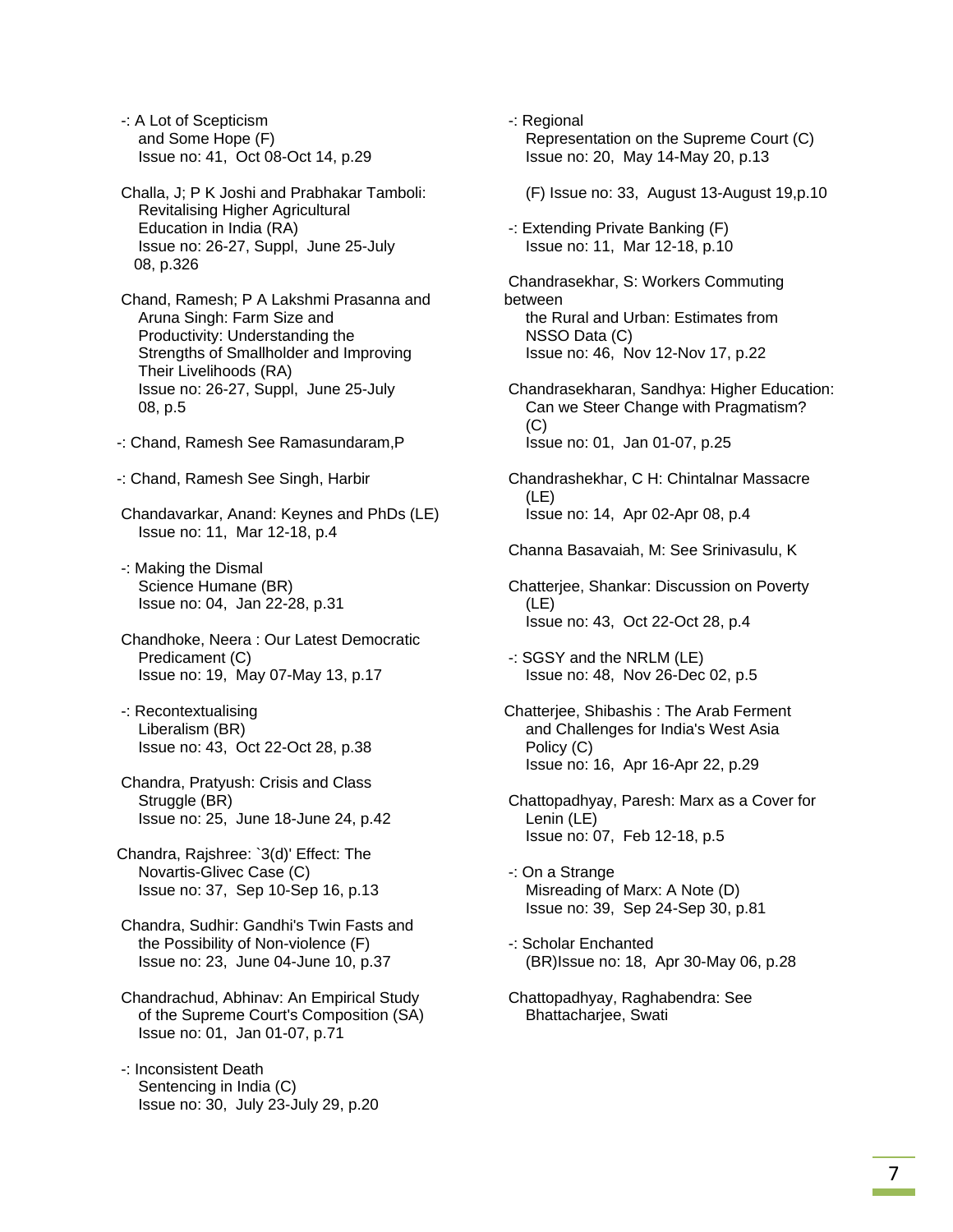- Chaturvedi, Arun; N G Patil and S N Goswami: Reorienting Land Use Strategies for Socio-economic Development in Uttar Pradesh (RA) Issue no: 26-27, Suppl, June 25-July 08, p.169
- Chaturvedi, Ritvik: The Anti-Corruption Crusade (LE) Issue no: 36, Sep 03-Sep 09, p.5

 Chaube, Shibani Kinkar : Remarkable Political Study of Parliament (BR) Issue no: 18, Apr 30-May 06, p.31

 Chaudhuri, Arka Roy and E Somanathan: Impact of Biometric Identification-Based Transfers (F) Issue no: 21, May 21-May 27, p.77

 Chawla, Michelle and Geetanjoy Sahu: Environmental Movement in Dahanu: Competing Pulls (C) Issue no: 49, Dec 03-Dec 09, p.10

Chellapandi, P: See Chetal, S C

 Chetal, S C and P Chellapandi: Severe Accident Assessment for PFBR: A Designer's Perspective (D) Issue no: 52, Dec 24-Dec 30, p.76

 Chopra, Kanchan: Managing Transformational Change: Principles from a Systems Perspective (P) Issue no: 03, Jan 15-21, p.33

Chopra, Rohit: Resurrection and Normalisation of Empire (F) Issue no: 13, Mar 26-Apr 01, p.42

Choudhuri, Tanima : See Ghosh, Biswajit

 Choukroune, Leila: In Defence of Liu Xiaobo (LE) Issue no: 04, Jan 22-28, p.4

 Chowdhury, Anis: Food Price Hikes: How Much Is Due to Excessive Speculation? (C) Issue no: 28, July 09-July 15, p.12

Chowdhury, Samik: Financial Burden of Transient Morbidity: A Case Study of Slums in Delhi (SA) Issue no: 33, August 13-August 19, p. 59  Chowdhury, Subhanil: Destructive Politics (LE) Issue no: 53, Dec 31-Jan 06, p.5 -: Employment in India:

- What Does the Latest Data Show? (C) Issue no: 32, August 06-August 12, p.23
- Coelho, Karen: Charting a Course through Embattled Terrain (BR) Issue no: 50, Dec 10-Dec 16, p.31

Costa, Bina D: See Alamgir, Jalal

- Cruz, Sharon da and Max de Loyola Furtado: The Partido Indiano and the September Revolt of 1890 in Goa (SA) Issue no: 33, August 13-August 19, p. 67
- Cullet, Philippe: Realisation of the Fundamental Right to Water in Rural Areas: Implications of the Evolving Policy Framework for Drinking Water (SA) Issue no: 12, Mar 19-25, p.56
- Dahiwale, S M: Caste in South Asia (LE) Issue no: 01, Jan 01-07, p.5
- Das, Debarshi and Arupjyoti Saikia: Early Twentieth Century Agrarian Assam: A Brief and Preliminary Overview (SA) Issue no: 41, Oct 08-Oct 14, p.73
- Das, Jishnu and Jessica Leino: Evaluating the RSBY: Lessons from an Experimental Information Campaign (SA) Issue no: 32, August 06-August 12, p. 85
- Das, N K: Naga Peace Parleys: Sociological Reflections and a Plea for Pragmatism (SA) Issue no: 25, June 18-June 24, p.70

 Das, Panchanan: Productivity and Efficiency in the Jute Industry (D) Issue no: 19, May 07-May 13, p.74

- Das, Saudamini: Examining the Storm Protection Services of Mangroves of Orissa during the 1999 Cyclone (SA) Issue no: 24, June 11-June 17, p.60
- Das, Suchismita: Ecotourism, Sustainable Development and the Indian State (SA) Issue no: 37, Sep 10-Sep 16, p.60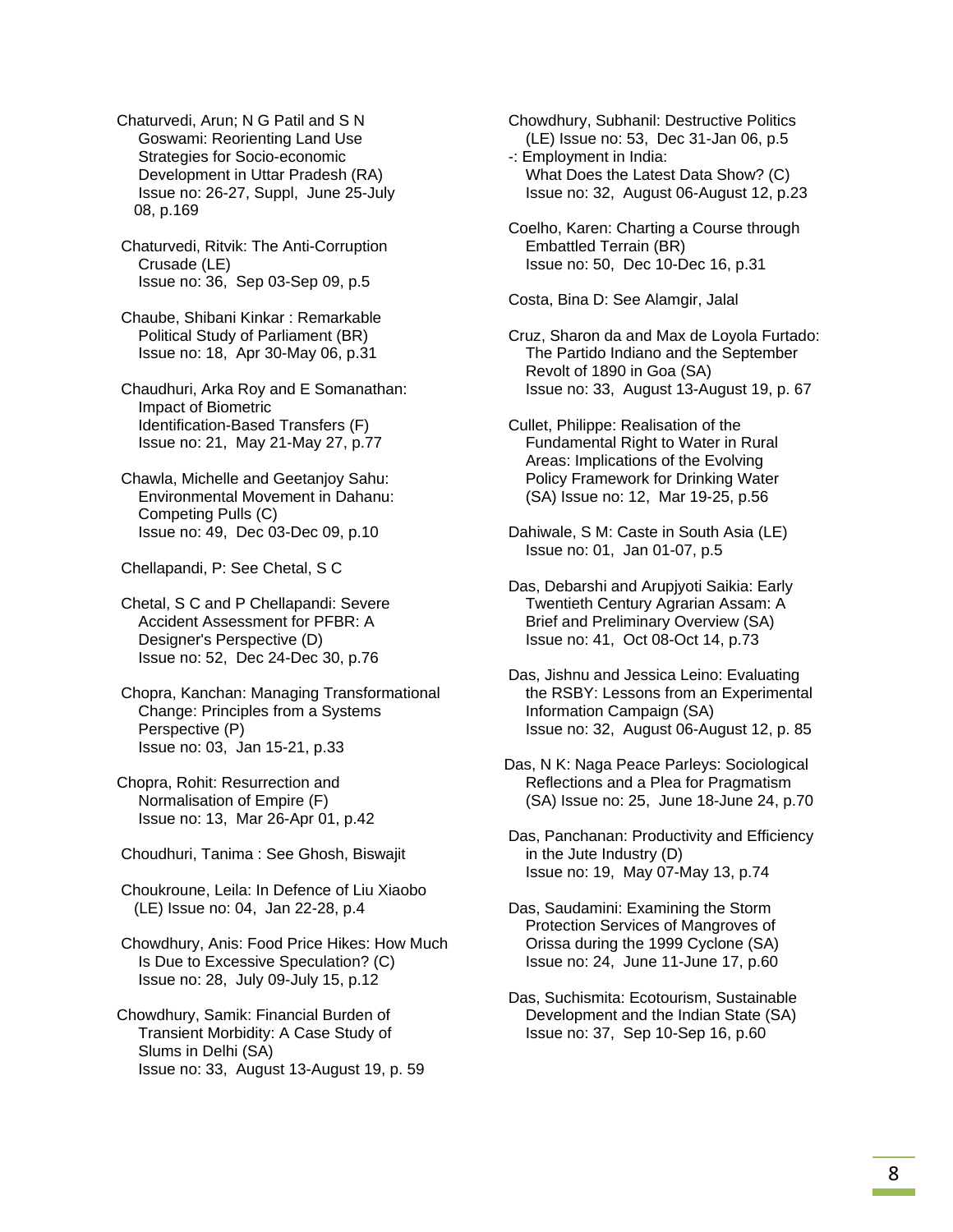Das-Gupta, Arindam: Public Expenditure Management Committee Report: A Critical Review (C) Issue no: 43, Oct 22-Oct 28, p.15

 Dasgupta, A K: Capital Punishment (LE) Issue no: 48, Nov 26-Dec 02, p.4

Dasgupta, Shyamasree: See Hill, Elizabeth

 Dash, Manasi and Arun Mehta: Understanding Mobile Phone Radiation and Its Effects (C) Issue no: 17, Apr 23-Apr 29, p.22

 Dash, Satya Prakash: On Counterterrorism (LE) Issue no: 22, May 28-June 03, p.5

 Datar, M K: Impact of Deregulated Savings Bank Interest Rates (C) Issue no: 52, Dec 24-Dec 30, p.23

 -: Regulation of Credit Rating Agencies: New Business Models or Stringent Regulatory Use? (C) Issue no: 06, Feb 05-11, p.19

 Date, Vidyadhar: Speed, Money and Male Power (Ed) Issue no: 42, Oct 15-Oct 21, p.9

 Datta, P: On Regional Representation (LE) Issue no: 22, May 28-June 03, p.4

Deepak Kumar: See Yadavendu, Vijay Kumar:

 Dennis, Subin: Kerala Elections: Nothing Mysterious (D) Issue no: 25, June 18-June 24, p.127

Desai, Bhupat M et al: Agricultural Policy Strategy, Instruments and Implementation: A Review and the Road Ahead (SA) Issue no: 53, Dec 31-Jan 06, p.42

 Desai, Kiran: On Constructing the Idea of Gujarat (BR) Issue no: 48, Nov 26-Dec 02, p.32

 Desai, Mihir: The Communal and Targeted Violence Bill (C) Issue no: 31, July 30-August 05, p.12

 -: Land Acquisition Law and the Proposed Changes (P) Issue no: 26-27, June 25-July 08, p. 95  Desai, Nitin: The Rise of China (BR) Issue no: 47, Nov 19-Nov 25, p.29

 Desai, Renu: The Sanitation Question in Urban India (BR) Issue no: 50, Dec 10-Dec 16, p.33

 Desai, Sonalde and Amaresh Dubey: Caste in 21st Century India: Competing Narratives (SA) Issue no: 11, Mar 12-18, p.40

 Deshmukh, Ranjit; Ashwin Gambhir and Girish Sant: India's Solar Mission: Procurement and Auctions (C) Issue no: 28, July 09-July 15, p.22

 Deshpande, Anirudh: Eurocentric versus Indigenous (D) Issue no: 30, July 23-July 29, p.87

 -: One and a Half Educated Men (BR) Issue no: 19, May 07-May 13, p.33

 Deshpande, Ashwini: Scholar Extraordinaire: Ashok Ranade on Hindi Film Music (C) Issue no: 39, Sep 24-Sep 30, p.30

 -: A Teacher, a Colleague, and a Friend (F) Issue no: 32, August 06-August 12, p.112

 Deshpande, C S: Policy Challenges (LE) Issue no: 23, June 04-June 10, p.5

 Deshpande, Rajeshwari: How Does the System Encourage Academic Dishonesty? (C) Issue no: 08, Feb 19-25, p.14

 Deshpande, Sudhanva: The Man with a Hyphenated Identity (C) Issue no: 19, May 07-May 13, p.27

 Devadasan, Narayanan : See Bhojani, Upendra

 Devasahayam, M G and V Suresh: Cash in Tamil Nadu Elections (LE) Issue no: 15, Apr 09-Apr 15, p.5

 Devi, Mahasweta et al: An Open Appeal to the Chief Minister of West Bengal (LE) Issue no: 43, Oct 22-Oct 28, p.5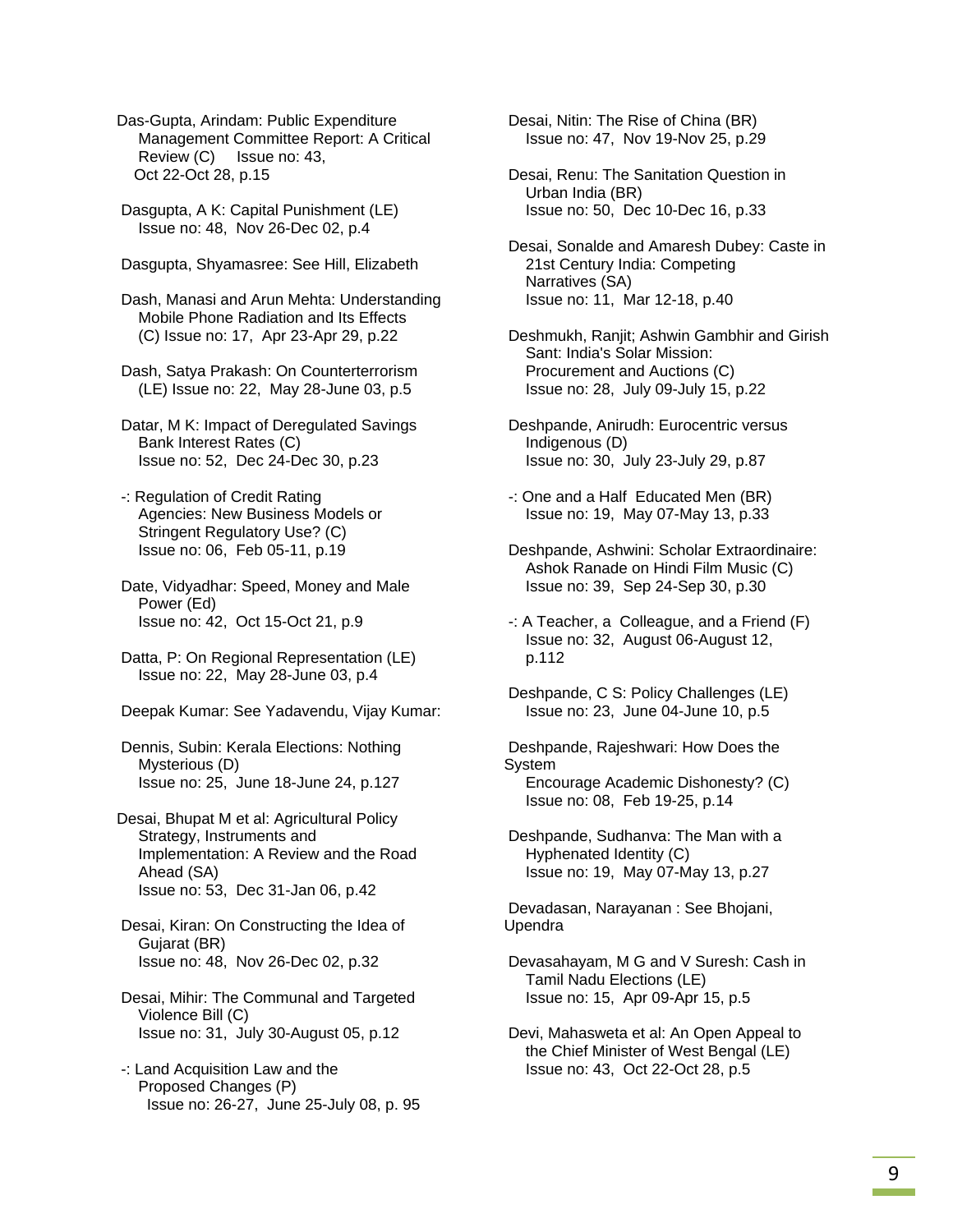Dewan, Ritu: Twelfth Plan: Patriarchy as Macroeconomic Construct (C) Issue no: 42, Oct 15-Oct 21, p.19

 Dey, Nikhil and Aruna Roy: Ajit Bhattacharjea (LE) Issue no: 16, Apr 16-Apr 22, p.5

Dhar, Biswajit : See Rao, K S Chalapati

Dharmalingam, A: See Navaneetham, K

 Dhawan, Harish and Paramjeet Singh: Death Sentences (LE) Issue no: 24, June 11- June 17, p.5

 -: Framed by Police (LE) Issue no: 08, Feb 19-25, p.5

-: Hostage-taking and the Adivasis (LE) Issue no: 09, Feb 26-Mar 04, p.5

- -: Hypocrisy of `Poverty Line' (LE) Issue no: 40, Oct 01-Oct 07, p.4
- -: Justice for Niyamat Ansari-II (LE) Issue no: 11, Mar 12-18, p.4

 -: Murder of Sr Valsa (LE) Issue no: 49, Dec 10-Dec 16, p.5

- -: Threat to Constitutional Democracy (LE) Issue no: 03, Jan 15-21, p.5
- -: Dhawan, Harish See Singh, Paramjeet

Dholakia, Ravindra H and Amey A Sapre: Gujarat's Growth Story (D) Issue no: 32, August 06-August 12, p. 122

Dhruv, Saroop: See Gandhi, Hiren

 Dietrich, Gabriele: The March from Tarapur to Jaitapur (C) Issue no: 23, June 04-June 10, p.25

 -: Remembering Ajit Roy (C) Issue no: 47, Nov 19-Nov 25, p.22

 Dighe, Anita: Partner in Literacy Mission (BR) Issue no: 22, May 28-June 03, p.24 DiMaggio, Anthony and Paul Street: Occupy Wall Street, Mass Media and Progressive Change in the Tea Party Era (C) Issue no: 47, Nov 19-Nov 25, p.10

Dinesh Kumar, M et al: Employment Guarantee and Its Environmental Impact: Are the Claims Valid? (D) Issue no: 34, August 20-August 26, p. 69

Dixit, Shantanu: See Sreekumar, N

- Duara, Prasenjit : The Chinese Revolution and Insurgent Maoism in India: A Spatial Analysis (P) Issue no: 18, Apr 30-May 06, p.33
- Dubey, Amaresh: See Desai, Sonalde

 Dubhashi, Devdatt: Correcting Popular Misconceptions of Marx (BR) Issue no: 48, Nov 26-Dec 02, p.35

 Dwivedi, Divya and Shaj Mohan: Gandhi's Life and Thought (BR) Issue no: 01, Jan 01-07, p.30

 -: Gandhi's Life and Thought (BR) Issue no: 01, Jan 01-07, p.30

Eapen, Leena Mary: See Nair, Sthanu R

- Epstein, Gerald: See Hagenbarth, Jessica **Carrick**
- EPW Research Foundation: Aftermath of the US Debt Downgrade (MMR) Issue no: 34, August 20-August 26, p. 61

 -: Corporate Bond Market Activity: An Overview (MMR) Issue no: 17, Apr 23-Apr 29, p.69

- -: Cyclical Responses to Monetary Policy (MMR) Issue no: 12, Mar 19-25, p.76
- -: Deregulation of the Savings Bank Deposit Rate (MMR) Issue no: 48, Nov 26-Dec 02, p.72
- -: Emerging Fiscal Risks (MMR) Issue no: 39, Sep 24-Sep 30, p.73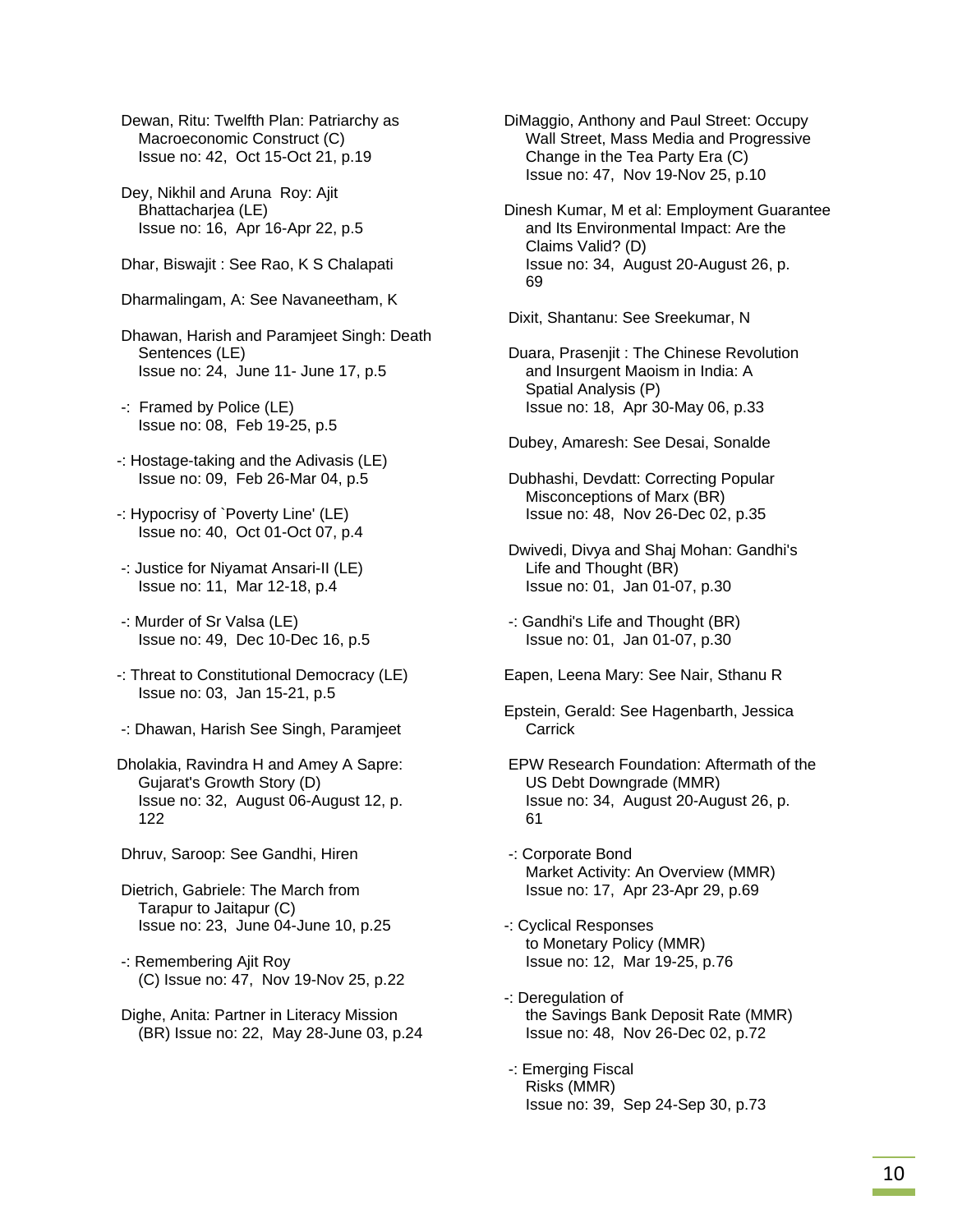-: India's Overall Balance of Payments: Quarterly/Annual (CS) Issue no: 28, July 09-July 15, p.74

- -: Is the Growth in Bank Credit a Serious Concern? (MMR) Issue no: 30, July 23-July 29, p.71
- -: Liquidity Management Gaining Ground (MMR) Issue no: 53, Dec 31-Jan 06, p.69
- -: Macroeconomic Indicators (CS) Issue no: 29, July 16-July 22, p.160
- -: Macroeconomic Indicators (9 July 2011 (CS) Issue no: 28, July 09-July 15, p.73
- -: A New Orientation to Directed Credit (MMR) Issue no: 22, May 28-June 03, p.100
- -: The Problem of Inflation (MMR) Issue no: 04, Jan 22-28, p.73
- -: ULIPs and Mutual Funds: The Unidentical Twins (MMR) Issue no: 25, June 18-June 24, p.120
- -: Will the Reserve Bank Reverse Its Stance? (MMR) Issue no: 43, Oct 22- Oct 28, p.135
- -: Yield Spread and Industrial Activity (MMR) Issue no: 08, Feb 19-25, p.65
- Erappa, S: See Sanyal, Ayanendu
- Eswaraiah, G: NRHM and Health Inequality (LE) Issue no: 10, Mar 05-11, p.5
- -; NRHM and Health Inequality (LE) Issue no: 10, Mar 05-11, p.4
- Farouqui, Ather: Estranged Siblings: Urdu and Hindi (BR) Issue no: 38, Sep 17-Sep 23, p.33
- -: Islamic Banking: An Anathema to Civil Society (C) Issue no: 19, May 07-May 13, p.25

 Faruqi, Shad Saleem: Western Intellectual Imperialism in Malaysian Legal Education (F) Issue no: 46, Nov 12-Nov 17, p.55

 Fatima, Shaista: Biased View (LE) Issue no: 24, June 11-June 17, p.4

 Fazalbhoy, Nasreen: Muslim Weavers, Hindu Traders (BR) Issue no: 09, Feb 26-Mar 04, p.35

Fazili, Gowhar: Another Autumn in Kashmir (F) Issue no: 38, Sep 17-Sep 23, p.28

Felipe, Jesus: See Utsav Kumar

- Finegold, David et al: Will They Return? Indian Students in the United States (C) Issue no: 21, May 21-May 27, p.21
- Francis, Smitha: A Sectoral Impact Analysis of the ASEAN-India Free Trade Agreement (SA) Issue no: 02, Jan 08-14, p.46
- Furtado, Max de Loyola: See Cruz, Sharon da
- Gajjala, Radhika and Birzescu, Anca: Digital Imperialism through Online Social/Financial Networks (F) Issue no: 13, Mar 26-Apr 01, p.95
- Gallagher, Kevin P: The IMF, Capital Controls and Developing Countries (C) Issue no: 19, May 07-May 13, p.12
- -: Gallagher, Kevin P See Griffith-Jones, **Stephany**

Gambhir, Ashwin: See Deshmukh, Ranjit

 Gandhi, Aman Raj: Defending Markandey Katju (LE) Issue no: 47, Nov 19-Nov 25, p.4

- Gandhi, Hiren and Saroop Dhruv: Puppetry: Re-establishing the Folk Art (F) Issue no: 30, July 23-July 29, p.10
- Gandhi, Rajmohan: Looking for the Dust (RA) Issue no: 49, Dec 03-Dec 09, p.33

Gandhi, Sahil: See Pethe, Abhay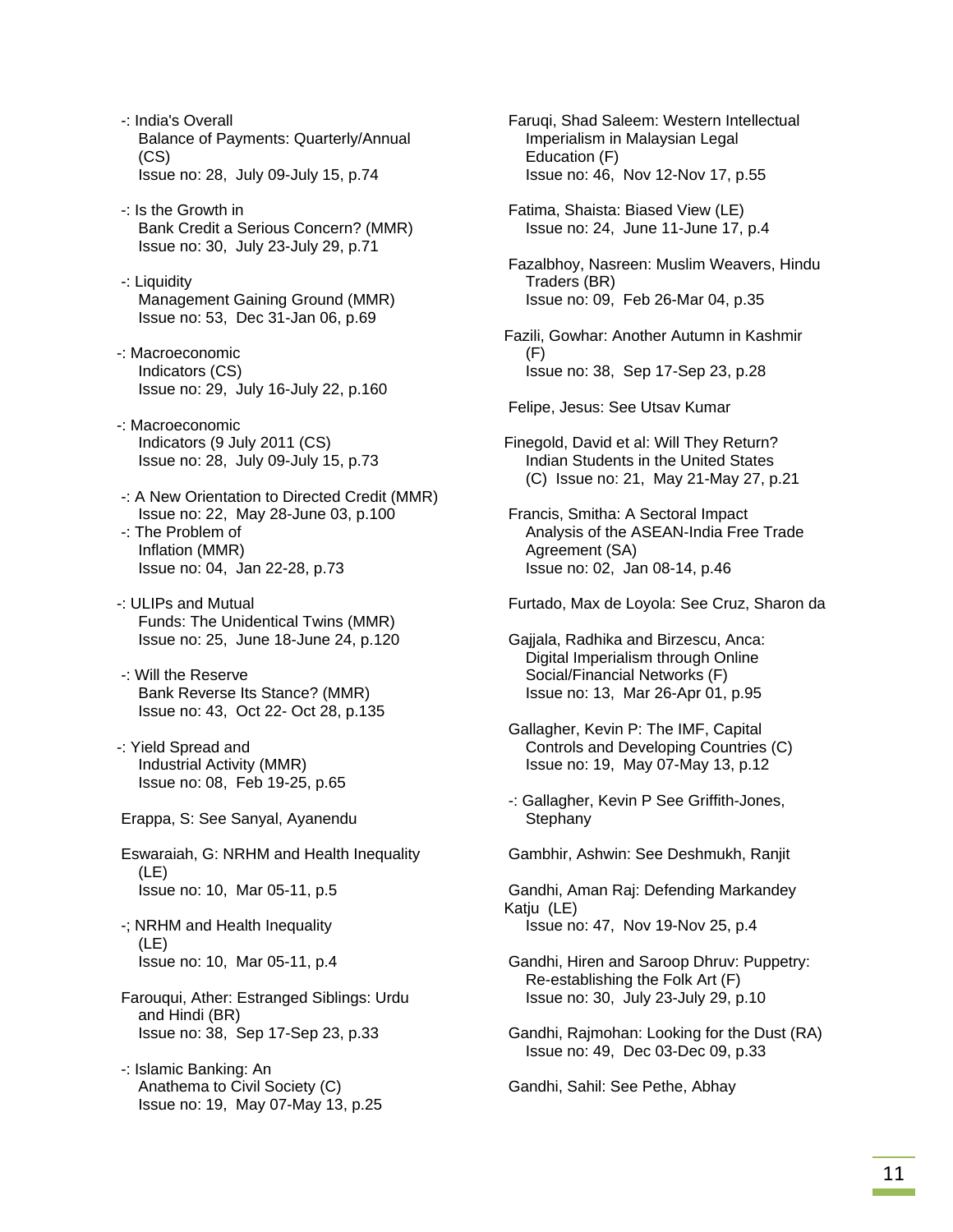Gang, Ira N; Kunal Sen and Myeong-Su Yun: Was the Mandal Commission Right? Differences in Living Standards between Social Groups (SA) Issue no: 39, Sep 24-Sep 30, p.43

 Gayer, Laurent and Chakraverti Mahajan: Delhi's Noor Masjid: Tales of a Martyred Mosque (C) Issue no: 10, Mar 05-11, p.12

Gayithri, K: See Sanyal, Ayanendu

 Gazdar, Haris: Karachi Battles (C) Issue no: 38, Sep 17-Sep 23, p.19

 -: Social Protection in Pakistan: In the Midst of a Paradigm Shift? (SA) Issue no: 28, July 09-July 15, p.59

 Geelani, S A R; Amit Bhattacharyya and Rona Wilson: Homage to Gurusharan Singh (LE) Issue no: 41, Oct 08-Oct 14, p.5

 General, Consul: Biased Article on Sri Lanka (LE) Issue no: 26-27, June 25-July 08, p.4

- George, Alex: State of Orphans in the Earthly Paradise (C) Issue no: 10, Mar 05-11, p.19
- George, Benny: India's Public Health: A Financial Aetiology (C) Issue no: 09, Feb 26-Mar 04, p.20
- George, Mary: Can Monetary Policy Be Inclusive? (LE) Issue no: 32, August 06-August 12, p. 5
- -: Male Accountability at Home (LE) Issue no: 42, Oct 15-Oct 21, p.4

 George, Santosh: Clueless about Unfolding Chaos, Accidents, Death and Disease (BR) Issue no: 17, Apr 23-Apr 29, p.35

 George, Shanti: Operation Flood: An Analysis or Casual Discussion? (BR) Issue no: 31, July 30-August 05, p.29

-: George, Shanti See Baviskar, B S

 George, Varghese K: Rethinking Social Sciences and Humanities in the Contemporary World (SA) Issue no: 31, July 30-August 05, p.91

Gera, Shalini : See Chakravarthi, Indira

 Ghai, Anita et al: Police Intimidation (LE) Issue no: 05, Jan 29-Feb 04, p.4

- Ghandy, Kobad: Judging Marxism by Its Fruits (BR) Issue no: 26-27 June 25-July 08, p.105
- -: Subverting the Legal System (LE) Issue no: 25, June 18-June 24, p.5
- Ghatak, Maitreesh and Parikshit Ghosh: The Land Acquisition Bill: A Critique and a Proposal (SA) Issue no: 41, Oct 08-Oct 14, p.65
- Ghate, Prabhu: Waking up from the Nightmare (D) Issue no: 01, Jan 01-07, p.79

 Ghose, Ajit K: The Crowding-Out Effect of Foreign Capital (SA) Issue no: 50, Dec 10-Dec 16, p.98

- -: Trade, Foreign Capital and Development (SA) Issue no: 28, July 09-July 15, p.67
- Ghosh, Arjun: Cultural Intervention and Cultural Resistance (SA) Issue no: 24, June 11-June 17, p.69
- Ghosh, Biswajit and Tanima Choudhuri: Gender, Space and Development: Tribal Women in Tripura (F) Issue no: 16, Apr 16-Apr 22, p.74

 Ghosh, D N: Hypocrisy in Democratic Politics (BR) Issue no: 15, Apr 09-Apr 15, p.32

 Ghosh, Jayati: Cash Transfers as the Silver Bullet for Poverty Reduction: A Sceptical Note (F) Issue no: 21, May 21-May 27, p.67

-: Ghosh, Jayati See Tucker, Todd

Ghosh, Parikshit: See Ghatak, Maitreesh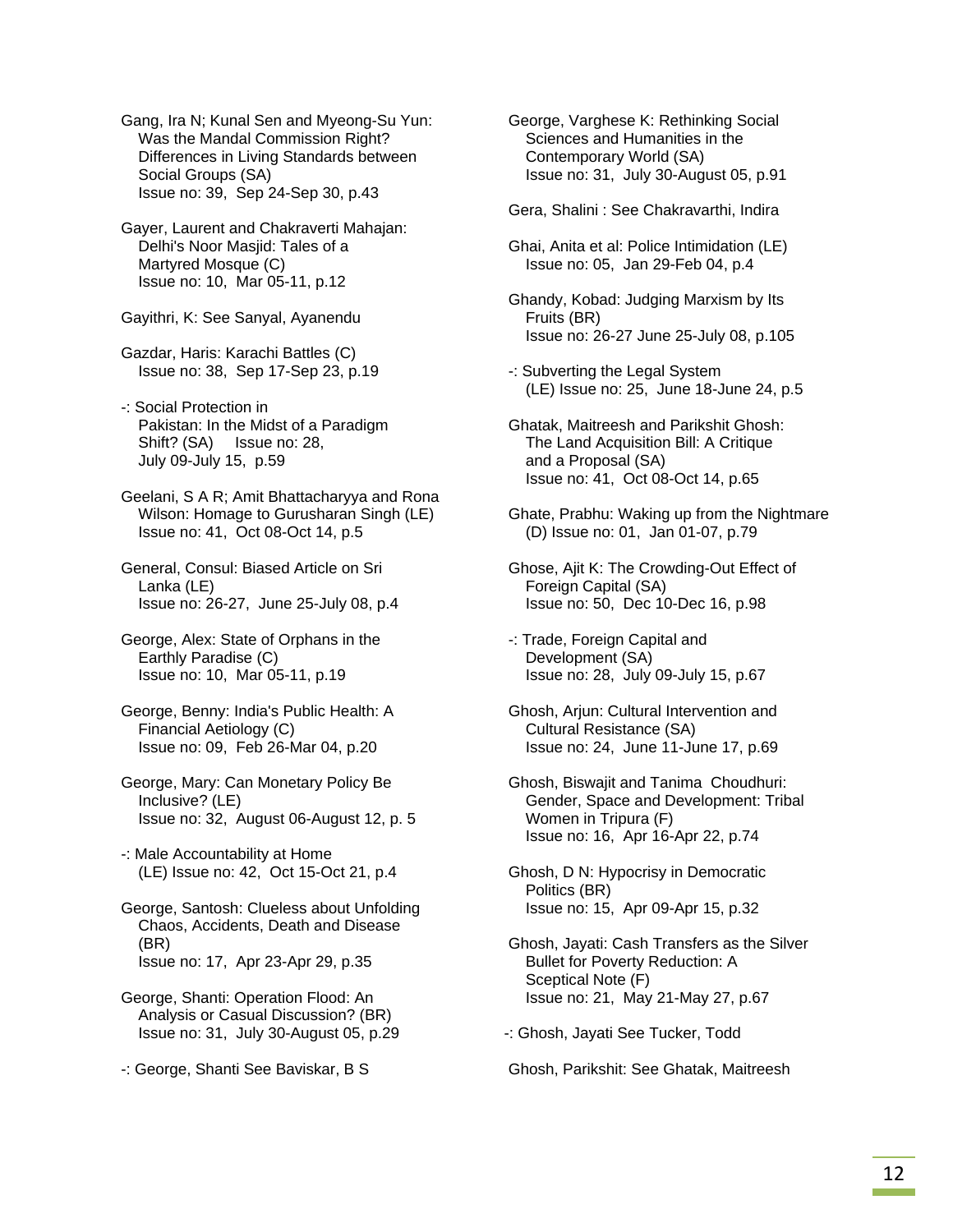Ghosh, Partha S: The Citizenship Discourse in India (BR) Issue no: 11, Mar 12-18, p.28

 Ghosh, Sanchari: Electronic Waste Recycling for Developing Economies (C) Issue no: 49, Dec 03-Dec 09, p.17

 Ghosh, Shibani: The National Environment Assessment and Monitoring Agency: A Step Forward? (C) Issue no: 38, Sep 17-Sep 23, p.12

 Ghosh, Soumitra: Catastrophic Payments and Impoverishment due to Out-of-Pocket Health Spending (SA) Issue no: 47, Nov 19-Nov 25, p.63

-: Fake Stereotypes (LE) Issue no: 18, Apr 30-May 06, p.4

 Ghosh, Swati: The `Problem Population' of Colonial Bombay (BR) Issue no: 46, Nov 12-Nov 17, p.32

 Ghoshal, Rakhi: `Hands on Learning' in Medicine: Who Benefits? (C) Issue no: 42, Oct 15-Oct 21, p.16

 Ghotge, Sanjeev: From Amravati to Bhima (LE) Issue no: 35, August 27-Sep 02, p.5

 Gidwani, Vinay and Amita Baviskar: Urban Commons (RA) Issue no: 50, Dec 10-Dec 16, p.42

 Giri, Ananta Kumar: The Multiverse of Indian Ethics (BR) Issue no: 10, Mar 05-11, p.37

 Giri, Saroj: The Anti-Corruption Movement and Its False Divides (C) Issue no: 26-27, June 25-July 08, p.14

- Gittinger, Juli: Saffron Terror: Splinter or Symptom? (C) Issue no: 37, Sep 10-Sep 16, p.22
- Gohain, Hiren: Decline of the Left: A Critical Comment (D) Issue no: 38, Sep 17-Sep 23, p.79

 -: Environment-Development Debate Continued (LE) Issue no: 07, Feb 12-18, p.4  -: On Higher Education (LE) Issue no: 21, May 21-May 27, p.4

- -: Two Roads to Decolonisation: Tagore and Gandhi (C) Issue no: 31, July 30-August 05, p.23
- Goldar, Bishwanath: Growth in Organised Manufacturing Employment in Recent Years (C) Issue no: 07, Feb 12-18, p.20
- -: Organised Manufacturing Employment: Continuing the Debate (D) Issue no: 14, Apr 02-Apr 08, p.79
- Gonsalves, Colin and Geetanjoy Sahu: Litigating against Corporations for Human Rights (C) Issue no: 14, Apr 02-Apr 08, p.18
- Gopalakrishnan, A et al: Japan's Nuclear Crisis Is a Wake-up Call for India (LE) Issue no: 15, Apr 09-Apr 15, p.5

 Gopalakrishnan, Ramesh: Urgent Appeal on POSCO (LE) Issue no: 25, June 18-June 24, p.4

-: Vedanta Refinery Expansion (LE) Issue no: 31, July 30-August 05, p.5

 Gopalan, Radha: Poor Implementation of FRA (LE) Issue no: 20, May 14-May 20, p.5

 Gopi, Gopalakrishnan: Providing Healthcare (LE) Issue no: 50, Dec 10-Dec 16, p.4

Gopinath, Tulasi: See Saran, Prashant

Goswami, S N: See Chaturvedi, Arun

 Goswami, Sandhya: Assam: Mandate for Peace and Development (C) Issue no: 23, June 04-June 10, p.20

 Gray, Emily: Stigmatising Gays (LE) Issue no: 28, July 09-July 15, p.5

 Griffith-Jones, Stephany and Kevin P Gallagher: Curbing Hot Capital Flows to Protect the Real Economy (C) Issue no: 03, Jan 15-21, p.12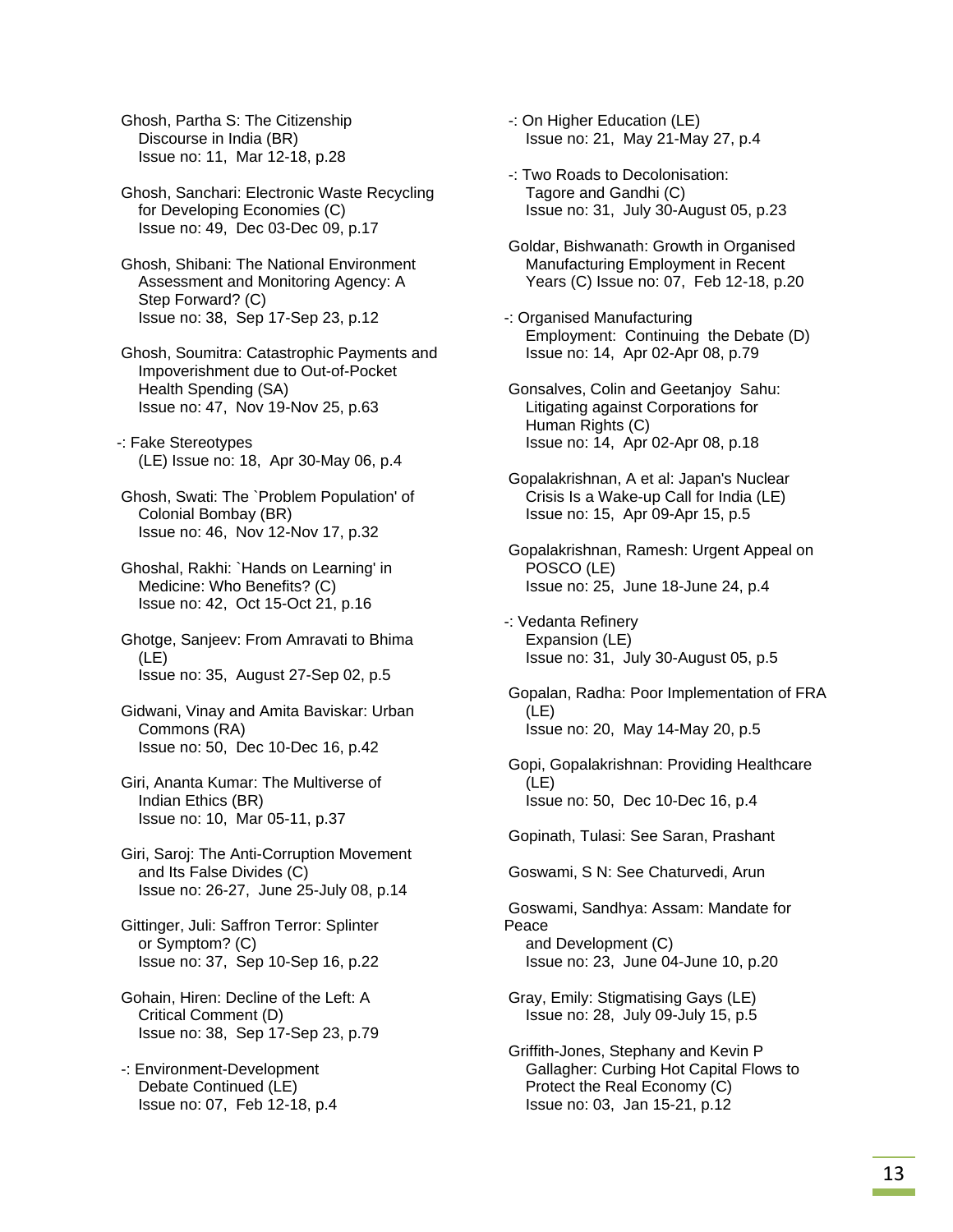Guha, Ramachandra: Suresh Tendulkar on Cricket (LE) Issue no: 35, August 27-Sep 02, p.4

- -: An Asian Clash of Civilisations? Revisiting the Sino-Indian Conflict of 1962 (SA) Issue no: 44-45, Nov 05-Nov 11, p.51
- -: Guha, Ramachandra See Sundar, Nandini

 Guite, Jangkhomang: Monuments, Memory and Forgetting in Postcolonial North- East India (SA) Issue no: 08, Feb 19-25, p.56

 Gummagolmath, K C: See Sharma, Purushottam

 Gupta, Amit and Ganesh N Prabhu: **Governance**  of IIMs: A Critique of the Bhargava Committee Report (C) Issue no: 17, Apr 23-Apr 29, p.16

 Gupta, Anil et al: Universal Access to Healthcare: Threats and Opportunities  $(C)$  Issue no: 26-27, June 25-July 08, p. 27

Gupta, Madhvi: See Pushkar

 Gupta, Monobina: The Radia Tapes, Wikileaks and Insurgent Media (C) Issue no: 04, Jan 22-28, p.10

Gupta, Siddharta: See Roy, Bijoya

 Guru, Gopal: The Idea of India: `Derivative, Desi and Beyond' (P) Issue no: 37, Sep 10-Sep 16, p.36

 Gurukkal, Rajan: Foreign Educational Institutions Bill: The Rhetoric and the Real (P) Issue no: 28, July 09-July 15, p.41

 -: Political Economy of the Temple Treasure Trove (F) Issue no: 47, Nov 19-Nov 25, p.27

 Gyan Prakash: On Mumbai Fables (D) Issue no: 04, Jan 22-28, p.80

 Hagenbarth, Jessica Carrick and Gerald Epstein: Revolving Doors: Affiliations, Policy Space and Ethics (P) Issue no: 53, Dec 31-Jan 06, p.37

 Hanssen, Kristin: Atrocities in Norway (P) Issue no: 39, Sep 24-Sep 30, p.37

 Haragopal, G: Malkangiri Kidnap in Orissa: Negotiating Peace (C) Issue no: 26-27, June 25-July 08, p. 23

 Haridas, K: Varghese Encounter Death Case (C) Issue no: 01, Jan 01-07, p.19

 Harish, Santosh M and Shuba V Raghavan: Redesigning the National Solar Mission for Rural India (SA) Issue no: 23, June 04-June 10, p.51

Harriss-White, Barbara: See Shah, Alpa

 Hashmi, Qudsia Iqbal: Islamic Banking (LE) Issue no: 28, July 09-July 15, p.4

 Hatekar, Neeraj; Ashutosh Sharma and Savita Kulkarni: What Drives Inflation in India: Overheating or Input Costs? (SA) Issue no: 34, August 20-August 26, p. 46

- Hegde, Sasheej: Thinking With and Against Lohia: Beyond Discursive Commentary (D) Issue no: 36, Sep 03-Sep 09, p.66
- Hensman, Rohini: Response to Sri Lanka Consul General (LE) Issue no: 28, July 09-July 15, p.5

-: The UN Report on Accountability in Sri Lanka: Substance and Reactions (C) Issue no: 24, June 11-June 17, p.34

 Heredia, Rudolf C: Gandhi's Interrogation (BR) Issue no: 46, Nov 12-Nov 17, p.30

 -: Just Ends through Just Means: Justice as Liberty, Equality, Solidarity (SA) Issue no: 05, Jan 29-Feb 04, p.47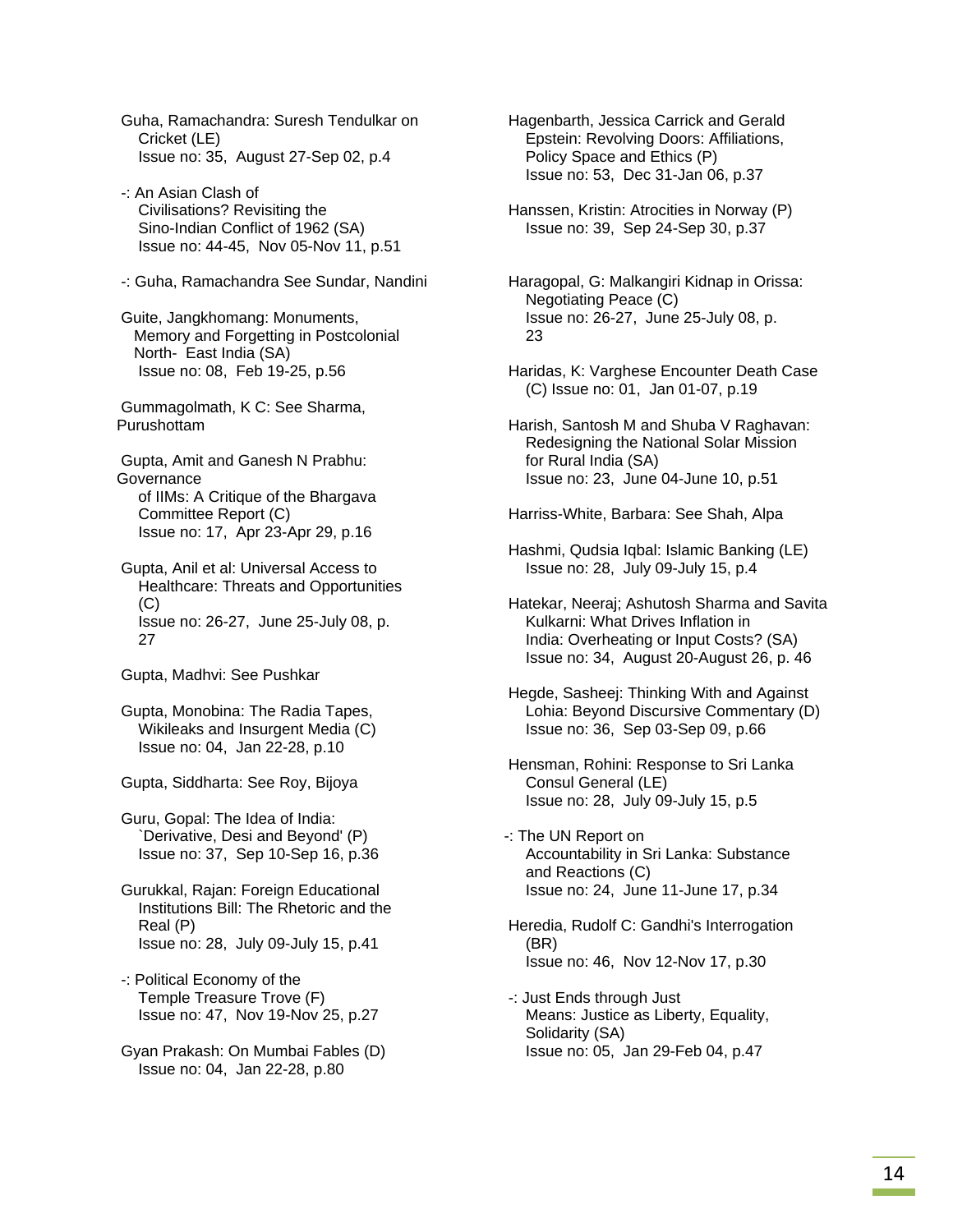-: Quotas and Minority Rights: Recapturing the Constitutional Vision (SA) Issue no: 30, July 23-July 29, p.62

- Hill, Elizabeth; Meera Samson and Shyamasree Dasgupta: Expanding the School Market in India: Parental Choice and the Reproduction of Social Inequality (SA) Issue no: 35, August 27-Sep 02, p.98
- Himanshu: Employment Trends in India: A Re-examination (SA) Issue no: 37, Sep 10-Sep 16, p.43
- Hirschkind, Charles: The Road to Tahrir (F) Issue no: 07, Feb 12-18, p.13
- Hirway, Indira: The Environment Development Debate (LE) Issue no: 02, Jan 08-14, p.4
- -: Labour and Employment in Gujarat (D) Issue no: 44-45, Nov 05-Nov 11, p.62
- -: Labour and Employment under Globalisation: The Case of Gujarat (RA) Issue no: 22, May 28-june 03, p.57
- Hoodbhoy, Pervez: Pakistan's Army: Divided It Stands (F) Issue no: 26-27, June 25-July 08, p. 67
- Hughes, Kirsty: UK Riots: Reaping the Whirlwind (C) Issue no: 34, August 20-August 26, p. 13
- -: UK Upsets the EU Apple Cart as Euro Crisis Stumbles On (C) Issue no: 52, Dec 24-Dec 30, p.12
- -: Where Next for a Europe in Crisis? (C) Issue no: 46, Nov 12-Nov 17, p.25

 Hulme, David and Thankom Arun: What's Wrong and Right with Microfinance (C) Issue no: 48, Nov 26-Dec 02, p.23

 Husain, Sahba and Gautam Navlakha: J&K: When the Personal Becomes Political (C) Issue no: 24, June 11-June 17, p.28

 Husain, Zakir: Health of the National Rural Health Mission (SA) Issue no: 04, Jan 22-28, p.53

- Irvin, George and Alex Izurieta: Fundamental Flaws in the European Project (C) Issue no: 32, August 06-August 12, p. 14
- Islam, Maidul: Flawed Idea of Justice (F) Issue no: 32, August 06-August 12, p. 116
- Islamia, Jamia Millia: See Shah, Adfar Rashid
- Iyengar, Prashant: Pirates, Plagiarisers, Publishers (F) Issue no: 09, Feb 26-Mar 04, p.54
- Iyer, Ramaswamy R: Alternative National Water Policy: A Response to Comments (D) Issue no: 48, Nov 26-Dec 02, p.79
- -: Briscoe on the Indus Treaty: A Response (D) Issue no: 03, Jan 15-21, p.68
- -: Mullaperiyar: A Plea for Sanity (C) Issue no: 51, Dec 17-Dec 23, p.12
- -: National Water Policy: An Alternative Draft for Consideration (RA) Issue no: 26-27, Suppl, June 25-July 08, p.201
- Izurieta, Alex: Instability in the US: It Is Not Debt but the Lack of It (F) Issue no: 34, August 20-August 26, p. 34
- -: Izurieta, Alex See Irvin, George
- Jaffrelot, Christophe and Malvika Maheshwari: Paradigm Shifts by the RSS? Lessons from Aseemanand's Confession (P) Issue no: 06, Feb 05-11, p.42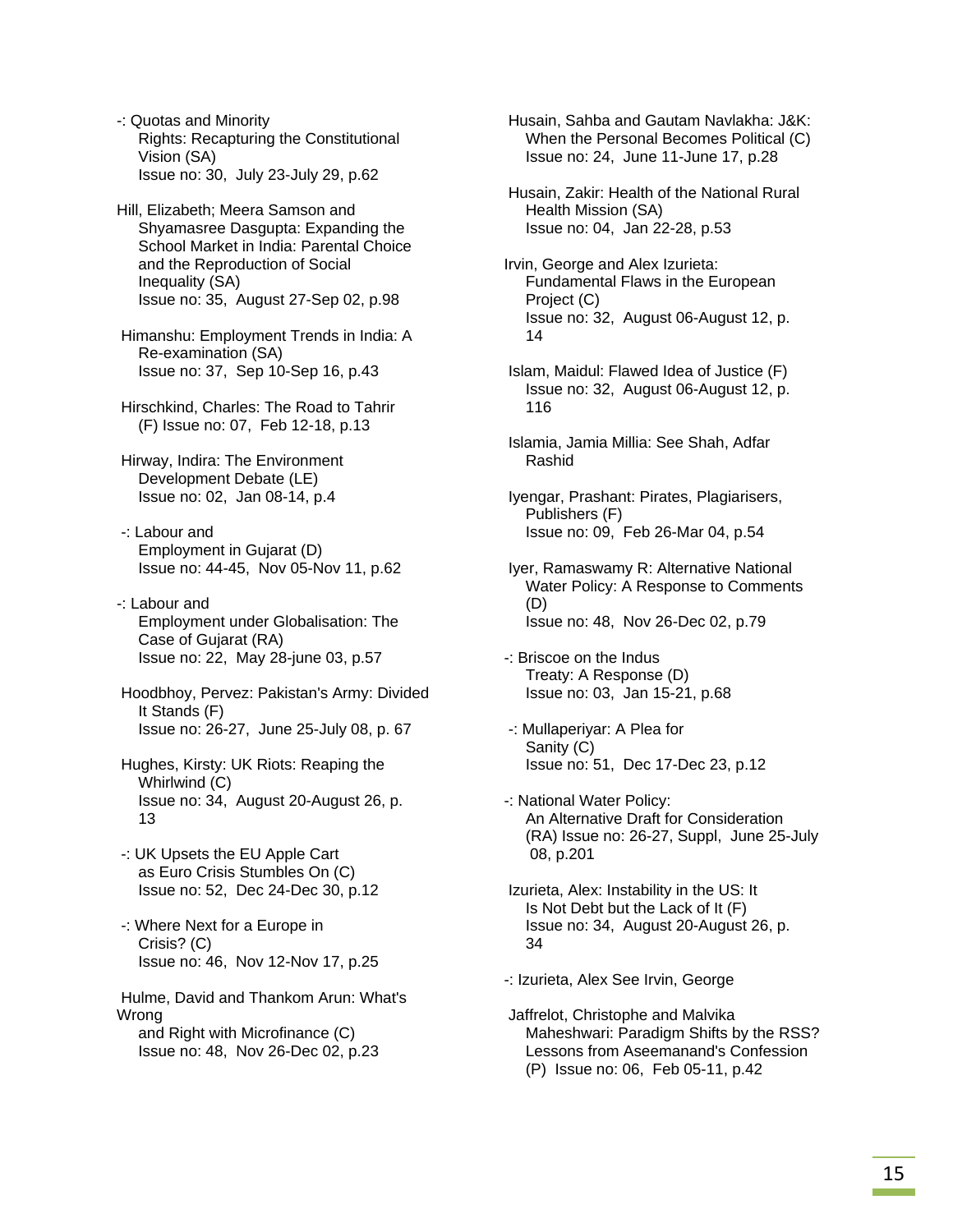Jagadeesha B N and Arvind Narrain: Somasekhara Commission Report: Inconsistencies and Contradictions (C) Issue no: 09, Feb 26-Mar 04, p.13

Jah, Prabhat et al: A Rational Taxation System of Bidis and Cigarettes to Reduce Smoking Deaths in India (SA) Issue no: 42, Oct 15-Oct 21, p.44

 Jain, Devaki: Three Cheers for India's Electorate (LE) Issue no: 21, May 21-May 27, p.5

 Jain, Nikhil: Addressing Concerns of the Disabled in Delhi Campuses (C) Issue no: 50, Dec 10-Dec 16, p.19

 Jal, Murzban: In Defence of Leninism (SA) Issue no: 01, Jan 01-07, p.55

 -: Leninism as Radical `Desireology' (SA) Issue no: 39, Sep 24-Sep 30, p.59

 Jangili, Ramesh and Sharad Kumar: Determinants of Private Corporate Sector Savings: An Empirical Study (SA) Issue no: 08, Feb 19-25, p.m9

 Jayaram, N: The Indian Diaspora: Musings of a Social Anthropologist (BR) Issue no: 14, Apr 02-Apr 08, p.31

 -: On the Neglected Leg of the Globalisation Triad (BR) Issue no: 06, Feb 05-11, p.37

 Jaydev, Arjun: Reading the Signs at the Occupy Movement (C) Issue no: 49, Dec 03-Dec 09, p.28

 Jeyaranjan, J and M Vijayabaskar: Not by Patronage Alone: Understanding Tamil Nadu's Vote for Change (C) Issue no: 22, May 28-June 03, p.13

-: Women and Pro-Poor Policies in Rural Tamil Nadu: An Examination of Practices and Responses (RA) Issue no: 43, Oct 22-Oct 28, p.64

 Jha, Anand Shankar: Dead Man Waiting (C) Issue no: 43, Oct 22-Oct 28, p.33

Jha, D N: A `Scientific' Historian (C) Issue no: 38, Sep 17-Sep 23, p.25

 Jhamb, Bhumika: The Missing Link in the Domestic Violence Act (F) Issue no: 33, August 13-August 19, p. 45

 John, Mary E: Census 2011: Governing Populations and the Girl Child (C) Issue no: 16, Apr 16-Apr 22, p.10

 -: Institutional Citizenship, Research Cultures and the State (F) Issue no: 33, August 13-August 19, p.32

 Jose, Sunny: Adult Undernutrition in India: Is There a Huge Gender Gap? (SA) Issue no: 29, July 16-July 22, p.95

 Joshi, Deepa: Caste, Gender and the Rhetoric of Reform in India's Drinking Water Sector (RA) Issue no: 18, Apr 30-May 06, p.56

Joshi, P K: See Challa, J

 Joshi, Rohit and A D Manikandan: Interstate Procurement (LE) Issue no: 31, July 30-August 05, p.4

 Joy, K J: Inadvertent Omission (LE) Issue no: 52, Dec 24-Dec 30, p.5

 Judge, Paramjit S: An Ambiguous Actor: `People' in the Movements (C) Issue no: 46, Nov 12-Nov 17, p.19

 Jung G, Pravesh: Emotion Cultures and the Culture of Emotions (BR) Issue no: 47, Nov 19-Nov 25, p.31

Justice, Scott: See Biggs, Stephen

 Kabir, Ananya Jahanara: Follower of the Present (BR) Issue no: 35, August 27-Sep 02, p.35

 Kadekodi, Gopal K: See Mukhopadhyay, Pranab

 Kadirgamar, Ahilan: Local Elections in Post-war Jaffna (C) Issue no: 32, August 06-August 12, p. 33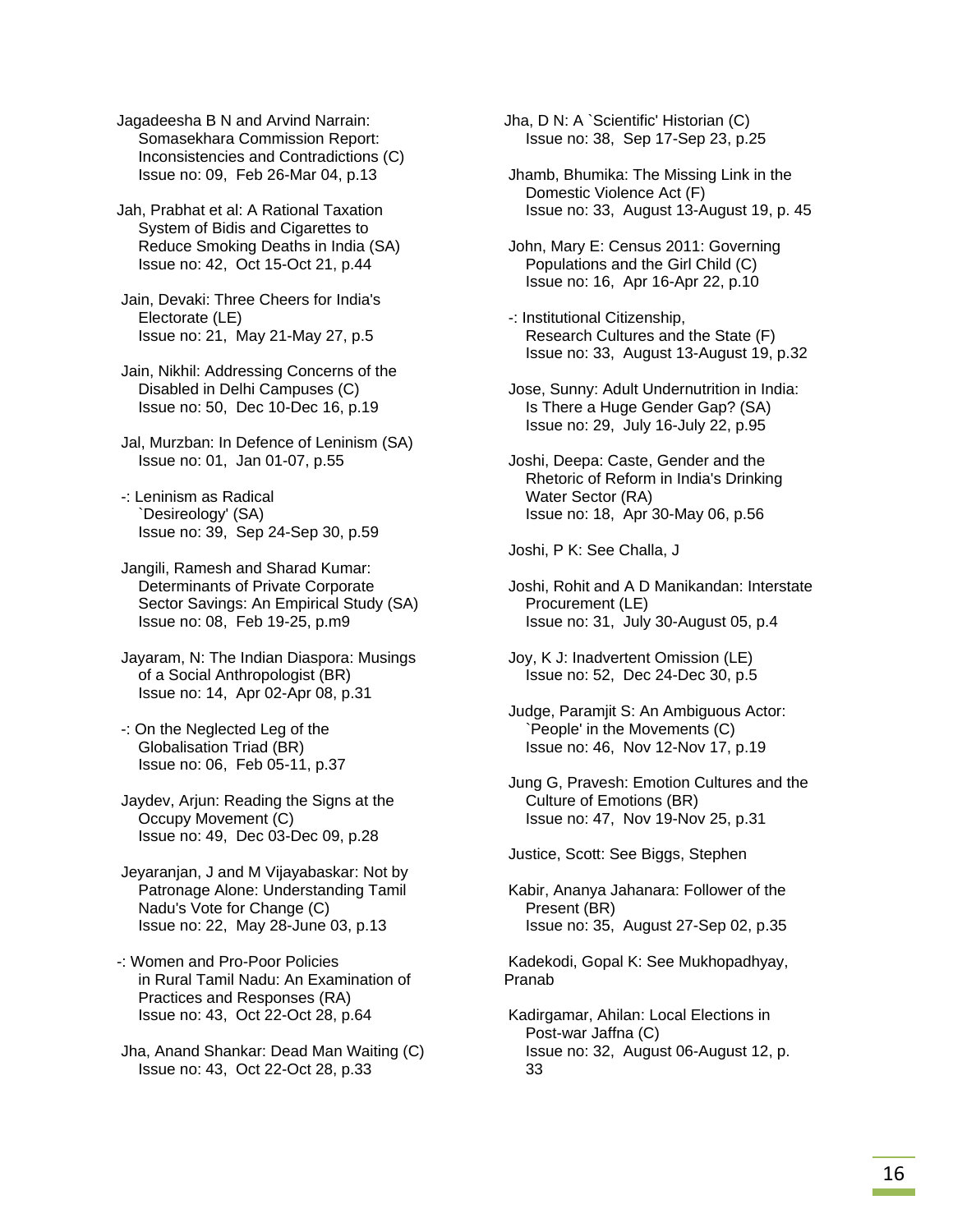Kadirgamar, Santasilan: Jaffna in 1981: Days of Terror (C) Issue no: 23, June 04-June 10, p.27

Kakde, Dhananjay: See Shukla, Abhay

 Kalamkar, S S and Sangeeta Shroff: Impact of Rehabilitation Package in Suicide-Prone Districts of Vidarbha (C) Issue no: 05, Jan 29-Feb 04, p.10

 Kale, Eshwer : Functionalist Perspective (LE) Issue no: 19, May 07-May 13, p.4

Kalita, Pallavi: See Taneja, Nisha

-: Kalita, Pallavi See Taneja, Nisha

 Kalpana, K: An Anthropological Critique of Microfinance in Bangladesh (BR) Issue no: 35, August 27-Sep 02, p.33

 -: Subverting Policy, Surviving Poverty: Women and the SGSY in Rural Tamil Nadu (RA) Issue no: 43, Oct 22-Oct 28, p.50

 Kamat, Anjali and Ahmad Shokr: Libya's Reformist Revolutionaries (C) Issue no: 12, Mar 19-25, p.13

 Kanagasabapathy, K: Assessing Financial Stability, June 2011 (C) Issue no: 31, July 30-August 05, p.21

 Kannabiran, Kalpana: A New Beginning? (F) Issue no: 33, August 13-August 19, p. 34

 Kannan, K P: Agricultural Development in an Emerging Non-Agrarian Regional Economy: Kerala's Challenges (SA) Issue no: 09, Feb 26-Mar 04, p.64

-: India's Common People: The Regional Profile (SA) Issue no: 38, Sep 17-Sep 23, p.60

 Kanth, Idrees: Writing Histories in Conflict Zones (C) Issue no: 26-27, June 25-July 08, p. 30

Kapadia, Aparna: Kachchh: More Sindh Than Gujarat? (BR) Issue no: 13, Mar 26-Apr 01, p.33

 Kapoor, S D: Gandhi vs Ambedkar (LE) Issue no: 49, Dec 03-Dec 09, p.5

 Kapoor, Satish K: Irrational on Sai Baba (LE) Issue no: 20, May 14-May 20, p.4

 Kapur, Devesh: The Shift to Cash Transfers: Running Better But on the Wrong Road? (F) Issue no: 21, May 21-May 27, p.80

 Kar, Anita: Preventing Birth Defects in India (C) Issue no: 48, Nov 26-Dec 02, p.21

 Kar, Dev: An Empirical Study on the Transfer of Black Money from India: 1948-2008 (SA) Issue no: 15, Apr 09-Apr 15, p.45

 Karanth, K Ullas: India's Tiger Counts: The Long March to Reliable Science (C) Issue no: 18, Apr 30-May 06, p.22

 Kasturi, Kannan: New Thermal Power Clusters (C) Issue no: 40, Oct 01-Oct 07, p.10

 Katju, Manjari: Plagiarism and Social Sciences (F) Issue no: 09, Feb 26-Mar 04, p.45

Kaul, Padma Iyer: See Rangarajan, C

 Kaul, Shonaleeka: Old Wine in a New Bottle (BR) Issue no: 29, July 16-July 22, p.73

 Kaul, Suvir : Indian Empire (and the Case of Kashmir) (F) Issue no: 13, Mar 26-Apr 01, p.66

 Kaur, Ravinder: The Intimate Enemy (C) Issue no: 35, August 27-Sep 02, p.26

Kaushal, Neetika: See Taneja, Nisha

 Kelkar, Govind: Gender and Productive Assets: Implications for Women's Economic Security and Productivity (SA) Issue no: 23, June 04-June 10, p.59

 Khitan, Tarunabh: Reforming the Pre-Legislative Process (C) Issue no: 25, June 18-June 24, p.27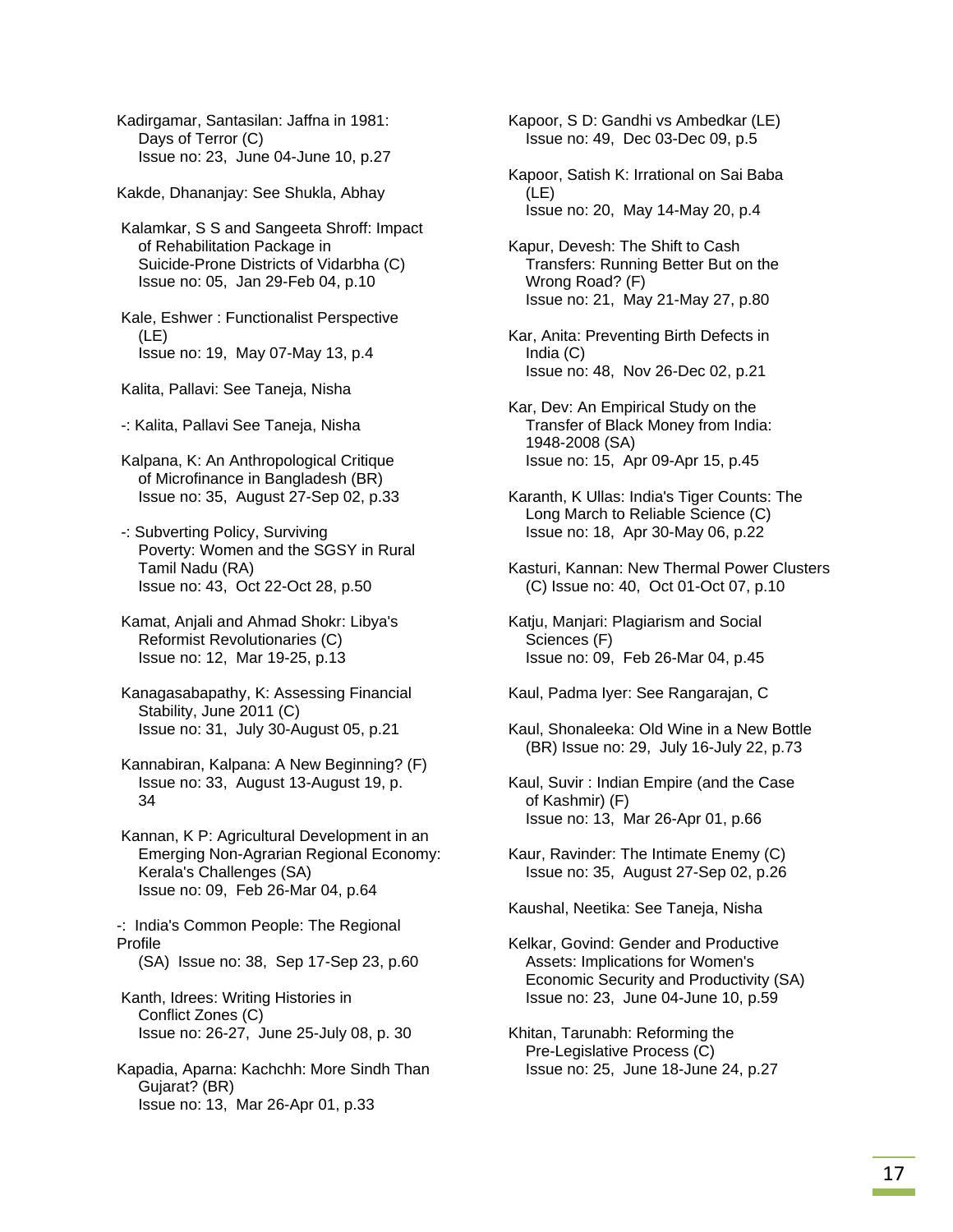Khan, Ayesha: Lady Health Workers and Social Change in Pakistan (C) Issue no: 30, July 23-July 29, p.28

 Khan, Lateef Mohd: Makkah Masjid Case (LE) Issue no: 24, June 11-June 17, p.5

 Khan, Mohd Ziyaullah: Manipulating Public Opinion (LE) Issue no: 09, Feb 26-Mar 04, p.5

 Khatkhate, Deena: Anand Chandavarkar (1924-2011: An Economist at Large (C) Issue no: 41, Oct 08-Oct 14, p.25

-: Joan Robinson (LE) Issue no: 06, Feb 05-11, p.5

 -: Joan Robinson: The Grand Dame of Economics (RA) Issue no: 02, Jan 08-14, p.26

 -: Joan Robinson: The Grand Dame of Economics (RA) Issue no: 02, Jan 08-14, p.26

 Khera, Reetika: Revival of the Public Distribution System: Evidence and Explanations (SA) Issue no: 44-45, Nov 05-Nov 11, p.36

 -: Trends in Diversion of Grain from the Public Distribution System (SA) Issue no: 21, May 21-May 27, p.106

 -: The UID Project and Welfare Schemes (P) Issue no: 09, Feb 26-Mar 04, p.38

 Khopkar, Arun: A Partial View: il miglior fabbro (C) Issue no: 35, August 27-Sep 02, p.29

 Khosla, Madhav and Sudhir Krishnaswamy: Inside Our Supreme Court (BR) Issue no: 34, August 20-August 26, p. 28

-: Khosla, Madhav See Krishnaswamy, Sudhir

 Khosla, Rishabh: Caste, Politics and Public Good Distribution in India: Evidence from NREGS in Andhra Pradesh (SA) Issue no: 12, Mar 19-25, p.63

 Kiet, Ly Thuong: Vietnam: Voting for Continuity in a Time for Change (P) Issue no: 32, August 06-August 12, p.41

 Kipgen, Nehginpao: Political Change in Burma: Transition from Democracy to Military Dictatorship (1948-62) (SA) Issue no: 20, May 14-May 20, p.48

 Kira, Altaf Hussain: From Line of Control to Line of Commerce (C) Issue no: 40, Oct 01-Oct 07, p.16

 Kishor, Nanda: Yeddyurappa and Karnataka - 1 (LE) Issue no: 16, Apr 16-Apr 22, p.4

 Kodoth, Praveena and U S Mishra: Gender Equality in Local Governance in Kerala (F) Issue no: 38, Sep 17-Sep 23, p.36

 Kohli, Kanchi: Inducing Vulnerabilities in a Fragile Landscape (C) Issue no: 51, Dec 17-Dec 23, p.19

 Koithara, Verghese: Systemic Problems in Indian Defence (BR) Issue no: 04, Jan 22-28, p.33

 Komath, Chandran: Importance of the Past (LE) Issue no: 41, Oct 08-Oct 14, p.5

 -: Subaltern Studies and the Dalit Subalterns (LE) Issue no: 16, Apr 16-Apr 22, p.4

 Kondepati, Rajendra: Reforming the Campaign Finance Regime in India (F) Issue no: 52, Dec 24-Dec 30, p.70

 Korra, Vijay: Labour Migration in Mahabubnagar: Nature and Characteristics (F) Issue no: 02, Jan 08-14, p.67

 Koshy, Ninan: NATO's Nuclear Posturing (C) Issue no: 04, Jan 22-28, p.20

 Kothari, Abhijit and Rita Kothari: Interrogating Management Studies: Legacies and Preoccupations (P) Issue no: 01, Jan 01-07, p.35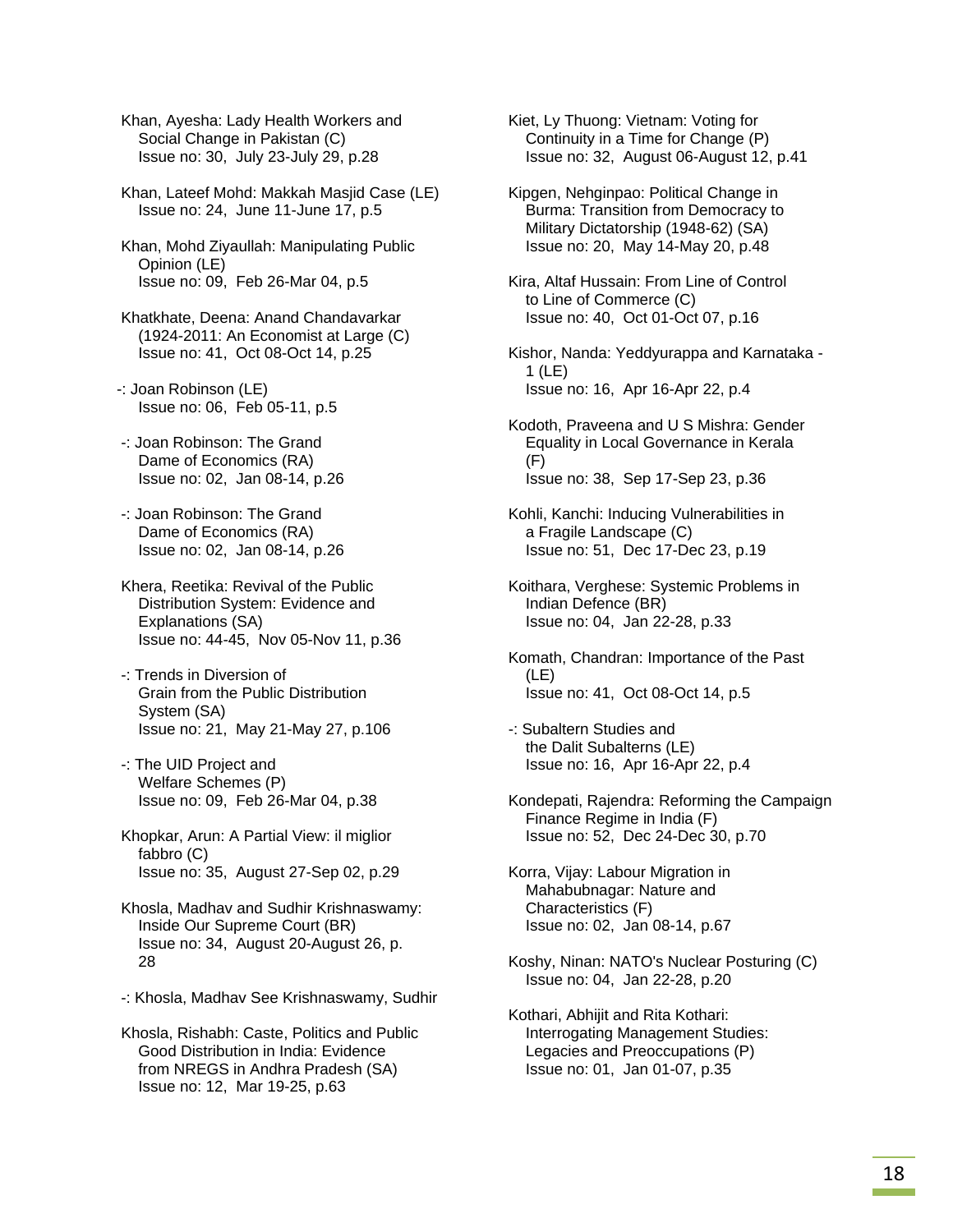Kothari, Ashish: Corruption and the Right to Participate (C) Issue no: 35, August 27-Sep 02, p.12

Kothari, Rita: See Kothari, Abhijit

 Kotwal, Ashok; Milind Murugkar and Bharat Ramaswami: PDS Forever? (F) Issue no: 21, May 21-May 27, p.72

 Kripalani, Rahul: Meaning of Supreme Court Order on Jafri Petition (C) Issue no: 39, Sep 24-Sep 30, p.10

- Krishna Kumar: Cleansing the State (C) Issue no: 48, Nov 26-Dec 02, p.14
- -: Teaching and the Neo-Liberal State (P) Issue no: 21, May 21-May 27, p.37
- Krishna, Anirudh and Devendra Bajpai: Lineal Spread and Radial Dissipation: Experiencing Growth in Rural India, 1993-2005 (SA) Issue no: 38, Sep 17-Sep 23, p.44
- Krishna, Sankaran: A Bipartisan Plutocracy (C) Issue no: 10, Mar 05-11, p.26
- Krishnadas, Meghna et al: Turning the Page in Forest Governance: Science and Bureaucracy (C) Issue no: 50, Dec 10-Dec 16, p.10
- Krishnamurty, J: Indian Officials in the ILO, 1919-c 1947 (F) Issue no: 10, Mar 05-11, p.53
- -: Indian Officials in the ILO, 1919-c 1947 (F) Issue no: 10, Mar 05-11, p.53
- -: Krishnamurty, J See Bhattacharya, Sabyasachi
- -: Krishnamurty, J See Bhattacharya, Sabyasachi
- Krishnan, Shekhar: Do Buildings Have Agency? (BR) Issue no: 30, July 23-July 29, p.35
- Krishnan, Sunderrajan: See Shankar, P S Vijay
- Krishnaraj, Maithreyi: Perennial Philosophy (BR) Issue no: 53, Dec 31-Jan 06, p.34
- -: Quality of Teaching and Research (LE) Issue no: 35, August 27-Sep 02, p.4
- -: Women and Water: Issues of Gender, Caste, Class and Institutions (RA) Issue no: 18, Apr 30-May 06, p.37
- Krishnaswamy, K S: A Life in Search of Freedom for India (BR) Issue no: 13, Mar 26-Apr 01, p.36
- Krishnaswamy, Sudhir and Madhav Khosla: Understanding Our Supreme Court (D) Issue no: 05, Jan 29-Feb 04, p.71
- -: Krishnaswamy, Sudhir See Khosla, Madhav
- Kulkarni, Ashwini : Unwarranted Pessimism on UID (D) Issue no: 16, Apr 16-Apr 22, p.79
- Kulkarni, Himanshu: See Shankar, P S Vijay
- Kulkarni, Manu: Managing the IIMs (LE) Issue no: 20, May 14-May 20, p.5
- -: Yeddyurappa and Karnataka- 2 (LE) Issue no: 16, Apr 16-Apr 22, p.4
- -: Remembering M Y Ghorpade (LE) Issue no: 46, Nov 12-Nov 17, p.5

Kulkarni, Savita: See Hatekar, Neeraj

- Kulkarni, Seema: Women and Decentralised Water Governance: Issues, Challenges and the Way Forward (RA) Issue no: 18, Apr 30-May 06, p.64
- Kumar, K G: Temple Treasures, Claimant Pressures: Heritage and the Commons (F) Issue no: 29, July 16-July 22, p.10
- Kumar, Pushpam and Joan Martinez-Alier: The Economics of Ecosystem Services and Biodiversity: An International Assessment (F) Issue no: 24, June 11-June 17, p.76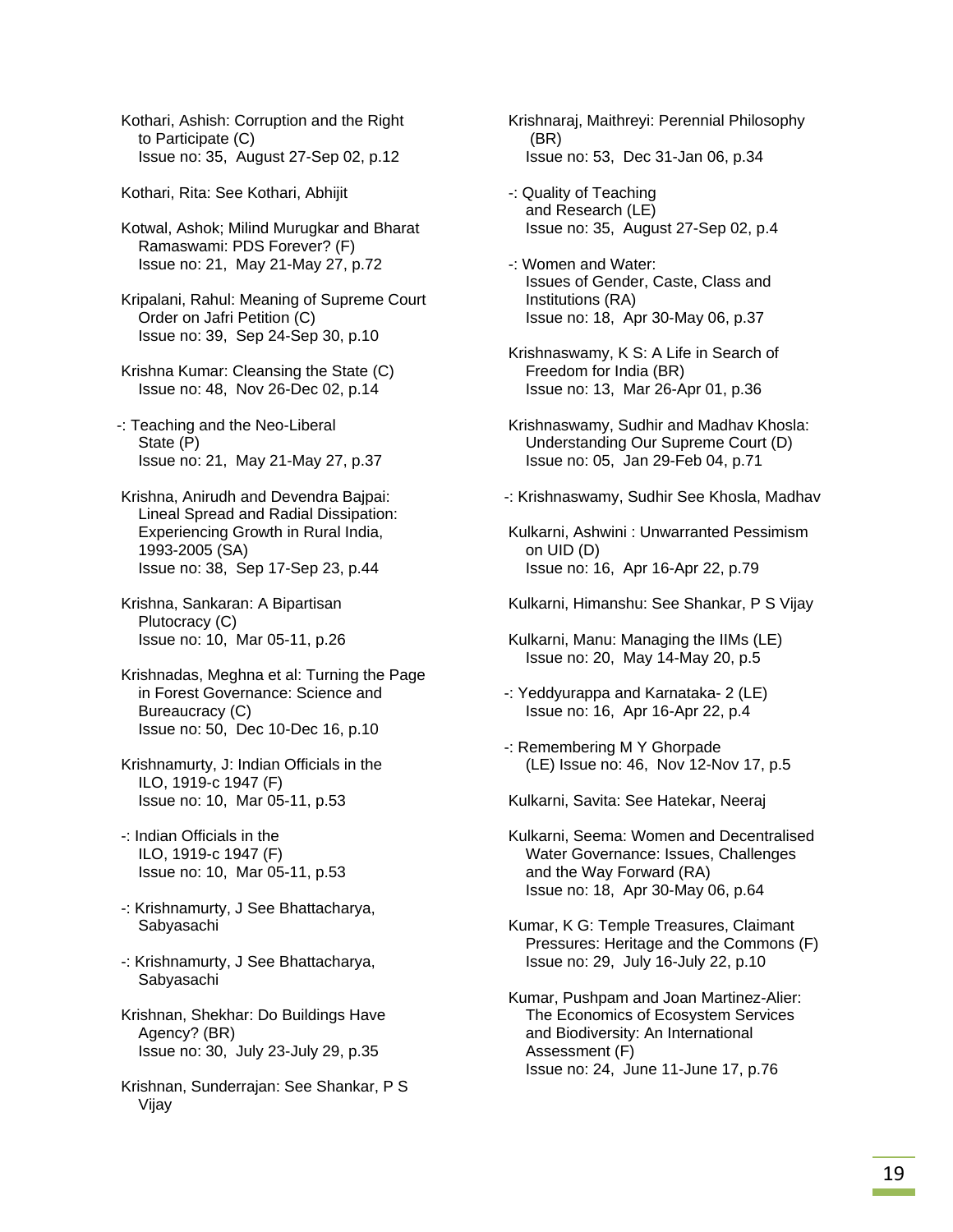- Kundu, Amitabh: Method in Madness: Urban Data from 2011 Census (C) Issue no: 40, Oct 01-Oct 07, p.13
- -: Politics and Economics of Urban Growth (C) Issue no: 20, May 14-May 20, p.10
- Kundu, Debolina: Elite Capture in Participatory Urban Governance (C) Issue no: 10, Mar 05-11, p.23
- -: Redefining the Inclusive Urban Agenda in India (SA) Issue no: 05, Jan 29-Feb 04, p.55
- Lahiri, Siddhartha: Yadavji's Anorexia and the Decline of the Left (D) Issue no: 47, Nov 19-Nov 25, p.74
- -: Rohmoria's Challenge: Natural Disasters, Popular Protests and State Apathy (F) Issue no: 02, Jan 08-14, p.31
- Lal, Vinay: World History and Its Politics (F) Issue no: 46, Nov 12-Nov 17, p.40
- Lalvani, Mala: Budget 2011: Veering Off the Fiscal Consolidation Road Map (C) Issue no: 20, May 14-May 20, p.17
- Landes, Rip: See Tandon, Sharad
- Leino, Jessica: See Das, Jishnu
- Lele, Sharachchandra et al: Misreading the Issues and the Landscape (D) Issue no: 22, May 28-June 03, p.107
- Levien, Michael: Rationalising Dispossession: The Land Acquisition and Resettlement Bills (F) Issue no: 11, Mar 12-18, p.66
- Lewis, David: See Biggs, Stephen
- Lindberg, Staffan et al: A Silent Revolution? Women's Empowerment in Rural Tamil Nadu (SP) Issue no: 13, Mar 26-Apr 01, p.111
- Lingam, Lakshmi and Vaidehi Yelamanchili: Reproductive Rights and Exclusionary Wrongs: Maternity Benefits (RA) Issue no: 43, Oct 22-Oct 28, p.94
- Lokniti Network: Fifteenth Assembly Elections in West Bengal (F) Issue no: 25, June 18-June 24, p.142
- -: Fourteenth Assembly Election Results in Tamil Nadu (F) Issue no: 25, June 18-June 24, p.138
- -: Fourteenth Assembly Elections in Kerala (F) Issue no: 25, June 18-June 24, p.135
- -: Puducherry Assembly Elections (F) Issue no: 25, June 18-June 24, p.146
- -: Thirteenth Assembly Elections Results in Assam (F) Issue no: 25, June 18-June 24, p.131
- Lucas, Marieme Helie : Understanding the French Ban on the Veil (C) Issue no: 18, Apr 30-May 06, p.25
- Ludden, David: The Politics of Independence in Bangladesh (P) Issue no: 35, August 27-Sep 02, p.79
- Maertens, Annemie : Does Education Pay Off? Subjective Expectations on Education in Rural India (SA) Issue no: 09, Feb 26-Mar 04, p.58
- Mahadevia, Darshini: Branded and Renewed? Policies, Politics and Processes of Urban Development in the Reform Era (RA) Issue no: 31, July 30August 05, p.56
- Mahajan, Chakraverti: See Gayer, Laurent

Mahal, Ajay: See Mitchell, Andrew

- Mahalingam, Ashwin and Aditi Vyas: Comparative Evaluation of Land Acquisition and Compensation Processes across the World (SA) Issue no: 32, August 06-August 12, p.94
- Mahamallik, Motilal and Gagan Bihari Sahu: Identification of the Poor: Errors of Exclusion and Inclusion (SA) Issue no: 09, Feb 26-Mar 04, p.71
- Maharatna, Arup: Development of What? On the Politics of Development Economics (SA) Issue no: 48, Nov 26-Dec 02, p.61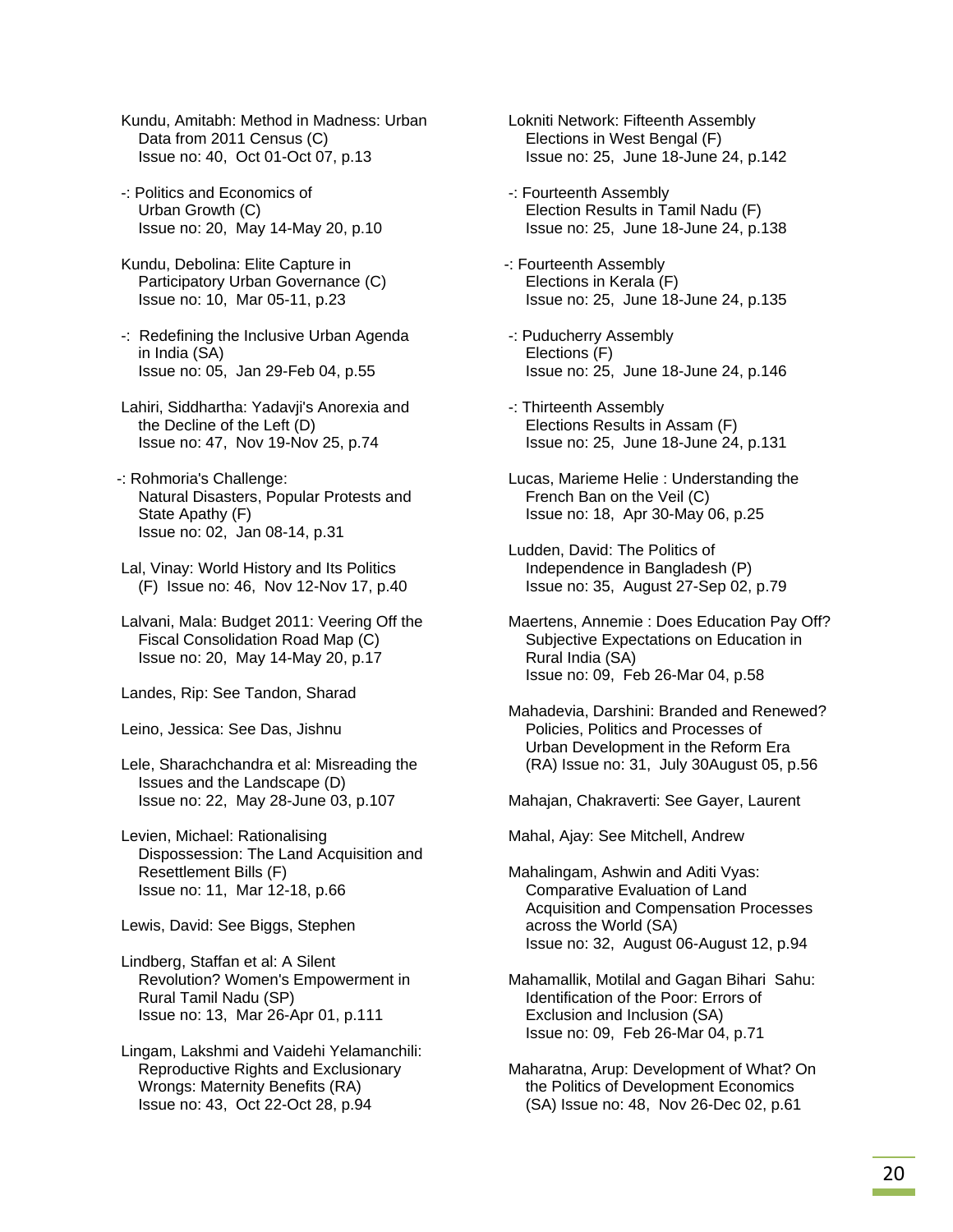-: How Can `Beautiful' Be `Backward'? Tribes of India in a Long-term Demographic Perspective (SA) Issue no: 04, Jan 22-28, p.42

 Mahendra Dev, S: A Mentor beyond D-School (F) Issue no: 32, August 06-August 12, p.113

Maheshwari, Malvika: See Jaffrelot, Christophe

 Malani, Nalini et al: Boycott Tel Aviv Show (LE) Issue no: 32, August 06-August 12, p. 5

- Mallik, Basanta Kumar : Cultural and Social Radicalism in Medieval Orissa (SA) Issue no: 17, Apr 23-Apr 29, p.52
- Mallikarjun, M: Wasting Time on the Srikrishna Report (LE) Issue no: 11, Mar 12-18, p.4
- Malone, David M: Soft Power in Indian Foreign Policy (P) Issue no: 36, Sep 03-Sep 09, p.35
- Manas: Niyamat Ansari (LE) Issue no: 38, Sep 17-Sep 23, p.5
- Manasi, S: Beyond the Rhetoric of Integrated Water Resources Management: The Case of the Tungabhadra Sub-basin (SA) Issue no: 34, August 20-August 26, p.52
- Manchanda, Rita and Tapan Bose: Expanding the Middle Space in the Naga Peace Process (SA) Issue no: 53, Dec 31-Jan 06, p.51
- Mandavilli, Anu: See Natarajan, Murli

 Mander, Harsh: Ending Indifference: A Law to Exile Hunger? (P) Issue no: 25, June 18-June 24, p.45

 Manecksha, Freny: Pushing the Poor to the Periphery in Mumbai (C) Issue no: 51, Dec 17-Dec 23, p.26

-: Tortuous Road to Justice in Kashmir (C) Issue no: 32, August 06-August 12, p.29

 Manganawar, Bheemaray: See Bhojani, Upendra

- Mangharam, Mukti Lakhi : Radical Religious Poetry in Colonial Orissa (SA) Issue no: 18, Apr 30-May 06, p.82
- Mani, Gnana Surabhi: Media Not Above Scrutiny (LE) Issue no: 49, Dec 03-Dec 09, p.4
- Mani, Lata: The Ayodhya Judgment: A Response (D) Issue no: 40, Oct 01-Oct 07, p.79
- -: Human Dignity and Suffering: Some Considerations (C) Issue no: 36, Sep 03-Sep 09, p.23
- Mani, Sunil and V Santhakumar: Diffusion of New Technologies and Productivity Growth in Agriculture: Natural Rubber vs Coconuts (SA) Issue no: 06, Feb 05-11, p.58
- -: National Manufacturing Policy: Making India a Powerhouse? (C) Issue no: 53, Dec 31-Jan 06, p.16
- Manikandan, A D: For a New Dam (LE) Issue no: 52, Dec 24-Dec 30, p.5
- -: Manikandan, A D See Joshi, Rohit
- Manor, James: The Trouble with Yeddyurappa (C) Issue no: 13, Mar 26 - Apr 01, p.16
- Maringanti, Anant: Engendering Geographic Research in India (BR) Issue no: 36, Sep 03-Sep 09, p.33
- -: New Cities for Old (BR) Issue no: 50, Dec 10-Dec 16, p.30
- -: No Estoppel: Claiming Right to the City via the Commons (RA) Issue no: 50, Dec 10-Dec 16, p.64
- -: Urban Concerns: An Introduction (RA) Issue no: 31, July 30-August 05, p.39
- Marjit, Sugata: Civil Society and Political Privilege (LE) Issue no: 17, Apr 23-Apr 29, p.4
- -: Politics and Governance (LE) Issue no: 47, Nov 19-Nov 25, p.5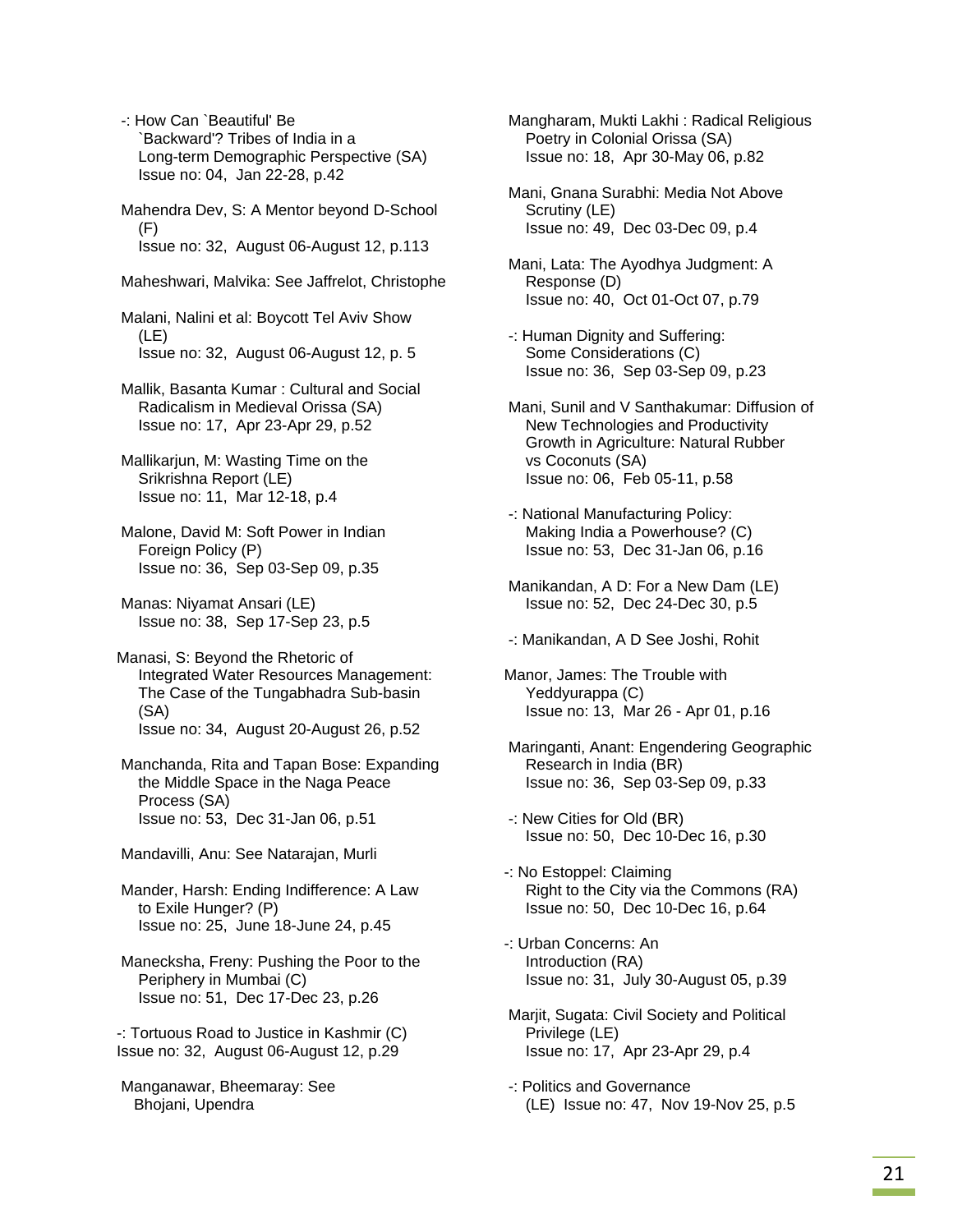Martin, Nicolas: Missing Lines/Forgetting the Ordinary (BR) Issue no: 32, August 06-August 12, p. 38

 Martinez-Alier, Joan: A Forest for Ourselves (BR) Issue no: 07, Feb 12-18, p.37

-: Martinez-Alier, Joan See Kumar, Pushpam

 Marwah, Vrinda and N Sarojini: Reinventing Reproduction, Re-conceiving Challenges: An Examination of Assis Reproductive Technologies in India (RA) Issue no: 43, Oct 22-Oct 28, p.104

 Mascrenhas, JMA Bruno: Underestimate of Tamil Nadu Budget for Drugs (LE) Issue no: 26-27, June 25-July 08, p.5

 Mathew, P M: Beyond Academic Honesty (D) Issue no: 18, Apr 30-May 06, p.103

 Mathew, Sebastian: Palk Bay and Fishing Conflicts (LE) Issue no: 09, Feb 26-Mar 04, p.4

 Mathur, B P: CAG: A Parliamentary Institution (C) Issue no: 04, Jan 22-28, p.12

 Mathur, Kanchan and Shobhita Rajagopal: No Right To Be Born in Rajasthan (C) Issue no: 25, June 18-June 24, p.24

 Maurin, Francois Diaz: Fukushima: Consequences of Systemic Problems in nuclear plant design (C) Issue no: 13, Mar 26-Apr 01, p.10

 Mazumdar, Indrani and Neetha N: Gender Dimensions: Employment Trends in India, 1993-94 to 2009-10 (SA) Issue no: 43, Oct 22-Oct 28, p.118

 Mehotra, Nirupam : Agriculture Credit: The Truth behind the Aggregate Numbers (C) Issue no: 42, Oct 15-Oct 21, p.22

 Mehrotra, Nilika: Disability Rights Movements in India: Politics and Practice (SA) Issue no: 06, Feb 05-11, p.65

 -: Picture of Haryanvi Society (BR) Issue no: 28, July 09-July 15, p.36

Mehta, Arun: See Dash, Manasi

- Mehta, Prayag: Experimental Studies (LE) Issue no: 38, Sep 17-Sep 23, p.5
- Mehta, Swati: Economic Reforms, Technological Intensity and Industrial Development in India (SA) Issue no: 17, Apr 23-Apr 29, p.60
- Melkonian, Markar: A Marxist Post-mortem of Soviet Socialism (P) Issue no: 22, May 28-June 03, p.31
- -: Michael Hardt (LE) Issue no: 24, June 11-June 17, p.5
- Mellor, John W: Interrupted Journey of Agricultural Education (BR) Issue no: 41, Oct 08-Oct 14, p.43
- Mendonsa, Jeevan: Not an Either/Or Choice (LE) Issue no: 20, May 14-May 20, p.4
- Menon, Nivedita and Aditya Nigam: Anti-Corruption Movement and the Left (C) Issue no: 37, Sep 10-Sep 16, p.16
- -: The Ayodhya Judgment: What Next? (SA) Issue no: 31, July 30-August 05, p.81
- -: Caste on the International Stage (C) Issue no: 03, Jan 15-21, p.15

 Menon, Ritu: Egypt Diary (C) Issue no: 50, dec 10-Dec 16, p.25

- Menon, Sadanand: Badal Sircar (1925-2011: A Curtain Call for Political Theatre (C) Issue no: 22, May 28-June 03, p.16
- -: M F Husain: When the Nation Loses Its Own Narrative (C) Issue no: 25, June 18-June 24, p.13

Menon, Shailaja: See Anoop Prakash

 Minocha, Aneeta A; Arima Mishra and Vivek R Minocha: Euthanasia: A Social Science Perspective (C) Issue no: 49, Dec 03-Dec 09, p.25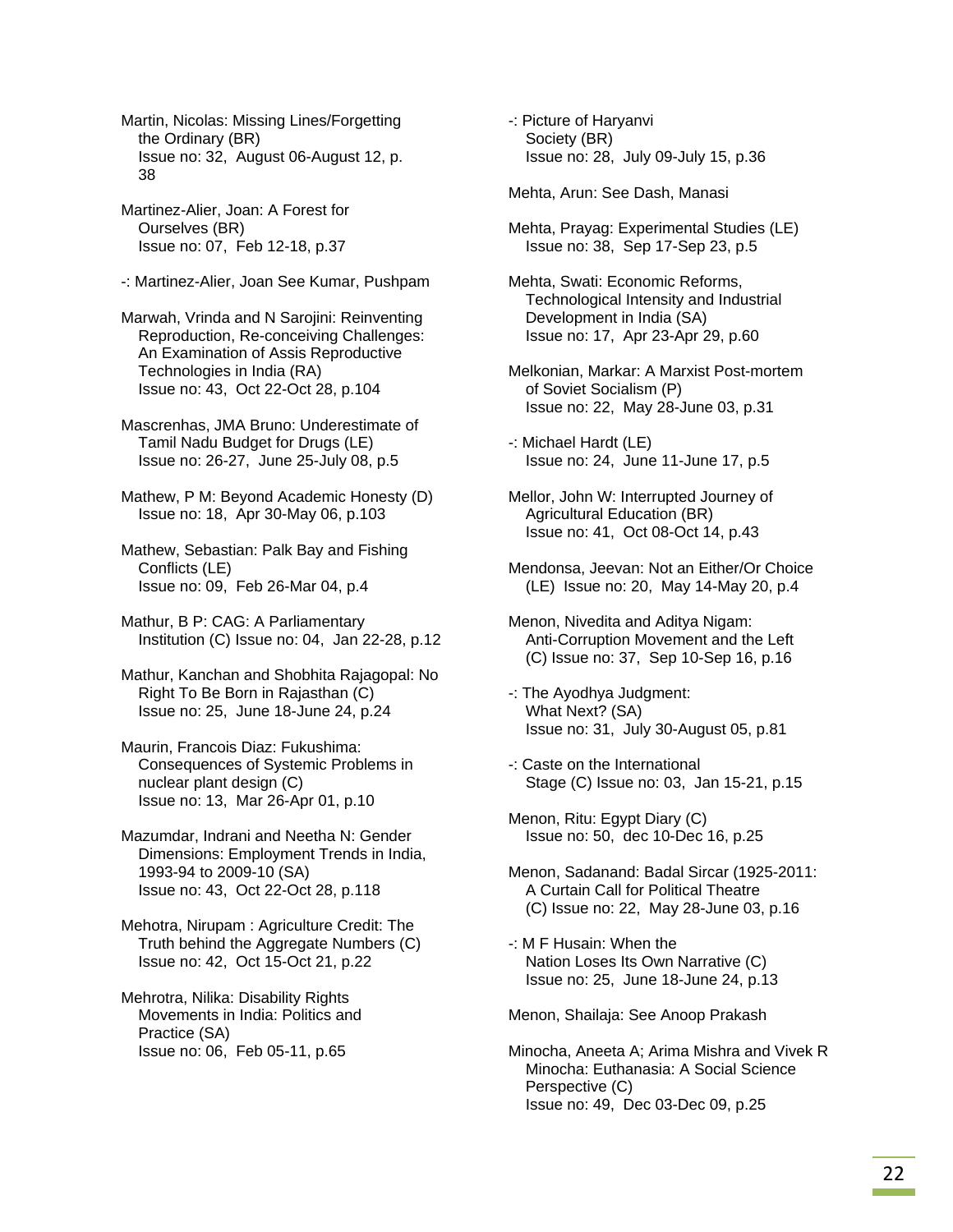Minocha, Vivek R: See Minocha, Aneeta A

 Mishra, Ankita and Ranjan Ray: Do Inequality and Prices Affect Comparisons in Living Standards? The Indian Evidence (SA) Issue no: 03, Jan 15-21, p.39

Mishra, Arima: See Minocha, Aneeta A

 Mishra, Banikanta and Birendra Kumar Nayak: Paan or POSCO? (F) Issue no: 26-27, June 25-July 08, p.12

 Mishra, Nripendra Kishore and Tulika Tripathi: Conceptualising Women's Agency, Autonomy and Empowerment (SA) Issue no: 11, Mar 12-18, p.58

Mishra, Pulak; Divesh Mohit and Parimal: Market Concentration in Indian Manufacturing Sector: Measurement Issues (F) Issue no: 49, Dec 03-Dec 09, p.76

-: Mishra, Pulak See Behera, Bhagirath

Mishra, U S: See Kodoth, Praveena

 Misra, Tilottoma: Indira Goswami: Brave, Gentle and Bold (C) Issue no: 53, Dec 31-Jan 06, p.29

Misra, Udayon: Assam: Peace Talks or the Fall of the Curtain on ULFA? (C) Issue no: 09, Feb 26-Mar 04, p.10

 -: A New Edge to People's Protests in Assam (C) Issue no: 28, July 09-July 15, p.16

 Mitchell, Andrew; Ajay Mahal and Thomas Bossert: Healthcare Utilisation in Rural Andhra Pradesh (C) Issue no: 05, Jan 29-Feb 04, p.15

 Mitra, Arup: Insightful but Incomplete (BR) Issue no: 44-45, Nov 05-Nov 11, p.28

 Mitra, Ashok: B K Keayla (LE) Issue no: 02, Jan 08-14, p.5

 -: Revisiting a Savant's Thoughts (BR) Issue no: 42, Oct 15-Oct 21, p.34  -: Delink Entitlements (LE) Issue no: 40, Oct 01-Oct 07, p.4

 Mohaiemen, Naeem: Another Reckoning (D) Issue no: 53, Dec 31-Jan 06, p.79

 -: Flying Blind: Waiting for a Real Reckoning on 1971 (SA) Issue no: 36, Sep 03-Sep 09, p.40

Mohammed, Anish: See Mohan, Shaj

 Mohan, Arun S: Fog of Conspiracy Theories (D) Issue no: 28, July 09-July 15, p.72

 Mohan, R: Kerala Elections (LE) Issue no: 24, June 11-June 17, p.4

Mohan, Shaj and Anish Mohammed: The New Secret (C) Issue no: 13, Mar 26-Apr 01, p.13

-: Mohan, Shaj See Dwivedi, Divya

 Mohanakumar, S and Surjit Singh: Impact of the Economic Crisis on Workers in the Unorganised Sector in Rajasthan (RA) Issue no: 22, May 28-June 03, p.66

 Mohanti, Bidhu Kalyan et al: The Economic Burden of Cancer (SA) Issue no: 43, Oct 22-Oct 28, p.112

Mohanty, Chandra Talpade : Imperial Democracies, Militarised Zones, Feminist Engagements (F) Issue no: 13, Mar 26-Apr 01, p.76

 Mohanty, Manoranjan : America's Geronimo (C) Issue no: 21, May 21-May 27, p.12

 -: People's Movements and the Anna Upsurge (C) Issue no: 38, Sep 17-Sep 23, p.16

-: Mohanty, Manoranjan See Chakrabarti, B B

Mohindra, K S: See Thresia, C U

Mohit, Divesh: See Mishra, Pulak

 Moid, M A: Understanding a Murder Attempt (F) Issue no: 21, May 21-May 27, p.30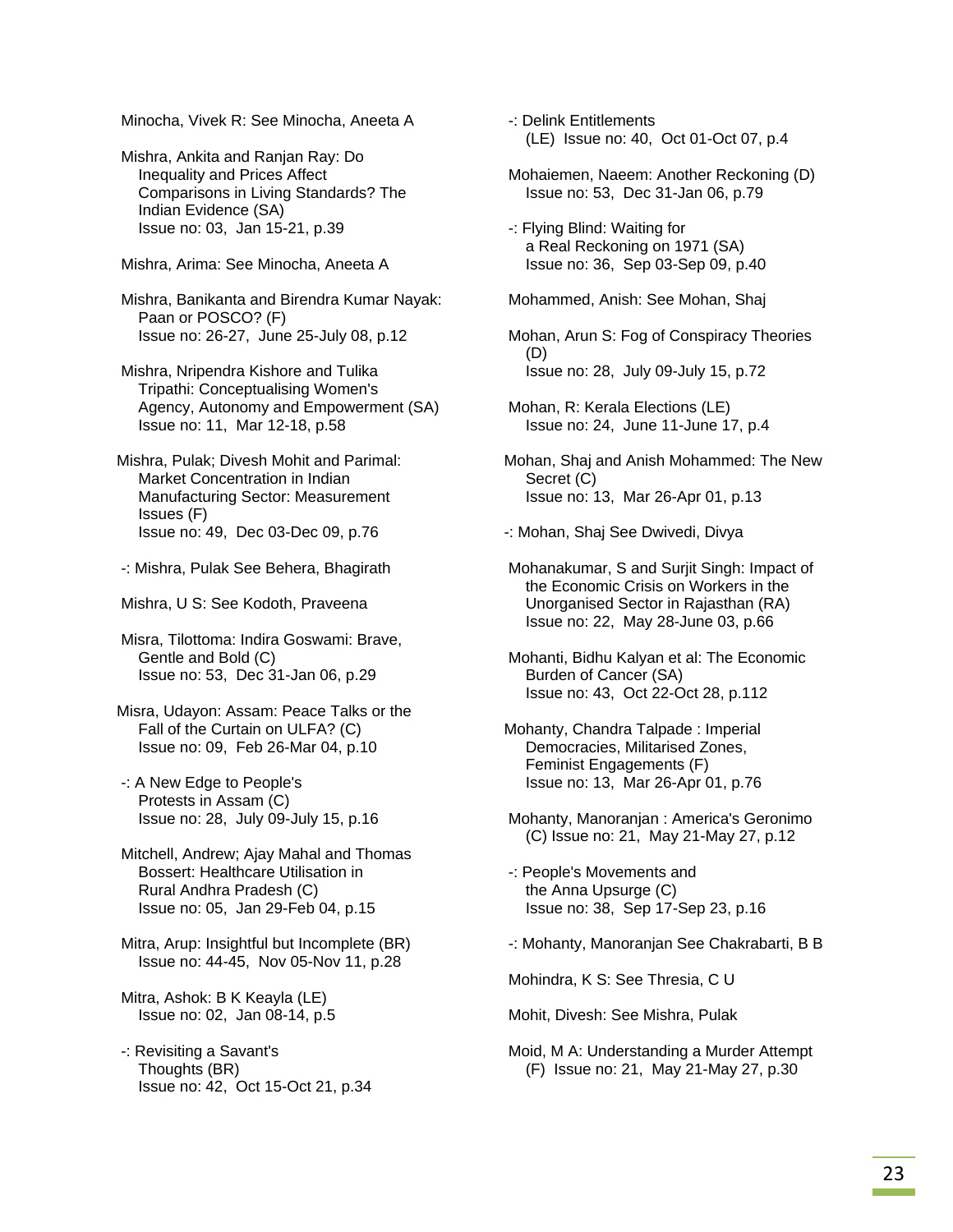Mookherjee, Nayanika: Love in the Time of 1971: The Furore over Meherjaan (C) Issue no: 12, Mar 19-25, p.25

 Mubarki, Najeeb: In the Shadow of State Repression (C) Issue no: 39, Sep 24-Sep 30, p.24

 Mudgal, Vipul: Rural Coverage in the Hindi and English Dailies (SA) Issue no: 35, August 27-Sep 02, p.92

 Muhammad, Anu: Wealth and Deprivation: Ready-made Garments Industry in Bangladesh (C) Issue no: 34, August 20-August 26, p.23

 Mukerjee, Shikha: Theorising on Anna Hazare: Disaster Tourists from Delhi (LE) Issue no: 43, Oct 22-Oct 28, p.4

 Mukherjee, Ananya: Local Perceptions of Conservation Intervention in Kanha National Park (SA) Issue no: 25, June 18-June 24, p.60

Mukherjee, Anil N: See Sikdar, Satadru

Mukherjee, Sanjeeb: State Capital, Democracy and Justice: Mapping Politics in India (RA) Issue no: 23, June 04-June 10, p.31

 Mukhopadhyay, Amites: In Aila-Struck Sundarbans (C) Issue no: 40, Oct 01-Oct 07, p.21

 Mukhopadhyay, Pranab: Does Capital Have a Conscience? (BR) Issue no: 37, Sep 10-Sep 16, p.32

 -: Missing the Woods for the Ore: Goa's Development Myopia (SA) Issue no: 46, Nov 12-Nov 17, p.61

 Mukhopadhyay, Sukumar: Power of Supreme Court to Intervene in Executive Policy (C) Issue no: 32, August 06-August 12,p.17

Mullick, Disha: See Bhog, Dipta

 Mundle, Sudipto: Practices in Fiscal Federalism (BR) Issue no: 26-27, June 25-July 08, p.101  -: Stimulus, Recovery and Exit Policy: G20 Experience and Indian Strategy (SA) Issue no: 29, July 16-July 22, p.85

 Munshi, Indra: Survival within Constraints (BR) Issue no: 39, Sep 24-Sep 30, p.34

Muralidharan, Sukumar : Hazare and His Children (C) Issue no: 16, Apr 16-Apr 22, p.17

 -: Media as Echo Chamber: Cluttering the Public Discourse on Corruption (C) Issue no: 37, Sep 10-Sep 16, p.19

 -: Press Council as Bully Pulpit: A Debate on Media That Could Go Nowhere (C) Issue no: 47, Nov 19-Nov 25, p.14

 Murshid, K A S: Transit and Trans-shipment: Strategic Considerations for Bangladesh and India (SA) Issue no: 17, Apr 23-Apr 29, p.43

Murshid, Navine: India's Role in Bangladesh's War of Independence: Humanitarianism or Self-interest? (SA) Issue no: 52, Dec 24-Dec 30, p.53

Murthy, R V Ramana: Paddy Glut and Farmer Distress in Andhra Pradesh (C) Issue no: 29, July 16-July 22, p.27

Murugkar, Milind: See Kotwal, Ashok

 Nagaraj, R: Growth in Organised Manufacturing Employment: A Comment (D) Issue no: 12, Mar 19-25, p.83

Nagasaila, D: See Suresh, V

 Naidu, Sirisha C: Neo-liberalism and Its Discontents (BR) Issue no: 42, Oct 15-Oct 21, p.37

Naik, Ravikiran: See Unni, Jeemol

 Naim, C M: `Prophecies' in South Asian Muslim Political Discourse: The Poems of Shah Ni'matullah Wali (SA) Issue no: 28, July 09-July 15, p.49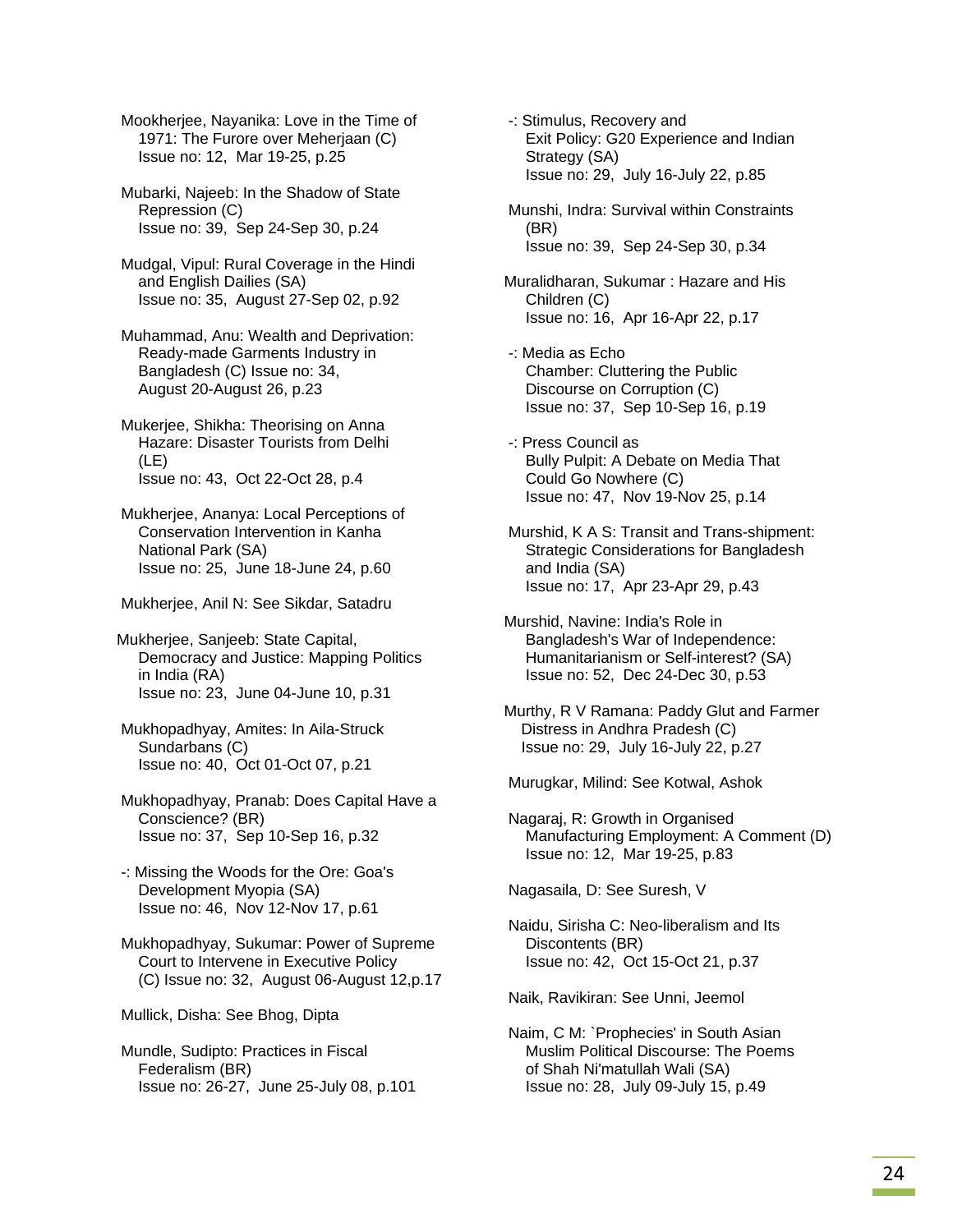Nainan, Navtej: Municipal Governance (LE) Issue no: 33, August 13-August 19, p.5

- Nair, Hari: Interpreting `Natural Justice' (LE) Issue no: 39, Sep 24-Sep 30, p.4
- Nair, Janaki: The `Composite' State and Its `Nation': Karnataka's Reunification Revisited (SA) Issue no: 47, Nov 19-Nov 25, p.52

 Nair, M K Sukumaran: Teaching and Research (LE) Issue no: 40, Oct 01-Oct 07, p.5

- Nair, Malavika: Unfair to Ramdev (LE) Issue no: 28, July 09-July 15, p.5
- Nair, Neeti: Partition and Minority Rights in Punjabi Hindu Debates, 1920-47 (SA) Issue no: 52, Dec 24-Dec 30, p.61
- Nair, Pavan : The Great Indian Arms Bazaar (C) Issue no: 15, Apr 09-Apr 15, p.27
- Nair, Sthanu R and Leena Mary Eapen: Wheat Price Inflation in Recent Times: Causes, Lessons and New Perspectives (SA) Issue no: 36, Sep 03-Sep 09, p.58

 Nair, Tara S: Microfinance: Lessons from a Crisis (C) Issue no: 06, Feb 05-11, p.23

- Nanda, Meera: Ideological Convergences: Hindutva and the Norway Massacre (SA) Issue no: 53, Dec 31-Jan 06, p.61
- Nanjundan, S: Malfunctioning Executive (LE) Issue no: 32, August 06-August 12, p.4
- -: Western Savants (LE) Issue no: 49, Dec 03-Dec 09, p.4
- Narasimham, M: Anand G Chandavarkar (LE) Issue no: 44-45, Nov 05-Nov 11, p.4

 Narayanan, Harini: Women's Health, Population Control and Collective Action (SA) Issue no: 08, Feb 19-25, p.39

 Narayanan, Sudha: A Case for Reframing the Cash Transfer Debate in India (F) Issue no: 21, May 21-May 27, p.41

Narrain, Arvind: See Jagadeesha B N

- Narrain, Siddharth: 'Disaffection' and the Law: The Chilling Effect of Sedition Laws in India (P) Issue no: 08, Feb 19-25, p.33
- Nataraj, Geethanjali and Anjali Tandon: China's Changing Export Structure: A Factor-Based Analysis (SA) Issue no: 13, Mar 26-Apr 01, p.130
- Natarajan, Murli and Anu Mandavilli: Somersault on POSCO (LE) Issue no: 08, Feb 19-25, p.4
- Nathan, Dev and Sandip Sarkar: A Note on Profits, Rents and Wages in Global Production Networks (SA) Issue no: 36, Sep 03-Sep 09, p.53
- -: The South Sudan Referendum  $(C)$ Issue no: 11, Mar 12-18, p.25
- Navneetham, K and A Dharmalingam: Demography and Development: Preliminary Interpretations of the 2011 Census (C) Issue no: 16, Apr 16-Apr 22, p.13
- Naved, Sarim: The Haren Pandya Judgment: Dissection of a Botched Investigation (C) Issue no: 38, Sep 17-Sep 23, p.10
- Navlakha, Gautam: Lokpal Movement: Unanswered Questions (C) Issue no: 44-45, Nov 05-Nov 11, p.19
- -: On Ending the War against Our Own People (C) Issue no: 08, Feb 19-25, p.24
- -: Squeezing the Media in Kashmir (LE) Issue no: 43, Oct 22-Oct 28, p.5
- -: Navlakha, Gautam See Husain, Sahba

Nayak Narayan C: See Behera, Bhagirath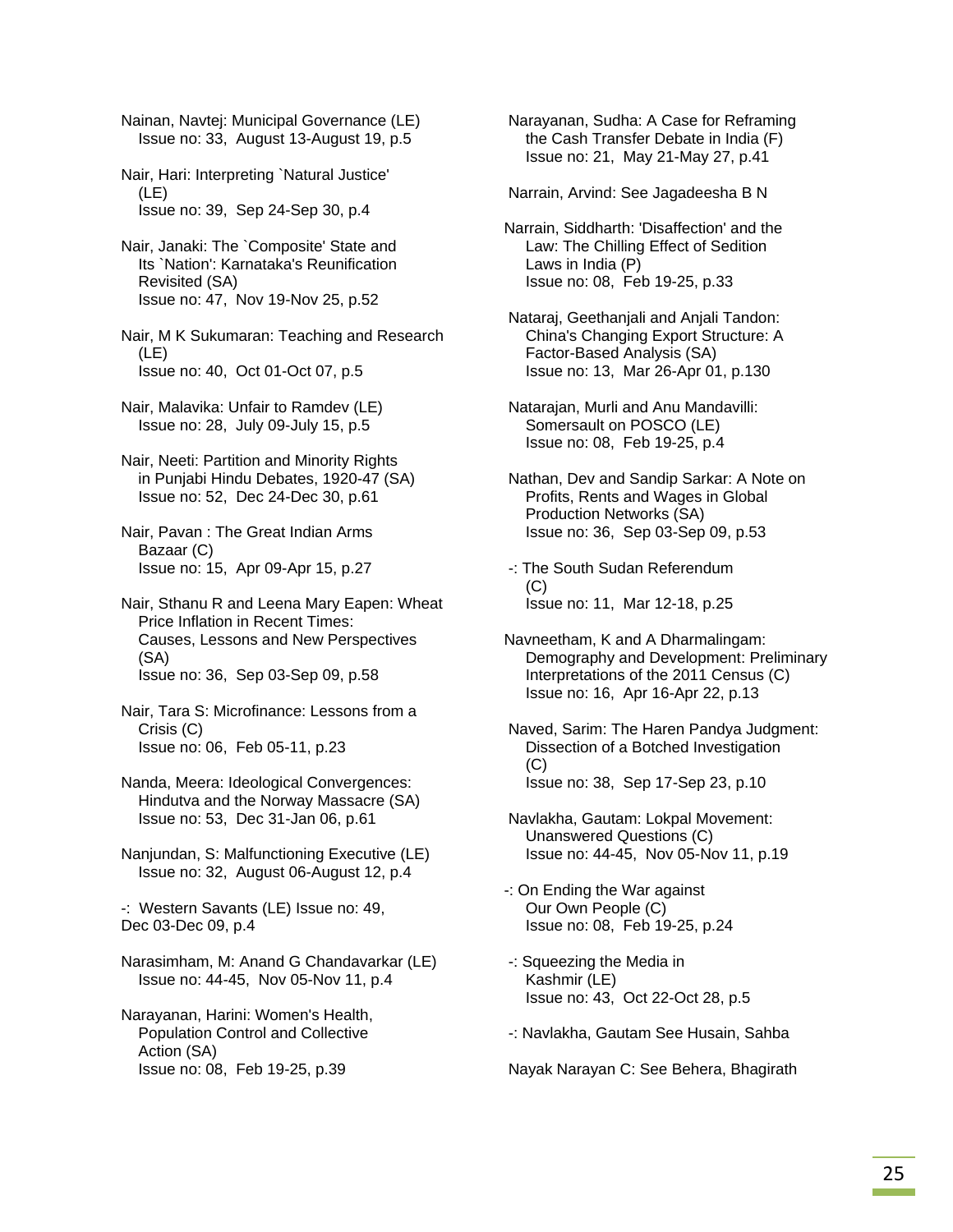- Nayak, Birendra Kumar : Distorting Reality (LE) Issue no: 49, Dec 03-Dec 09, p.4
- -: People's Movements and the Anna Upsurge: A Comment (D) Issue no: 46, Nov 12-Nov 17, p.83
- -: Nayak, Birendra Kumar See Mishra, Banikanta

 Nayak, Dhanwanti: Body as Object: Ethical Concerns Underlying Medical Research and Practice (C) Issue no: 24, June 11-June 17, p.19

- -: Karaoked: Plagiarism in the Classroom (F]) Issue no: 09, Feb 26-Mar 04, p.49
- Nayak, Prasanta Kumar: The Dialectics of Globalisation in Arunachal Pradesh (F) Issue no: 26-27, June 25-July 08, p. 263
- Nayak, Pulin B: From Biography to Political Economy (BR) Issue no: 34, August 20-August 26, p.31
- -: Indian Economy in 2011: Dualism in Policy Formulation (C) Issue no: 12, Mar 19-25, p.10
- Nayar, Pramod K: Subalternity and Translation: The Cultural Apparatus (C) Issue no: 09, Feb 26-Mar 04, p.23
- Nayyar, Deepak: Discrimination and Justice: Beyond Affirmative Action (SA) Issue no: 42, Oct 15-Oct 21, p.52
- Nazareth, Samir: Climate Change as Meme (C) Issue no: 02, Jan 08-14, p.17
- Neetha N: See Mazumdar, Indrani
- Negi, Rohit: Understanding Somali Piracy: Globalisation, Sovereignty, and Justice (C) Issue no: 25, June 18-June 24, p.35
- Nelson, Erica Lee: Conflict of Interest and Parliament (F) Issue no: 19, May 07-May 13, p.68
- Neyazi, Taberez Ahmed: Politics after Vernacularisation: Hindi Media and Indian Democracy (SA) Issue no: 10, Mar 05-11, p.75
- Nielsen, Kenneth Bo: Land, Law and Resistance (F) Issue no: 41, Oct 08-Oct 14, p.38
- Nigam, Aditya: See Menon, Nivedita
- Ninan, K N: Corruption in Karnataka (LE) Issue no: 35, August 27-Sep 02, p.4
- Nisar, Shariq: Islamic Banking: A Rejoinder (LE) Issue no: 28, July 16-July 22, p.4
- Nisha, P R: Children and the Indian Circus (C) Issue no: 33, August 13-August 19, p.23
- Noumoff, Sam: Democracy with Chinese Characteristics (C) Issue no: 05, Jan 29-Feb 04, p.21
- Omkarnath, G; Limakumba Walling and Alex M Thomas: Pierangelo Garegnani: A Tribute (C) Issue no: 52, Dec 24-Dec 30, p.27
- Oommen, M A: On the Issue of `Inclusive Growth' (D) Issue no: 29, July 16-July 22, p.158
- -: Value of Democracy (LE) Issue no: 48, Nov 26-Dec 02, p.4
- OReilly, Kathleen : `They Are Not of This House': The Gendered Costs of Drinking Water's Commodification (RA) Issue no: 18, Apr 30-May 06, p.49
- Padmanabhan, Nirmala: Understanding Gender Equality in the Software Industry of Kerala through the Capability Approach (F) Issue no: 12, Mar 19-25, p.70
- Pal, Anusri and Pinaki Chakraborti: Indian Jute Industry in the Globalisation Era: Structure and Performance (SA) Issue no: 10, Mar 05-11, p.93
- Pal, Arnab: Death of Kishenji and Peace Talks (LE) Issue no: 50, Dec 10-Dec 16, p.4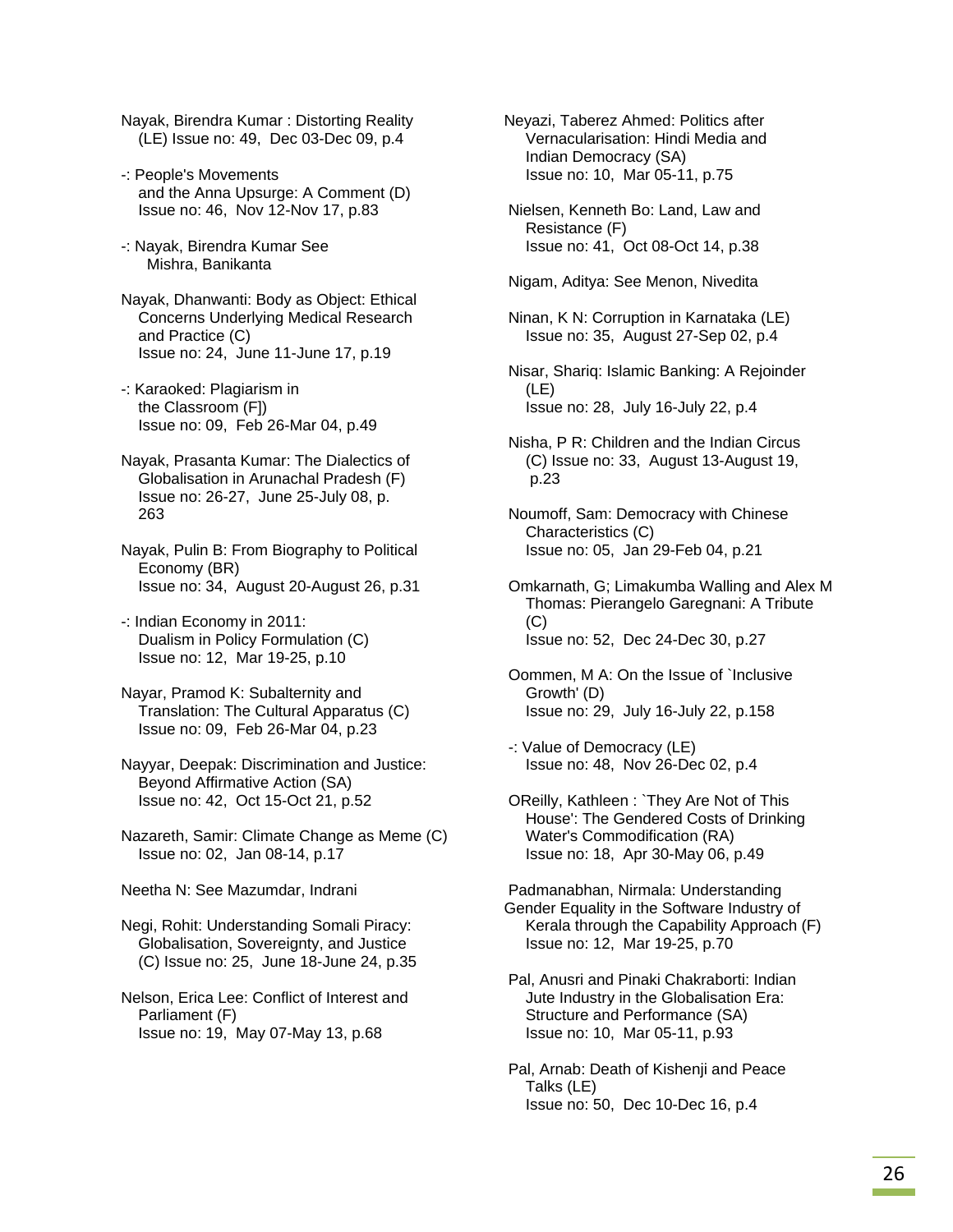Pal, Mahi: Lohia's Thinking on Local Governments (D) Issue no: 06, Feb 05-11, p.79

Pal, Parthapratim : India and RTAs: Getting Tangled in the Noodle Bowl (C) Issue no: 15, Apr 09-Apr 15, p.15

 Palanisami, K et al: Spread and Economics of Micro-irrigation in India: Evidence from Nine States (RA) Issue no: 26-27, Suppl, June 25-July 08, p.81

 Panagariya, Arvind: Understanding the Crisis and Its Aftermath (BR) Issue no: 09, Feb 26-Mar 04, p.33

 Panchu, Sriram: Lokpal: Where Do We Stand Now, and How We Got Here (C) Issue no: 41, Oct 08-Oct 14, p.19

-: Opportunity at Hand to Tackle Corruption (C) Issue no: 17, Apr 23-Apr 29, p.10

 Pande, Malabika: On Gandhi (LE) Issue no: 26-27, June 25-July 08, p.5

 Pande, Varad: India at Cancun: The Emergence of a Confident Dealmaker (C) Issue no: 04, Jan 22-28, p.14

 Pandit, Chetan: Alternative National Water Policy: A Critique (D) Issue no: 37, Sep 10-Sep 16, p.77

 Panikkar, K N: India's Education Policy: From National to Commercial (P) Issue no: 17, Apr 23-Apr 29, p.38

 Panwar, Tikender Singh: Apple Production in Himachal Pradesh: An Impending Crisis? (F) Issue no: 25, June 18-June 24, p.10

 Papola, T S: Employment in Development: Connection between Indian Strategy and ILO Policy Agenda (F) Issue no: 10, Mar 05-11, p.62

 -: Employment in Development: Connection between Indian Strategy and ILO Policy Agenda (F) Issue no: 10, Mar 05-11, p.62

 Parasuraman, S and T Rajaretnam: Agriculture, Food Security and Nutrition in Vidarbha: A Household Level Analysis (SA) Issue no: 19, May 07-May 13, p.42

Parimal: See Mishra, Pulak

 Parthasarathi, Muthukaruppan: Paramakudi Violence: Against Dalits, Against Politics (C) Issue no: 44-45, Nov 05-Nov 11, p.14

 Parthasarathy, D: Hunters, Gatherers and Foragers in a Metropolis: Commonising the Private and Public in Mumbai (RA) Issue no: 50, Dec 10-Dec 16, p.54

 Pat, A K: Aftermath of Miracle Economies (BR) Issue no: 19, May 07-May 13, p.30

 -: Focusing on Inflation (LE) Issue no: 46, Nov 12-Nov 17, p.4

 Patel, Gautam : What We Talk About When We Talk About Corruption (C) Issue no: 17, Apr 23-Apr 29, p.13

 Patel, Vibhuti : A Long Battle for the Girl Child (C) Issue no: 21, May 21-May 27, p.18

 Patel. Shirish B: Inclusionary Housing (C) Issue no: 43, Oct22-Oct 28, p.13

Patil, N G: See Chaturvedi, Arun

 Patkar, Medha: Hyderabad Metro (LE) Issue no: 16, Apr 16-Apr 22, p.5

 -: Unacceptable Cost of Dams (LE) Issue no: 52, Dec 24-Dec 30, p.5

 Patnaik, Arun K: A Critique of India's Political Secularism (C) Issue no: 43, Oct 22-Oct 28, p.19

 -: On Hindu and Islamist Terrorism (D) Issue no: 09, Feb 26-Mar 04, p.83

 -: Patnaik, Arun K: Theological Marxism (D) Issue no: 43, Oct 22-Oct 28, p.143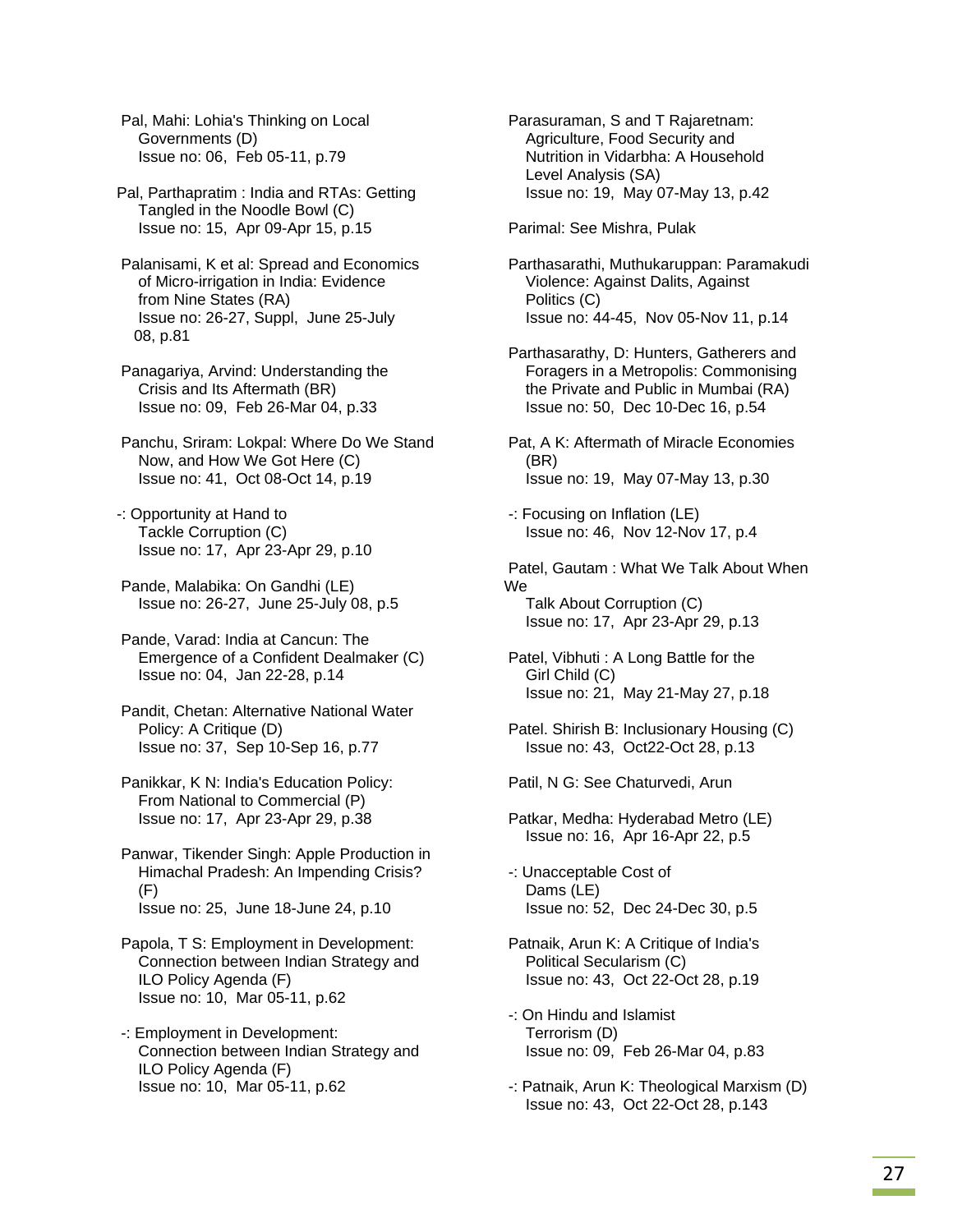Patnaik, Ila; Ajay Shah and Giovanni Veronese: How Should Inflation Be Measured in India? (SA) Issue no: 16, Apr 16-Apr 22, p.55

- Patnaik, Prabhat: Economic Growth and Employment (SA) Issue no: 26-27, June 25-July 08, p. 172
- -: The Left in Decline (C) Issue no: 29, July 16-July 22, p.12
- -: On Some Foundational Issues in the Theory of Money (F) Issue no: 03, Jan 15-21, p.64
- -: Miscarriage of Justice-IV (LE) Issue no: 01, Jan 01-07, p.5
- Patra, Michael Debabrata: See Virmani, Arvind
- Pattnaik, R K: RBI on Medium-Term Challenges (C) Issue no: 40, Oct 01-Oct 07, p.19
- Patton, Cindy : Pandemic, Empire and the Permanent State of Exception (F) Issue no: 13, Mar 26-Apr 01, p.103
- Paul, Samuel: Fighting Corruption (C) Issue no: 35, August 27-Sep 02, p.17
- People's Union for Civil Liberties: See Sarva Dharma Sansad
- People's Union For Democratic Rights: See Sarva Dharma Sansad
- Persaud, Avinash: Debt Swap: A Solution for Greece's Problems (C) Issue no: 26-27, June 25-July 08, p.17
- -: A Systemic Approach to Systemic Risk (F) Issue no: 21, May 21-May 27, p.10
- -: Taxing the Financial Sector (F) Issue no: 41, Oct 08-Oct 14, p.12
- Pethe, Abhay; Sahil Gandhi and Vaidehi Tandel: Assessing the Mumbai Metropolitan Region: A Governance Perspective (SA) Issue no: 26-27, June 25-July 08, p. 187
- Petras, James: Multi-Billion-Dollar Terrorists and the Disappearing Middle Class (C) Issue no: 40, Oct 01-Oct 07, p.31
- Phadke, Anant: Planning Healthcare for All? (C) Issue no: 21, May 21-May 27, p.15
- Phanjoubam, Pradip: Manipur's Theatre of the Absurd (F) Issue no: 43, Oct 22-Oct 28, p.36
- Phaugat, R S: Hindi Media and Democracy (LE) Issue no: 14, Apr 02-Apr 11, p.4
- Phongpaichit, Pasuk and Chris Baker: Thailand's Election (C) Issue no: 29, July 16-July 22, p.30
- Pingle, Gautam: Irrigation in Telangana: The Rise and Fall of Tanks (RA) Issue no: 26-27, Suppl, June 25-July 08, p.123
- -: Reddys, Kammas and Telangana (C) Issue no: 36, Sep 03-Sep 09, p.19
- Prabhakara, M S: Forgetting a Day of Shame (LE) Issue no: 53, Dec 31-Jan 06, p.4
- -: Unending Tragedy (BR) Issue no: 51, Dec 17-Dec 23, p.32
- Prabhu, Ganesh N: See Gupta, Amit
- Prakash, Shravani: See Taneja, Nisha
- Prasad, Ashok: Flesh and Blood Revolutionaries (LE) Issue no: 37, Sep 10-Sep 16, p.5
- Prasad, Rohit: 2008 Telecom Licensing Policy: Conceptual Issues (C) Issue no: 53, Dec 31-Jan 06, p.23
- Prasad, Sheela: The Numbers Game: Revisiting the `Malthusian' Legacy (BR) Issue no: 20, May 14-May 20, p.29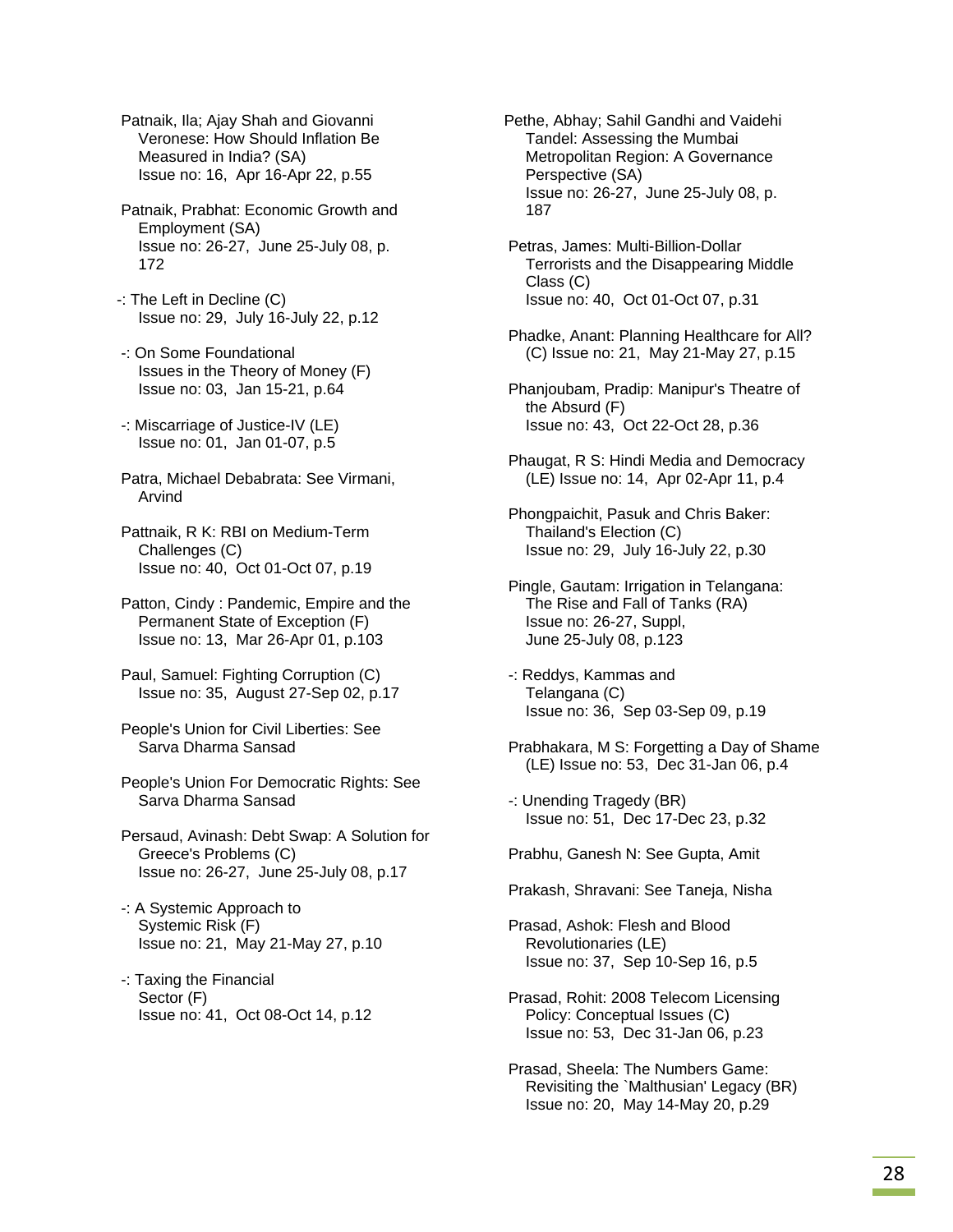Prasanna, P A Lakshmi: See Chand, Ramesh

 Prashanth, N S: Public-Private Partnerships and Health Policies (C) Issue no: 42, Oct 15-Oct 21, p.13

-: Prashanth, N S See Bhojani, Upendra

 Prathapan, K Divakaran and Priyadarsanan Dharma Rajan: Biological Diversity: A Common Heritage (C) Issue no: 14, Apr 02-Apr 08, p.15

 Priyadarshini, Anamika: The 'Quiet Revolution' a Women's Proletarianisation (F) Issue no: 06, Feb 05-11, p.73

 Puliyel, Jacob M : Evidence Based Medicine: Making It Better (C) Issue no: 14, Apr 02-Apr 08, p.23

 -: Vaccine Policy and Advance Market Commitments (C) Issue no: 44-45, Nov 05-Nov 11, p.18

 Pursell, Garry: Para-Tariffs and Sri Lanka's New Protectionism (C) Issue no: 25, June 18-June 24, p.31

 Pushkar and Madhvi Gupta: Democracy and Health: Evidence from Indian States (P) Issue no: 40, Oct 01-Oct 07, p.38

 Pyakurel, Uddhab Pd: A Debate on Dalits and Affirmative Action in Nepal (SA) Issue no: 40, Oct 01-Oct 07, p.71

 Radice, Hugo: The Crisis and the Global South: From Development to Capitalism (C) Issue no: 48, Nov 26-Dec 02, p.27

Raghavan, Shuba V: See Harish, Santosh M

 Raghavan, Vijay: Guidelines for Public-Private Partnership in Prison Management (C) Issue no: 04, Jan 22-28, p.16

 Raghavendra, M K: A Renewal of Faith: Dabangg and its Public (C) Issue no: 06, Feb 05-11, p.33

 -: Zindagi Na Milegi Dobara, Delhi Belly and the Imagined Nation (C) Issue no: 36, Sep 03-Sep 09, p.27

 Raghunandan, D: Durban Platform: Kyoto Negotiations Redux (C) Issue no: 53, Dec 31-Jan 06, p.13

 Raghunandan, T R: M Y Ghorpade: A Tribute  $(C)$ Issue no: 50, Dec 10-Dec 16, p.21

 Rai, Praveen: Electoral Participation of Women in India: Key Determinants and Barriers (SA) Issue no: 03, Jan 15-21, p.47

 Rajadurai, S V: Politics and the Death Penalty (LE) Issue no: 38, Sep 17-Sep 23, p.4

 Rajagopal, Arvind: Visibility as a Trap in the Anna Hazare Campaign (C) Issue no: 47, Nov 19-Nov 25, p.19

Rajagopal, Shobhita: See Mathur, Kanchan

 Rajagopal, V: The 'Leading Natives' (BR) Issue no: 06, Feb 05-11, p.39

 Rajakumar, J Dennis : Size and Growth of Private Corporate Sector in Indian Manufacturing (SA) Issue no: 18, Apr 30-May 06, p.95

 Rajan, Priyadarsanan Dharma : See Prathapan, K Divakaran

 Rajan, Rajeswari Sunder: The Semester System: Pros and Cons (C) Issue no: 29, July 16-July 22, p.19

 Rajan, Sudhir Chella and Sujatha Byravan: Developmental Benefits from a Low-Carbon Pathway (C) Issue no: 34, August 20-August 26, p. 15

 Rajan, Vithal: The Beltway Mob (LE) Issue no: 42, Oct 15-Oct 21, p.5

 -: A Disappearing Number (LE) Issue no: 30, July 23-July 29, p.5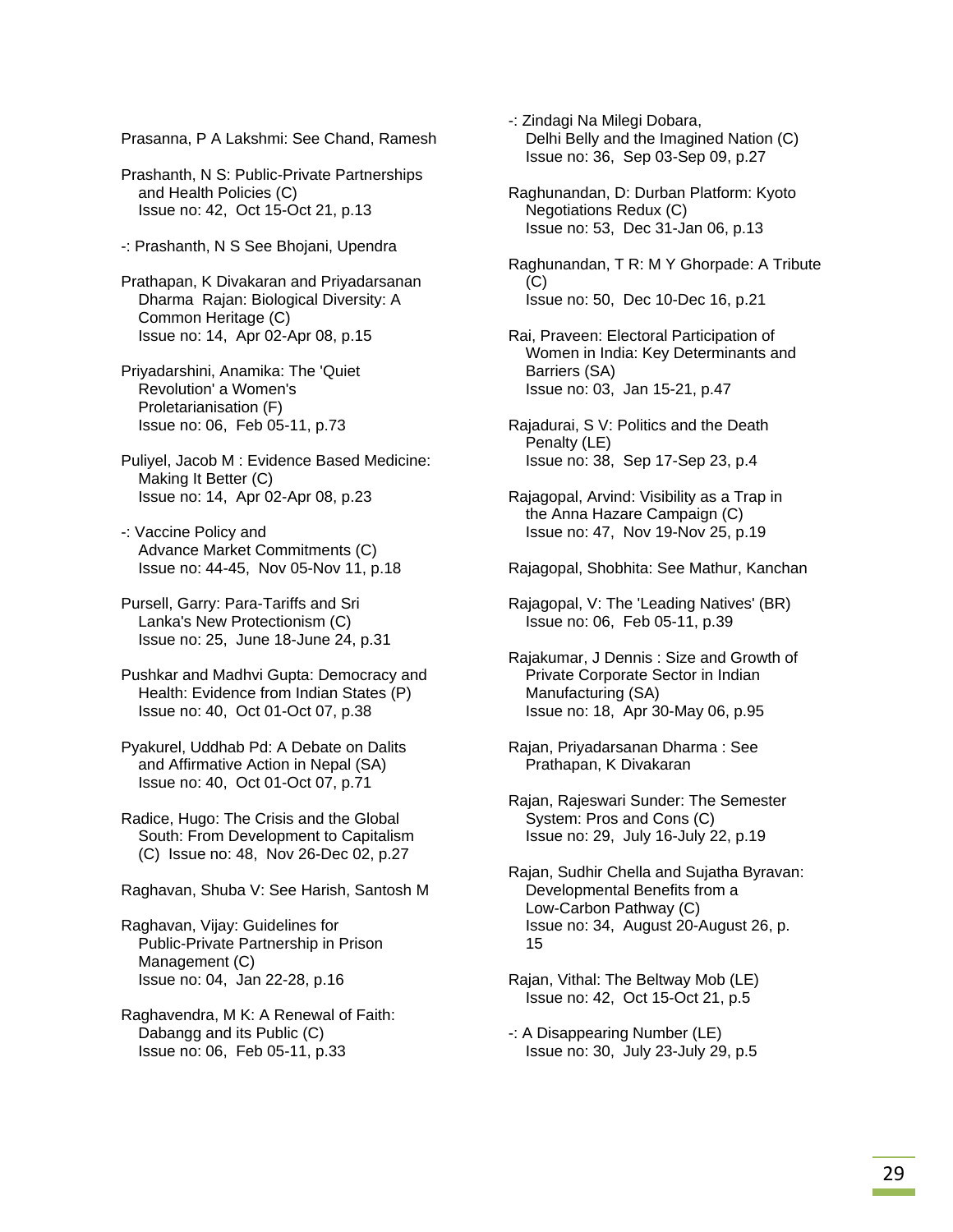-: Gross Human Rights Abuse of Bradley Manning (LE) Issue no: 06, Feb 05-11, p.5

 Rajan, Vithal : South Asian Brown Haze (LE) Issue no: 19, May 07-May 13, p.5

 Rajaraman, Indira : Response to Rakshit on the Finance Commission (D) Issue no: 13, Mar 26-Apr 01, p.137

Rajaretnam, T: See Parasuraman, S

 Rajasekhar, D et al: Implementing Health Insurance: The Rollout of Rashtriya Swasthya Bima Yojana in Karnataka (SA) Issue no: 20, May 14-May 20, p.56

 Rajasingham-Senanayake, Darini: Is Post-War Sri Lanka Following the `Military Business Model'? (C) Issue no: 14, Apr 02-Apr 08, p.27

 Rajeev, Meenakshi; B P Vani and Manojit Bhattacharjee: Credibility of Equal Access to Credit: Does Gender Matter? (F) Issue no: 33, August 13-August 19, p.76

 Rajendran, N P : Mystery of the Kerala Poll Results (C) Issue no: 22, May 28-June 03, p.10

 Rajkishore, Saibaba, G N: Attack on Prashant Bhushan (LE) Issue no: 43, Oct 22-Oct 28, p.5

 Raju, C K: Changing Colonial Mindsets (LE) Issue no: 34, August 20-August 26, p.5

 Rakshit, Mihir : A Comment on Rajaraman's Response (D) Issue no: 13, Mar 26-Apr 01, p.140

- -: Inflation and Relative Prices in 2006-10: Some Analytical and Policy Issues (SA) Issue no: 16, Apr 16-Apr 22, p.41
- Ram Mohan, T T: Foreign Banks: RBI Gets the Balance Right (F) Issue no: 15, Apr 09-Apr 15, p.10
- -: New Banks: Don't Say `Yes' If You Want to Say `No' (F) Issue no: 37, Sep 10-Sep 16, p.10

 -: Ravi Mitthai and IIMA: A Response (D) Issue no: 35, August 27-Sep 02, p.112

 Ramachandaran, Shastri: Haren Pandya's Murder: Questions without Answers (C) Issue no: 52, Dec 24-Dec 30, p.10

 Ramachandran, K N: Maoist Mistakes (LE) Issue no: 10, Mar 05-11, p.5

 -: Maoist Mistakes (LE) Issue no: 10, Mar 05-11, p.4

- Ramakrishnan, Nitya: Godhra: The Verdict Analysed (F) Issue no: 15, Apr 09-Apr 15, p.39
- -: Peevish Posturing (LE) Issue no: 53, Dec 31-Jan 06, p.4
- Raman, Nithya: The Board and the Bank: Changing Policies towards Slums in Chennai (RA) Issue no: 31, July 30-August 05, p.74
- Ramana, M V: Feeding the Right Wolf (BR) Issue no: 11, Mar 12-18, p.31
- -: Inadequate Basis for Safety of the PFBR (D) Issue no: 52, Dec 24-Dec 30, p.79

-: Ramana, M V See Ashwin Kumar

- Ramanathan, Usha: Land Acquisition, Eminent Domain and the 2011 Bill (C) Issue no: 44-45, Nov 05-Nov 11, p.10
- Ramani, Srinivasan: Decolonising Knowledge Systems (C) Issue no: 30, July 23-July 29, p.17

 -: Moment for Peace and Constitution-Building in Nepal (C) Issue no: 41, Oct 08-Oct 14, p.22

Ramanna, Mridula: Capitalism, Democracy and Medicine (BR) Issue no: 31, July 30-August 05, p.27

 Ramasundaram,P; A Suresh and Ramesh Chand: Manipulating Technology for Surplus Extraction: The Case of Bt Cotton in India (C) Issue no: 43, Oct 22-Oct 28, p.23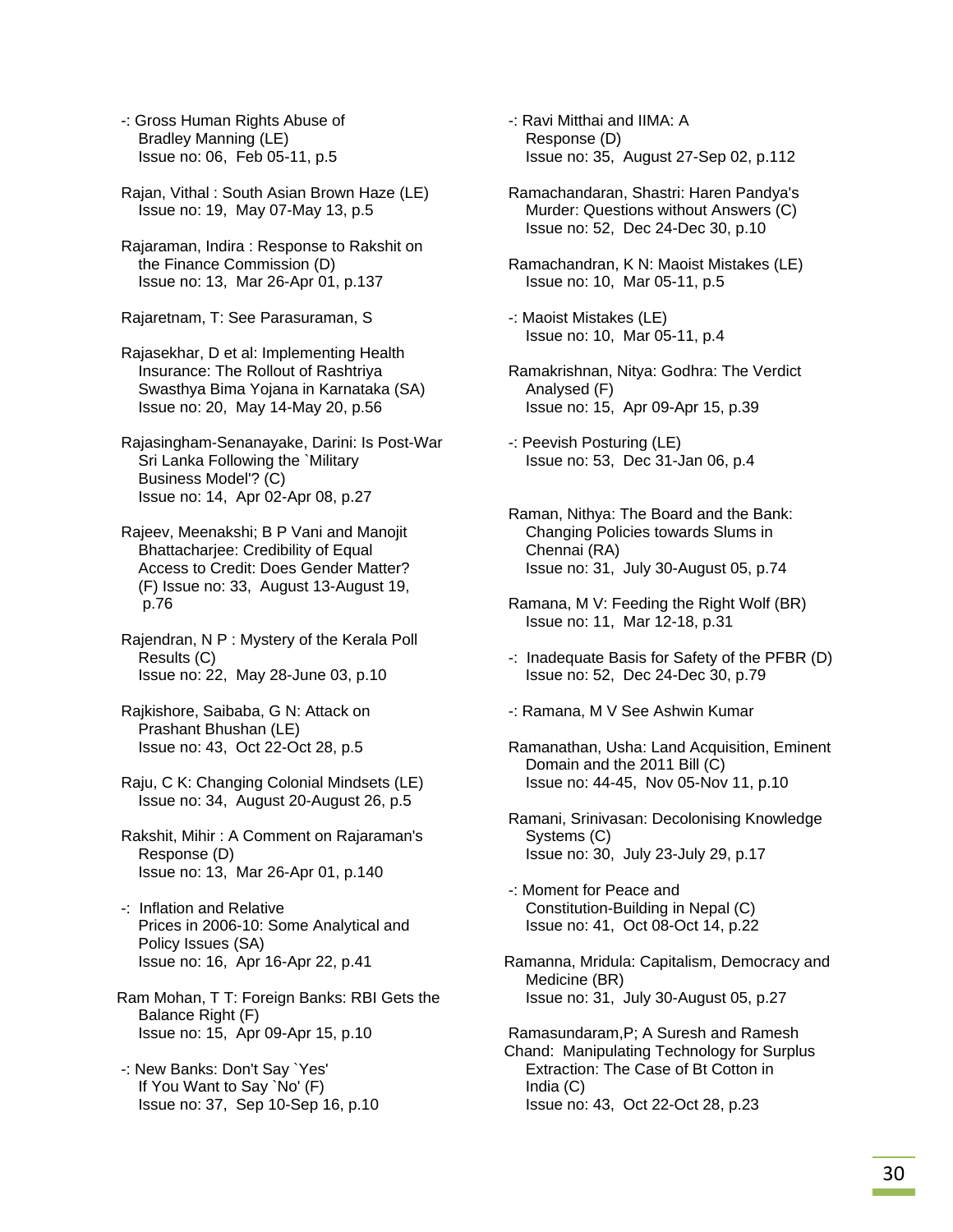Ramaswami, Bharat: See Kotwal, Ashok

 Ramaswamy, K V: D U Sastry: An Empirical Economist (C) Issue no: 44-45, Nov 05-Nov 11, p.24

 Ramaswamy, Sushila: Impact of `Religious' Secularism (BR) Issue no: 12, Mar 19-25, p.31

 Ramdas, L and Lalita Ramdas: Koodankulam Diary (C) Issue no: 53, Dec 31-Jan 06, p.20

-: Lalita Ramdas See, Ramdas, L

 Ranade, Chandrasekhar: Fighting Corruption (LE) Issue no: 37, Sep 10-Sep 16, p.5

 -: Aphorisms for Crisis (BR) Issue no: 24, June 11-June 17, p.41

 -: Growth with Equity (LE) Issue no: 48, Nov 26-Dec 02, p.5

 -: Study of Excellence (LE) Issue no: 44-45, Nov 05-Nov 11, p.5

 Rangarajan, C; Padma Iyer Kaul and Seema: Where Is the Missing Labour Force? (SA) Issue no: 39, Sep 24-Sep 30, p.68

 Ranjan, Ashish et al: On a CPI (Maoist) Apology (LE) Issue no: 48, Nov 26-Dec 02, p.4

 Rao, C Bhujanga: Kuruganti Krishnamurty (LE) Issue no: 50, Dec 10-Dec 16, p.5

 Rao, C H Hanumantha: India and China: A Comparison of the Role of Sociopolitical Factors in Inclusive Growth (C) Issue no: 16, Apr 16-Apr 22, p.24

-: Srikrishna Committee on Telangana: Recommendations at Variance with the Analysis (F) Issue no: 05, Jan 29-Feb 04, p.33

 Rao, K Ramakrishna: Combating Eurocentrism (LE) Issue no: 25, June 18-June 24, p.4  Rao, K S Chalapati and Biswajit Dhar: Foreign Direct Investment Caps in India and Corporate Control Mechanisms (SA) Issue no: 14, Apr 02-Apr 08, p.66

 Rao, M Govinda: Goods and Services Tax: A Gorilla, Chimpanzee or a Genus Like `Primates'? (P) Issue no: 07, Feb 12-18, p.43

-: Rao, M Govinda See Mundle, Sudipto

 Rao, Nagmani: Towards an Alternate Pedagogy (D) Issue no: 02, Jan 08-14, p.71

 Rao, S K: Governance in India (BR) Issue no: 24, June 11-June 17, p.37

 Rao, Smitha: Saffronisation of the Holy Cow: Unearthing Silent Communalism (F) Issue no: 15, Apr 09-Apr 15, p.80

 Rao, Sushila : The Moral Basis for a Right to Die (C) Issue no: 18, Apr 30-May 06, p.13

 Rath, Nilakantha: Measurement of Poverty: In Retrospect and Prospect (P) Issue no: 42, Oct 15-Oct 21, p.40

 Rauf, Taha Abdul: Violence Inflicted on Muslims: Direct, Cultural and Structural (F) Issue no: 23, June 04-June 10, p.69

Raveendran, G: See Kannan, K P

 Ravi Kanth, D: Doha Round: Going, Going, Gone (C) Issue no: 31, July 30-August 05, p.16

 Ravichandran, B: Scavenging Profession: Between Class and Caste? (C) Issue no: 13, Mar 26 - Apr 01, p.21

Ravinder, D: See Srinivasulu, K

Ray, Ranjan: See Mishra, Ankita

Ray, Saon: See Taneja, Nisha

 Reddy, B Suresh: Dynamics of Soil Fertility Management Practices in Semi-Arid Regions: A Case Study of AP (SA) Issue no: 03, Jan 15-21, p.56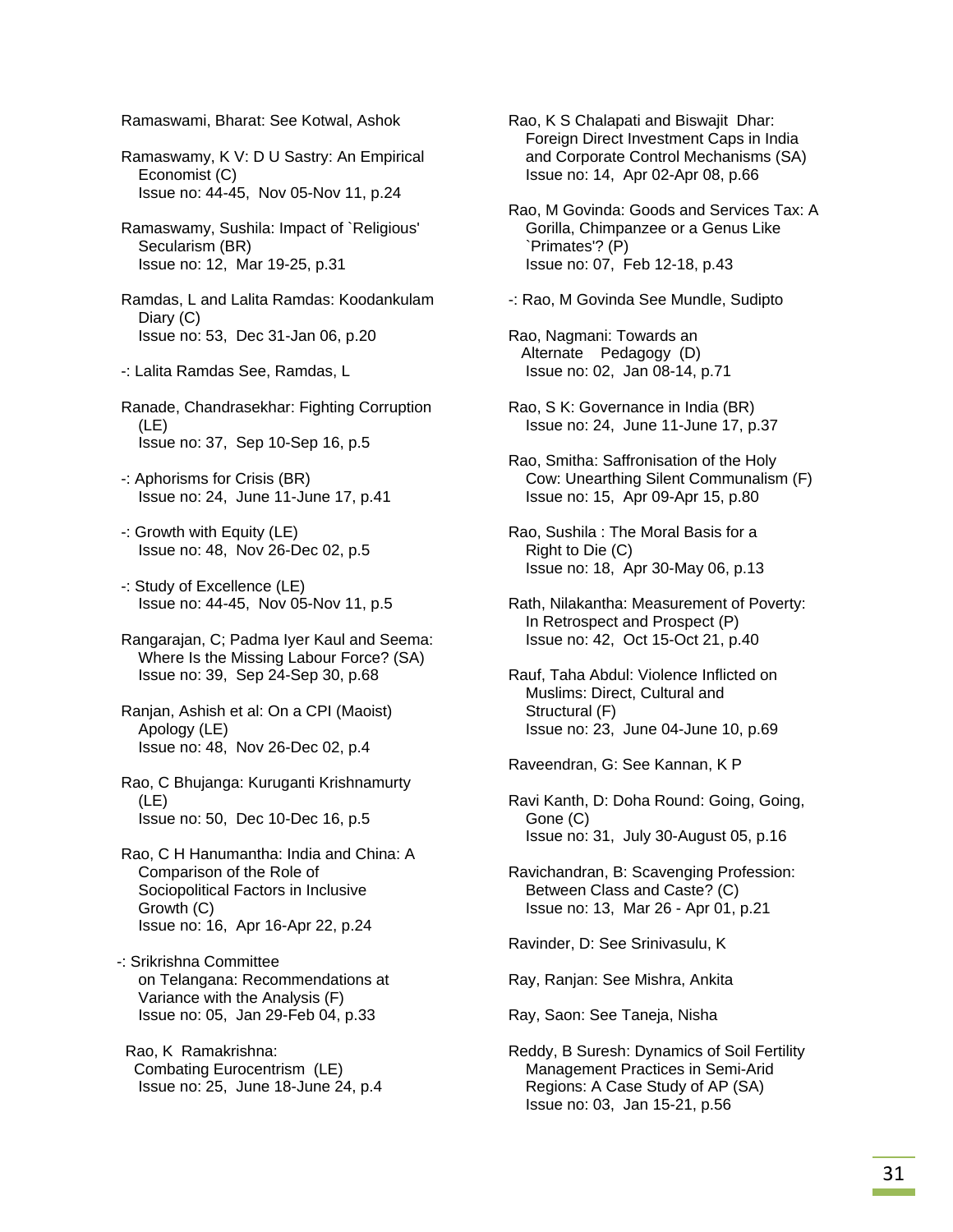Reddy, M Gopinath et al: Issues Related to Implementation of the Forest Rights Act in Andhra Pradesh (SA) Issue no: 18, Apr 30-May 06, p.73

 Reddy, T Prabhakara: MFIs vs SHG (LE) Issue no: 07, Feb 12-18, p.5

 -: Neglected and Parched (LE) Issue no: 37, Sep 10-Sep 16, p.5

- Reddy, Y Venugopal: Microfinance Industry in India: Some Thoughts (P) Issue no: 41, Oct 08-Oct 14, p.46
- -: Prospects and Policy Challenges in the Twelfth Plan: A Comment on the Risks (D) Issue no: 24, June 11-June 17, p.81
- -: A Response (D) Issue no: 50, Dec 10-Dec 16, p.112
- Right to food campaign: Right to Food (C) Issue no: 33, August 13-August 19, p. 21
- Robinson, Nick et al: Interpreting the Constitution: Supreme Court Constitution Benches since Independence (C) Issue no: 09, Feb 26-Mar 04, p.27

 Robinson, Rowena : Hindu Nationalism and Bahujan Castes (BR) Issue no: 16, Apr 16-Apr 22, p.32

Rodgers, Gerry and Janine Rodgers: Inclusive Development? Migration, Governance and Social Change in Rural Bihar (SA) Issue no: 23, June 04-June 10, p.43

- Rodgers, Gerry: India, the ILO and the Quest for Social Justice since 1919 (F) Issue no: 10, Mar 05-11, p.45
- -: India, the ILO and the Quest for Social Justice since 1919 (F) Issue no: 10, Mar 05-11, p.45
- -: Rodgers, Gerry See Bhattacharya, Sabyasachi

 -: Rodgers, Gerry See Bhattacharya, Sabyasachi Rodgers, Janine: See Rodgers, Gerry Rodrigues, Valerian: In Search of an Anchor: Muslim Thought in Modern India (SA) Issue no: 49, Dec 03-Dec 09, p.43 -: Reading Texts and Traditions: The Ambedkar-Gandhi Debate (SA) Issue no: 02, Jan 08-14, p.56 Roy Chowdhury, Devjit: See Taneja, Nisha Roy, Aruna : See Dey, Nikhil -: Justice for Niyamat Ansari-I (LE) Issue no: 11, Mar 12-18, p.4 Roy, Bijoya and Siddharta Gupta: Public-Private Partnership and User Fees in Healthcare: Evidence from West Bengal (F) Issue no: 38, Sep 17-Sep 23, p.74 Roy, Indrajit: `New' Lists for `Old': (Re-) constructing the Poor in the BPL Census (SA) Issue no: 22, May 28-June 03, p.82 Roy, KumKum: Beyond Ramanujan and the Ramayana (C) Issue no: 46, Nov 12-Nov 17, p.14 -: Contexts, Content and the Social-Science Classroom (C) Issue no: 39, Sep 24-Sep 30, p.19 Roy, Niloy Kumar: Anna Hazare's Contribution (LE) Issue no: 19, May 07-May 13, p.4 -: Combating Terrorism (LE) Issue no: 32, August 06-August 12, p. 5 -: Sense of Citizenship (LE)

- Issue no: 37, Sep 10-Sep 16, p.5
- Roy, Rathin et al: Debating the Thirteenth Finance Commission (D) Issue no: 17, Apr 23-Apr 29, p.76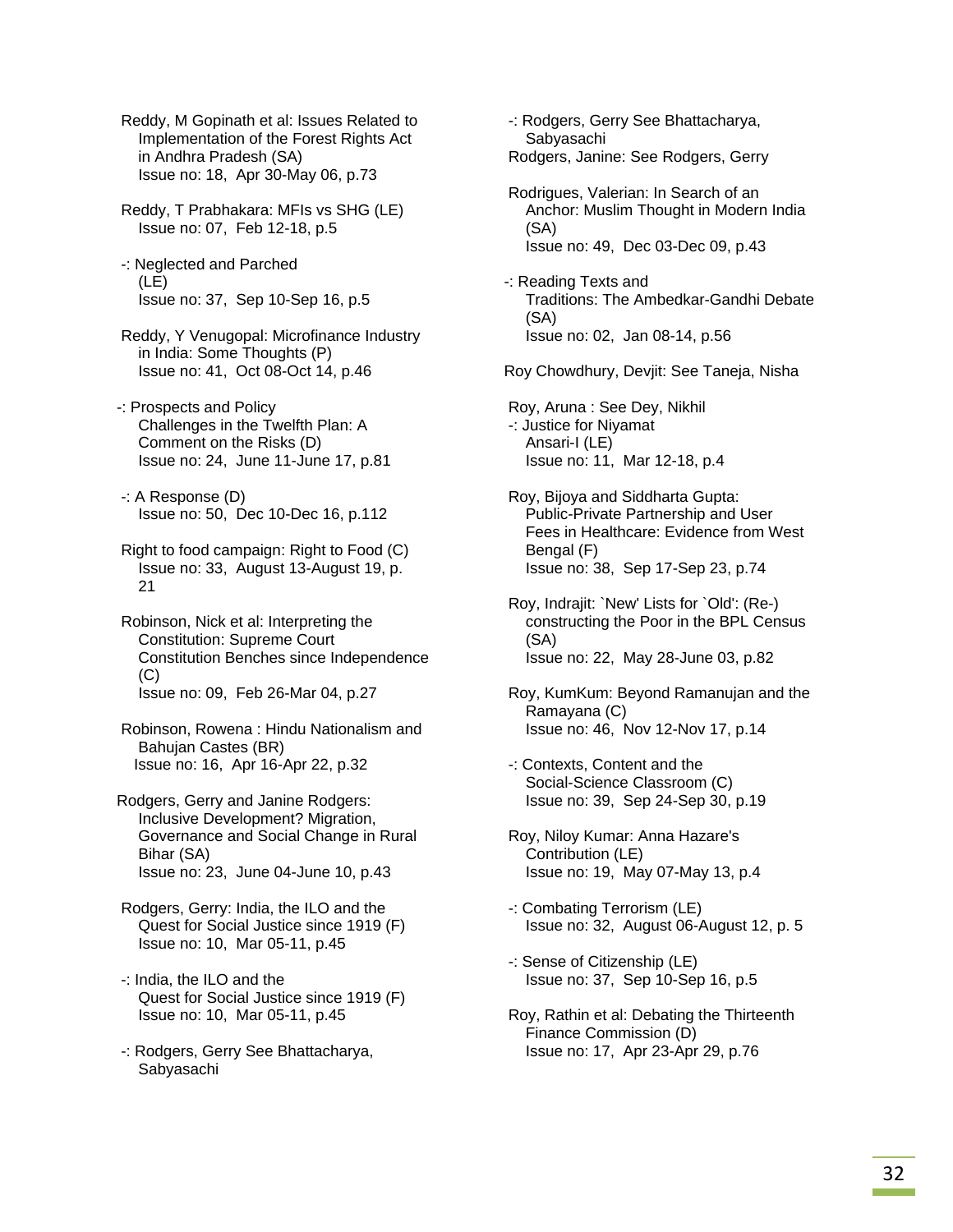- Roy, Siddharthya Swapan: The Maval Land Struggle (F) Issue no: 35, August 27-Sep 02, p.10
- -: Law and Nationalism (BR) Issue no: 40, Oct 01-Oct 07, p.33
- -: Morris David Morris (1921-2011 (C) Issue no: 13, Mar 26 - Apr 01, p.27
- Roy, Udayan: Newborn Girl Subsidy (LE) Issue no: 31, July 30-August 05, p.4
- Roychoudhury, Debaprasad et al: Killing the Talks and Faking an Encounter (LE) Issue no: 51, Dec 17-Dec 23, p.5
- Sabharwal, Nidhi Sadana: Caste, Religion and Malnutrition Linkages (C) Issue no: 50, Dec 10-Dec 16, p.16
- Sadat, Anwar: Green Climate Fund: Unanswered Questions (C) Issue no: 15, Apr 09-Apr 15, p.22
- Saeed, Ayesha : From Postcolonial to Neocolonial State (BR) Issue no: 21, May 21-May 27, p.35
- Saha, Amrita: Pruning India's Sensitive Lists under SAFTA: A Comment (D) Issue no: 16, Apr 16-Apr 22, p.80
- Saha, Ranjana: Children in the Mind: Paginated Childhoods and Pedagogics of Play (SA) Issue no: 48, Nov 26-Dec 02, p.53
- Sahni, Rohini: Can Services Succeed Where Goods Have Tottered? (BR) Issue no: 28, July 09-July 15, p.38
- SAHRDC: Guilty by Association? (C) Issue no: 13, Mar 26 - Apr 01, p.19
- -: Judiciary's Skewed Vision of Natural Justice (C) Issue no: 37, Sep 10-Sep 16, p.25
- -: Not a Very Intelligent Attempt at Intelligence Reform (C) Issue no: 52, Dec 24-Dec 30, p.14
- -: Prison Reform in India (BR) Issue no: 03, Jan 15-21, p.30
- -: A Step in the Wrong Direction (C) Issue no: 11, Mar 12-18, p.19
- Sahu, Anup: Recall the Lawmakers Who Are Lawbreakers (LE) Issue no: 17, Apr 23-Apr 29, p.5
- Sahu, Gagan Bihari : See Mahamallik, **Motilal**
- Sahu, Geetanjoy : See Gonsalves, Colin
- -: Sahu, Geetanjoy See Chawla, Michelle Saikia, Arupjyoti: Genius of Bhupen Hazarika (C) Issue no: 51, Dec 17-Dec 23, p.29
- -: Imperialism, Geology and Petroleum: History of Oil in Colonial Assam (SA) Issue no: 12, Mar 19-25, p.48
- -: Kaziranga National Park: History, Landscape and Conservation Practices (F) Issue no: 32, August 06-August 12, p. 12
- -: Kaziranga National Park See Das, Debarshi

Saini, Gordhan K: See Veeramani, C

- -: Saini, Gordhan K See Veeramani, C
- Sakthidharan, A V: Blind Praise (LE) Issue no: 04, Jan 22-28, p.5
- Samaddar, Ranabir : The Material Expansion of Capital (BR) Issue no: 16, Apr 16-Apr 22, p.34
- -: Unanchored Political Subject? (D) Issue no: 07, Feb 12-18, p.79
- Samal, Kishor C: Floods in Orissa: No Lessons Learnt (F) Issue no: 52, Dec 24-Dec 30, p.31

Samanta, Dibyendu: See Kundu, Debolina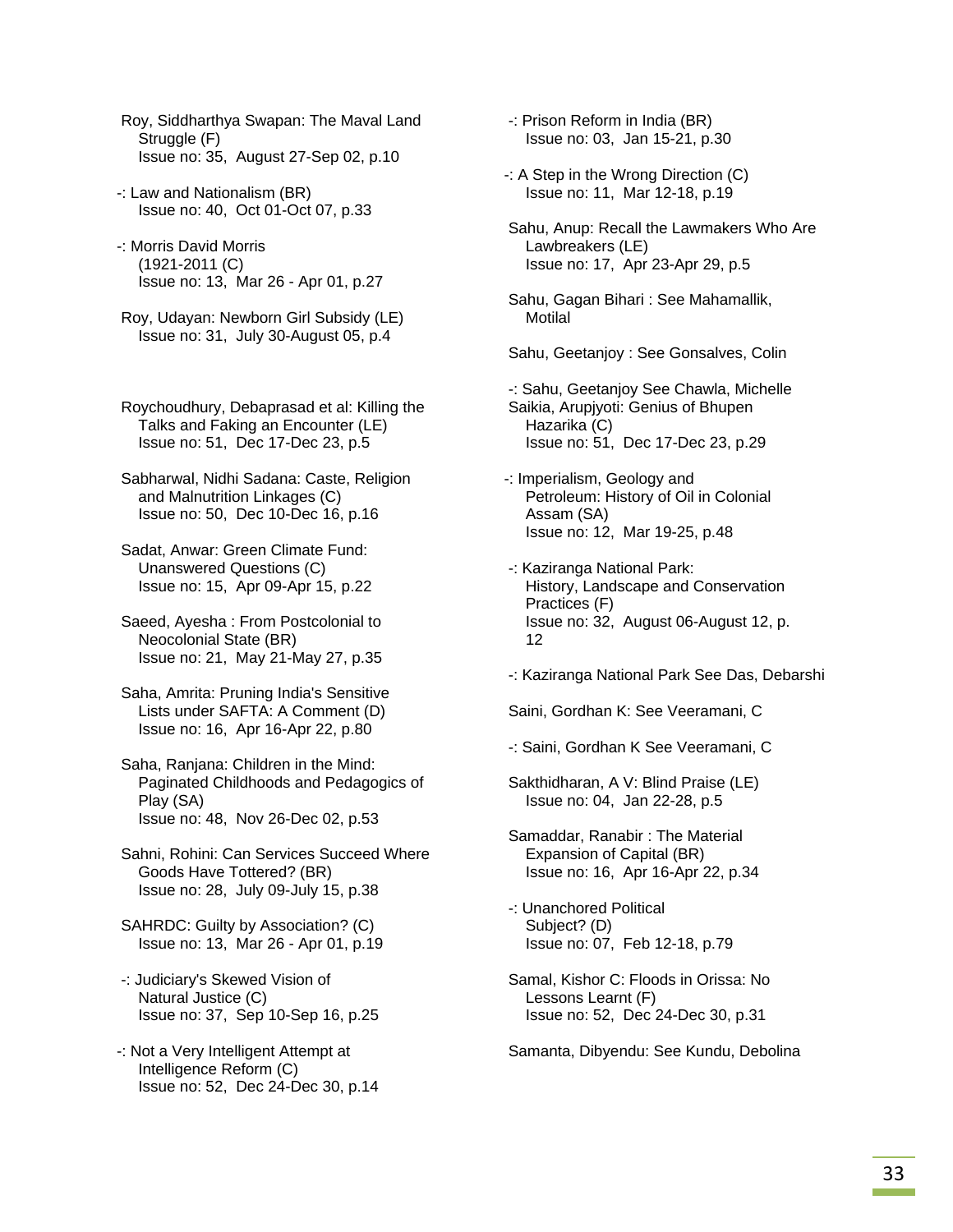Samarendra, Padmanabh: Census in Colonial India and the Birth of Caste (SA) Issue no: 33, August 13-August 19, p.51

 Sambrani, Shreekant: Ravi Matthai and His Many-Splendoured Institute (BR) Issue no: 32, August 06-August 12, p. 35

Samson, Meera: See Hill, Elizabeth

 Sanjeev Kumar: False Hope (LE) Issue no: 46, Nov 12-Nov 17, p.4

 Sankaran, Kamala: Fundamental Principles and Rights at Work: India and the ILO (F) Issue no: 10, Mar 05-11, p.68

- -: Fundamental Principles and Rights at Work: India and the ILO (F) Issue no: 10, Mar 05-11, p.68
- -: NREGA Wages: Ensuring Decent Work (C) Issue no: 07, Feb 12-18, p.23
- Sant, Girish: See Deshmukh, Ranjit
- Santhakumar, V: See Mani, Sunil

 Sanwal, Mukul: Global Vision for Rio+20 and Beyond (C) Issue no: 40, Oct 01-Oct 07, p.24

 Sanyal, Ayanendu; K Gayithri and S Erappa: National Pension Scheme: For Whose Benefit? (C) Issue no: 08, Feb 19-25, p.17

Sanyal, Kalyan: See Bhattacharya, Rajesh

Sapre, Amey A: See Dholakia, Ravindra H

 Saran, Prashant and Tulasi Gopinath: Weak Bank Resolution Framework in India: Thumbs Up or Down? (SA) Issue no: 50, Dec 10-Dec 16, p.104

Sarangapani, Padma M: See Vidya, K S

 Saraph, Anupam: An Agenda for Reform of the Election System in India (C) Issue no: 12, Mar 19-25, p.19

 Sarkar, Anindita: Socio-economic Implications of Depleting Groundwater Resource in Punjab: A Comparative Analysis of Different Irrigation Systems (SA) Issue no: 07, Feb 12-18, p.59

Sarkar, Sandip: See Nathan, Dev

- Sarkar, Subhradipta: On Disasters (BR) Issue no: 01, Jan 01-07, p.32
- Sarkar, Swagato: The Impossibility of Just Land Acquisition (F) Issue no: 41, Oct 08-Oct 14, p.35

 Sarkar, Swatahsiddha: Gorkhas and Adivasis in Dooars-Terai (LE) Issue no: 37, Sep 10-Sep 16, p.4

Sarma, E A S: Kakarapalli: Another Blot on India's Democratic Systems (C) Issue no: 11, Mar 12-18, p.12

- -: Sops for the Poor and a Bonus for Industry (F) Issue no: 41, Oct 08-Oct 14, p.32
- -: Sarma, E A S See Sundar, Nandini
- Sarma, S A Srinivasa: Interpretation of Maladies (LE) Issue no: 52, Dec 24-Dec 30, p.4
- Sarmah, Jayanta Krishna: An Alternative Formulation for Autonomous Councils in Assam (C) Issue no: 35, August 27-Sep 02, p.23
- Sarojini N et al: Undeniable Violations and Unidentifiable Violators (C) Issue no: 24, June 11-June 17, p.17

-: Sarojini N See Marwah, Vrinda

 Sarva Dharma Sansad; People's Union for Civil Liberties and People's Union For Democratic Rights: Hostage Taking in Bastar (C) Issue no: 23, June 04-June 10, p.22

 Sarwar, Beena: Pakistani Journalists: Standing Tall (C) Issue no: 29, July 16-July 22, p.23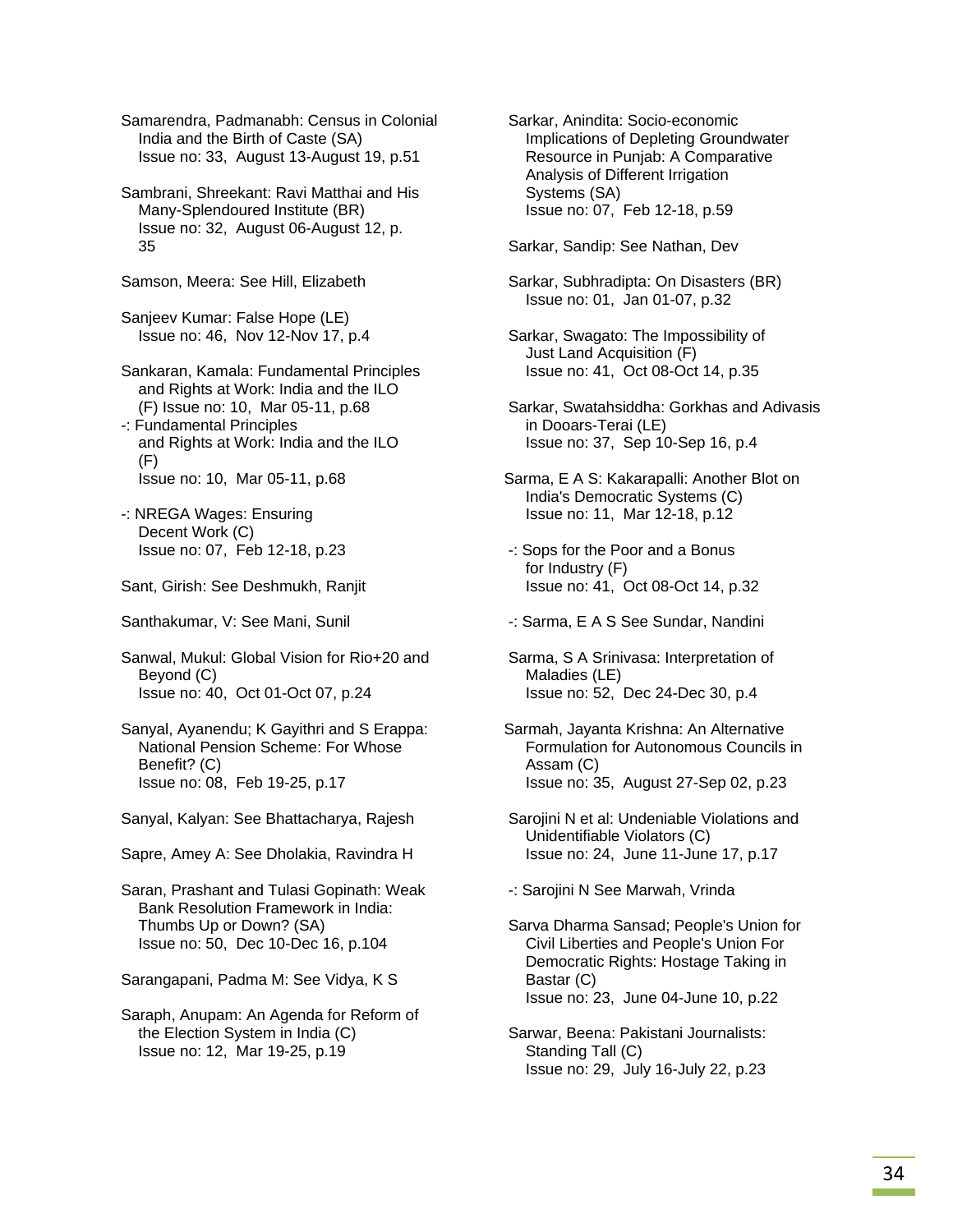Sashi Kumar: Hegemony in Contemporary Culture and Media and the Need for a Counter Initiative (P) Issue no: 51, Dec 17-Dec 23, p.38

 Sathe, Dhanmanjiri: Political Economy of Land and Development in India (F) Issue no: 29, July 16-July 22, p.151

 Satya, Laxman D: The Lambadas: A Community Destroyed (BR) Issue no: 43, oct 22-Oct 28, p.42

 Savyasaachi: Forest Rights Act 2006: Undermining the Foundational Position of the Forest (SA) Issue no: 15, Apr 09-Apr 15, p.55

Sawhney, Nakul: See Singh, Jyotsna

 Sawhney, Upinder: Interstate Disparities (BR) Issue no: 08, Feb 19-25, p.31

 Schaar, Stuart: Arab Dictatorships under Fire in the New Information Age (C) Issue no: 06, Feb 05-11, p.12

 -: Democracy Triumphsin Tunisia's First Free Elections (C) Issue no: 47, Nov 19-Nov 25, p.24

Scott, Kerry: See Shukla, Abhay

Seema: See Rangarajan, C

 Selwyn, Ben: Liberty Limited? A Sympathetic Re-Engagement with Amartya Sen's Development as Freedom (SA) Issue no: 37, Sep 10-Sep 16, p.68

 Sen, Arup Kumar: Revisiting Jangalmahal (LE) Issue no: 49, Dec 03-Dec 09, p.5

 -: State Discourse on Poverty (LE) Issue no: 42, Oct 15-Oct 21, p.4

 Sen, Himanshu Abhijit: Why Not a Universal Food Security Legislation? (SA) Issue no: 12, Mar 19-25, p.38

Sen, Kunal: See Gang, Ira N

Sen, Satadru: On the Beach in the Andaman Islands: Post-mortem of a Failed Colony (SA) Issue no: 26-27, June 25-July 08, p.177

 Sen, Suhasini: Draft Communal Violence Bill 2011: Areas of Concern (C) Issue no: 32, August 06-August 12, p. 19

 Sen, Suhit: The Left Rout: Patterns and Prospects (C) Issue no: 24, June 11-June 17, p.14

 Sengupta, Ranja: India's FTA Choices Get More Ambitious (C) Issue no: 26-27, June 25-July 08, p.18

- Shah, Adfar Rashid: Extremism of All Colours (LE) Issue no: 38, Sep 17-Sep 23, p.5
- -: Fallout of Continued Use of the AFSPA (LE) Issue no: 09, Feb 26-Mar 04, p.5
- -: Turning the Clock Back (LE) Issue no: 46, Nov 12-Nov 17, p.5

Shah, Ajay: See Patnaik, Ila

 Shah, Alpa and Barbara Harriss-White: Resurrecting Scholarship on Agrarian Transformation (C) Issue no: 39, Sep 24-Sep 30, p.13

Shah, Amita: Retail Chains for Agro/Food Products: Inclusive or Elusive? (C) Issue no: 33, August 13-August 19, p. 25

- Shah, Esha: Science in the Risk Politics of Bt Brinjal (P) Issue no: 31, July 30-August 05, p.31
- Shah, Ghanshyam: Social Movements in India (BR) Issue no: 21, May 21-May 27, p.33
- Shah, Ketan K: Money and Finance (LE) Issue no: 06, Feb 05-11, p.4

Shah, Neha: See Hirway, Indira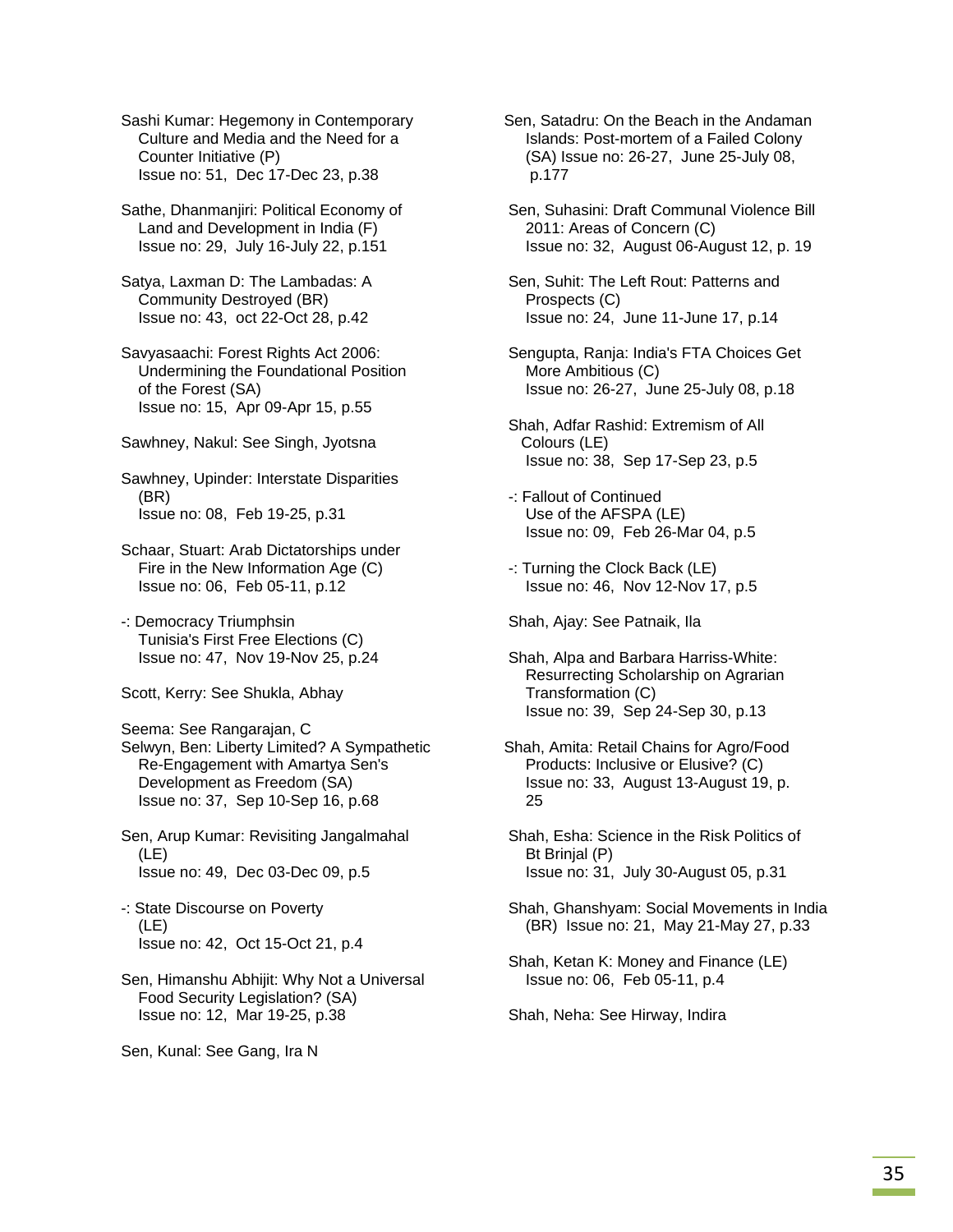Shah, Tushaar and Mahendra Singh: Accelerated Programmes: What Can the Water Sector Learn from the Power Sector? (C) Issue no: 21, May 21-May 27, p.25

 shaikh, Juned: Translating Marx: Mavali, Dalit and the Makin of Mumbai's Working Class, 1928-1935 (RA) Issue no: 31, July 30-August 05, p.65

 Shankar, Kripa: Defects in Self-Help Groups (LE) Issue no: 11, Mar 12-18, p.4

 -: On the Left in Decline (D) Issue no: 47, Nov 19-Nov 25, p.76

 Shankar, P S Vijay; Himanshu Kulkarni and Sunderrajan Krishnan: India's Groundwater Challenge and the Way Forward (SA) Issue no: 02, Jan 08-14, p.37

Shankar, Raghav: Supreme Court Got It Right in the Bhopal Curative Petition (C) Issue no: 31, July 30-August 05, p.19

Sharad Kumar: See Jangili, Ramesh

Sharan, M R: Identifying BPL Households: A Comparison of Competing Approaches (F) Issue no: 26-27, June 25-July 08, p. 256

Sharma, Ashutosh: See Hatekar, Neeraj

 Sharma, Chandrika: CRZ Notification 2011: Not the End of the Road (C) Issue no: 07, Feb 12-18, p.31

 Sharma, Kalpana: In Search of Common Ground (BR) Issue no: 52, Dec 24-Dec 30, p.37

 -: The Potential of 'Common Pool Resources' (C) Issue no: 05, Jan 29-Feb 04, p.13

 -: Wounded Mumbai (C) Issue no: 30, July 23-July 29, p.12

 Sharma, Kumud: Small Loans, Big Dreams: Women and Microcredit in a Globalising Economy (RA) Issue no: 43, Oct 22-Oct 28, p.58

 Sharma, Parul: Teachers in Government Schools (LE) Issue no: 06, Feb 05-11, p.4

 Sharma, Purushottam; K C Gummagolmath and R C Sharma: Prices of Onions: An Analysis (C) Issue no: 02, Jan 08-14, p.22

Sharma, R C: See Sharma, Purushottam

 Sharma, Supriya: Crisis for Dantewada's Schoolchildren (F) Issue no: 41, Oct 08-Oct 14, p.13

 Sharma, Vivek: Licences for New Banks (LE) Issue no: 38, Sep 17-Sep 23, p.4

Shatrugna, Veena: See Shukla, Rajan

 Shokr, Ahmad: The Price of Stability: Egypt's Democratic Uprising (F) Issue no: 07, Feb 12-18, p.10

Shokr, Ahmad: See Kamat, Anjali

Shri Krishan: Water Harvesting Traditions and the Social Milieu in India: A Second Look (RA) Issue no: 26-27, Suppl, June 25-July08, p.87

Shroff, Sangeeta: See Kalamkar, S S

- Shukla, Abhay; Kerry Scott and Dhananjay Kakde: Community Monitoring of Rural Health Services in Maharashtra (F) Issue no: 30, July 23-July 29, p.78
- -: Great Opportunity, Serious Danger (LE) Issue no: 36, Sep 03-Sep 09, p.4

 Shukla, Rajan; Veena Shatrugna and R Srivatsan: Aarogyasri Healthcare Model: Advantage Private Sector (F) Issue no: 49, Dec 03-Dec 09, p.38

 Shukla, Rakesh : Is the `Next Friend' the Best Friend? (C) Issue no: 18, Apr 30-May 06, p.10

 Shukla, S P: On the Current Political Scene: Travails and Trajectories (C) Issue no: 42, Oct 15-Oct 21, p.10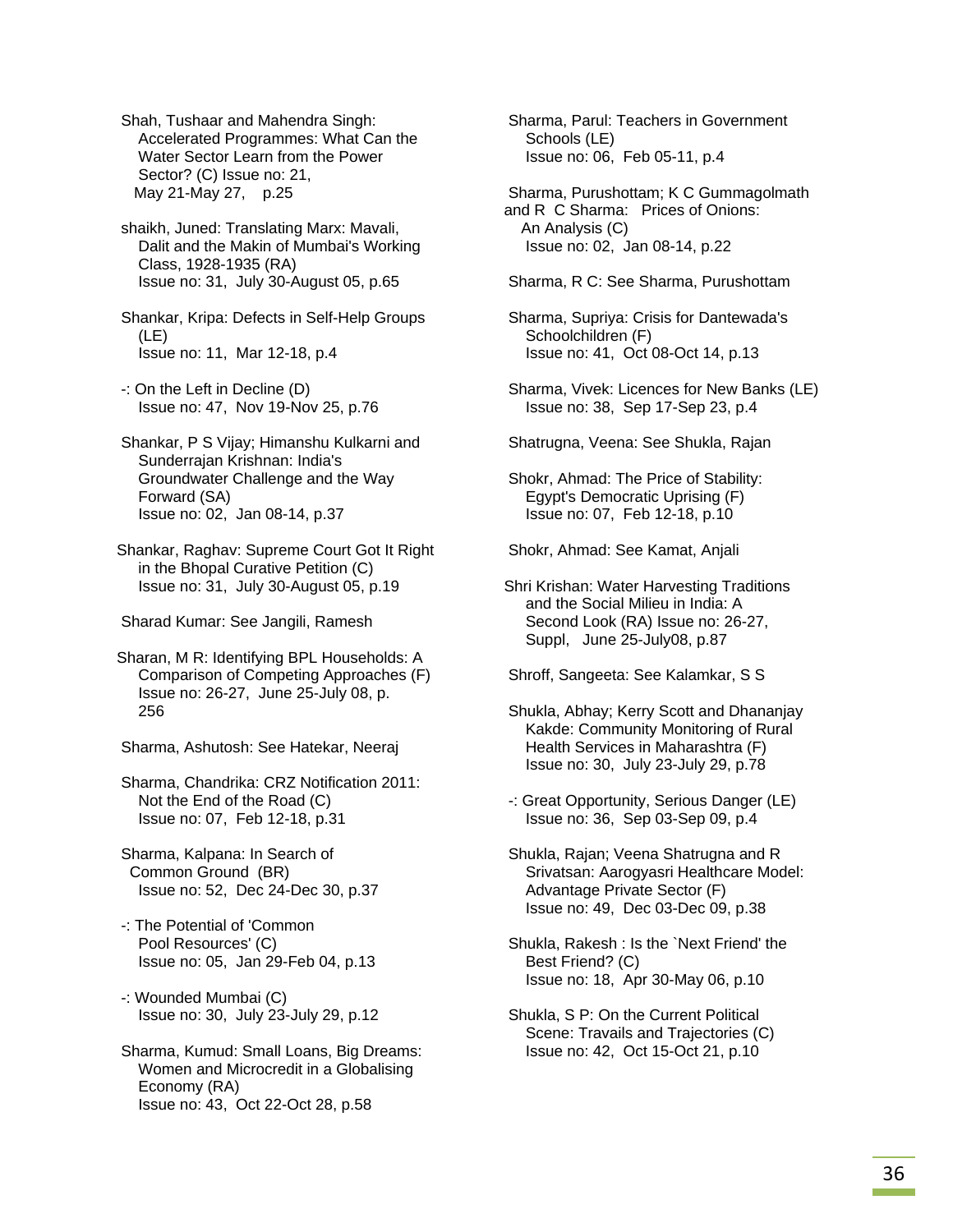-: Planning for Capital, Not People (D) Issue no: 29, July 16-July 22, p.157

 Shylendra, H S: Debating Operation Flood (LE) Issue no: 10, Mar 05-11, p.4

-: Debating Operation Flood (LE) Issue no: 10, Mar 05-11, p.4

 Siddiqa, Ayesha: Pakistan's Modernity: Between the Military and Militancy (SA) Issue no: 51, Dec 17-Dec 23, p.61

 Sidhu, R S; Sukhpal Singh and A S Bhullar: Farmers' Suicides in Punjab: A Census Survey of the Two Most Affected Districts (RA) Issue no: 26-27, Suppl, June 25-July 08, p.131

 Sikand, Yoginder: Deobandi Patriarchy: A Partial Explanation (P) Issue no: 19, May 07-May 13, p.35

 Sikdar, Satadru and Anil N Mukherjee: Allocations for Education during the Eleventh Plan (C) Issue no: 20, May 14-May 20, p.22

Singh, Ajit: Roots of Disaffection in Punjab (BR) Issue no: 05, Jan 29-Feb 04, p.31

 Singh, Ajit Kumar : Why Jat Reservations?  $(C)$ Issue no: 17, Apr 23-Apr 29, p.20

Singh, Aruna: See Chand, Ramesh

 Singh, B K: Misplaced Criticism (LE) Issue no: 03, Jan 15-21, p.4

 Singh, Gurusharan et al: Geelani's Detention (LE) Issue no: 10, Mar 05-11, p.5

-: Geelani's Detention (LE) Issue no: 10, Mar 05-11, p.4

 -: The Insurgent Jurisprudent! (LE) Issue no: 02, Jan 08-14, p.5

 -: Miscarriage of Justice-III (LE) Issue no: 01, Jan 01-07, p.5 Singh, Harbir and Ramesh Chand: The Seeds Bill, 2011: Some Reflections (C) Issue no: 51, Dec 17-Dec 23, p.22 Singh, Jyotsna and Nakul Sawhney: Maruti Workers Speak about Their Strike (F) Issue no: 33, August 13-August 19, p.12 Singh, Mahendra: See Shah, Tushaar Singh, N Somorendro: State of Education in Manipur (F) Issue no: 23, June 04-June 10, p.12 Singh, Paramjeet and Harish Dhawan: Dreaded: State Outreach (LE) Issue no: 41, Oct 08-Oct 14, p.4 -: Intolerant Behaviour (LE) Issue no: 32, August 06-August 12, p. 4 -: Police Action on Ramdev-I (LE) Issue no: 24, June 11-June 17, p.4 -: Rehabilitating SPOs (LE) Issue no: 30, July 23-July 29, p.5 -: Singh, Paramjeet See Dhawan, Harish -: Radical Observations, Timid Orders (LE) Issue no: 52, Dec 24-Dec 30, p.4 -: Vicious Attack (LE) Issue no: 22, May 28-June 03, p.5 Singh, Pritam: K G Kannabiran (LE) Issue no: 03, Jan 15-21, p.5 Singh, Ranbir: Academic Dishonesty (LE) Issue no: 18, Apr 30-May 06, p.5 -: The Hisar Bye-elections: Myth and Reality (C) Issue no: 46, Nov 12-Nov 17, p.16 -: Hisar Elections (LE) Issue no: 48, Nov 26-Dec 02, p.5 Singh, Shankar et al: Police Action on

 Ramdev-II (LE) Issue no: 24, June 11-June 17, p.5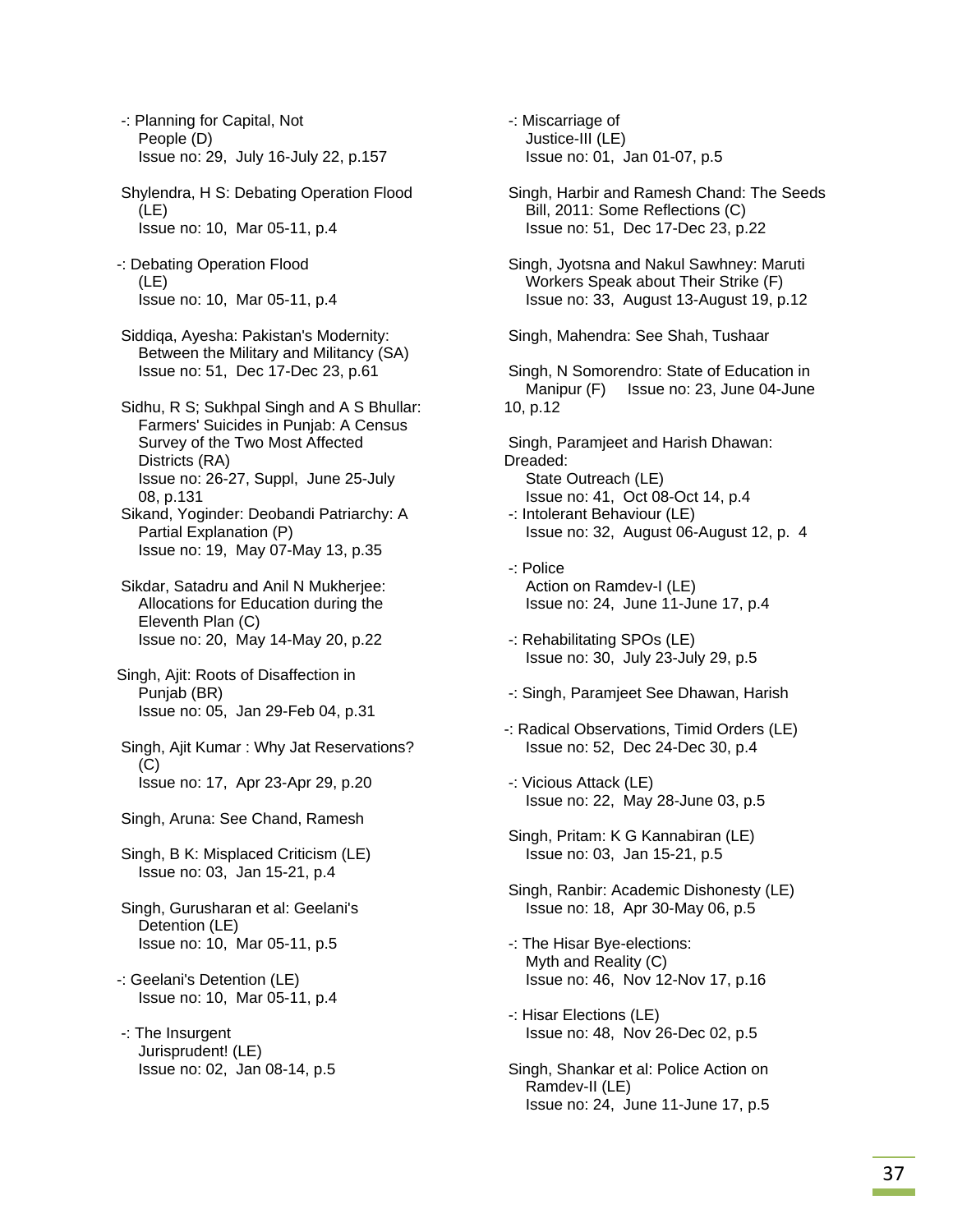Singh, Shyam: World Social Science Report: Whither India and South Asia? (C) Issue no: 01, Jan 01-07, p.10

 Singh, Sukhpal : Controlling Food Inflation: Do Supermarkets Have a Role?  $(C)$ Issue no: 18, Apr 30-May 06, p.19

 -: FDI in Retail: Misplaced Expectations and Half-truths (C) Issue no: 51, Dec 17-Dec 23, p.13

-: Singh, Sukhpal See Sidhu, R S

 Singh, Surjit: See Mohanakumar, S Sinha, Ajit: An Anthropological Way of Doing Economics (BR) Issue no: 52, Dec 24-Dec 30, p.33

 Sinha, Prabhakar et al: Miscarriage of Justice-II (LE) Issue no: 01, Jan 01-07, p.4

 Sitapati, Vinay: What Anna Hazare's Movement and India's New Middle Classes Say about Each Other (P) Issue no: 30, July 23-July 29, p.39

 Sivaramakrishnan, K C: Urban Development and Metro Governance (RA) Issue no: 31, July 30-August 05, p.49

 SND: One Cup, Two Games (C) Issue no: 15, Apr 09-Apr 15, p.13

 Soares, Fabio Veras: Brazil's Bolsa Familia: A Review (F) Issue no: 21, May 21-May 27, p.55

 Solomon, Leela: Endosulfan: Centre in Denial (C) Issue no: 08, Feb 19-25, p.21

 Somanathan, E: Understanding India's Economic Growth (BR) Issue no: 12, Mar 19-25, p.29

-: Somanathan, E See Chaudhuri, Arka Roy

 Somanathan, Rohini: Suresh Tendulkar and His Delhi School Family (F) Issue no: 32, August 06-August 12, p. 114

 Somel, Cem: On a `Marxist' Post-mortem (D) Issue no: 39, Sep 24-Sep 30, p.83

 Sood, Ashima: Vendor Street (BR) Issue no: 29, July 16-July 22, p.70

 Sreekumar, N and Shantanu Dixit: Challenges in Rural Electrification (C) Issue no: 43, Oct 22-Oct 28, p.27

Sreenivas, Ashok: Urban Transport Planning: Lessons from the Proposed Pune Metro Rail (C) Issue no: 06, Feb 05-11, p.27

 Sri Raman, J: Scientists and Pokhran: An Untold Story (BR) Issue no: 17, Apr 23-Apr 29, p.32 Srinivas, S V: Three-Town Revolution: Implications of Cinema's Politics for

 the Study of Urban Spaces (RA) Issue no: 50, Dec 10-Dec 16, p.80

 Srinivasan, Rama: `Gaylords' of Bollywood: Politics of Desire in Hindi Cinema (F) Issue no: 07, Feb 12-18, p.73

 Srinivasan, S: A Reply (LE) Issue no: 26-27, June 25-July 08, p.5

 -: Medicines for All', the Pharma Industry and the Indian State (F) Issue no: 24, June 11-June 17, p.43

 Srinivasan, Sandhya: Clinical Trial Industry: No Accountability? (C) Issue no: 35, August 27-Sep 02, p.19

 Srinivasan, T N and Vani Archana: Determinants of Export Decision of Firms (SA) Issue no: 07, Feb 12-18, p.49

 Srinivasulu, K; M Channa Basavaiah and D Ravinder: Srikrishna Committee: Thorough But Unviable (C) Issue no: 10, Mar 05-11, p.16

 -: A Valuable Intellectual Resource on Dalit Writing (BR) Issue no: 36, Sep 03-Sep 09, p.30

 Sriram, M S: Microfinance Industry in India: More Thoughts (D) Issue no: 50, Dec 10-Dec 16, p.110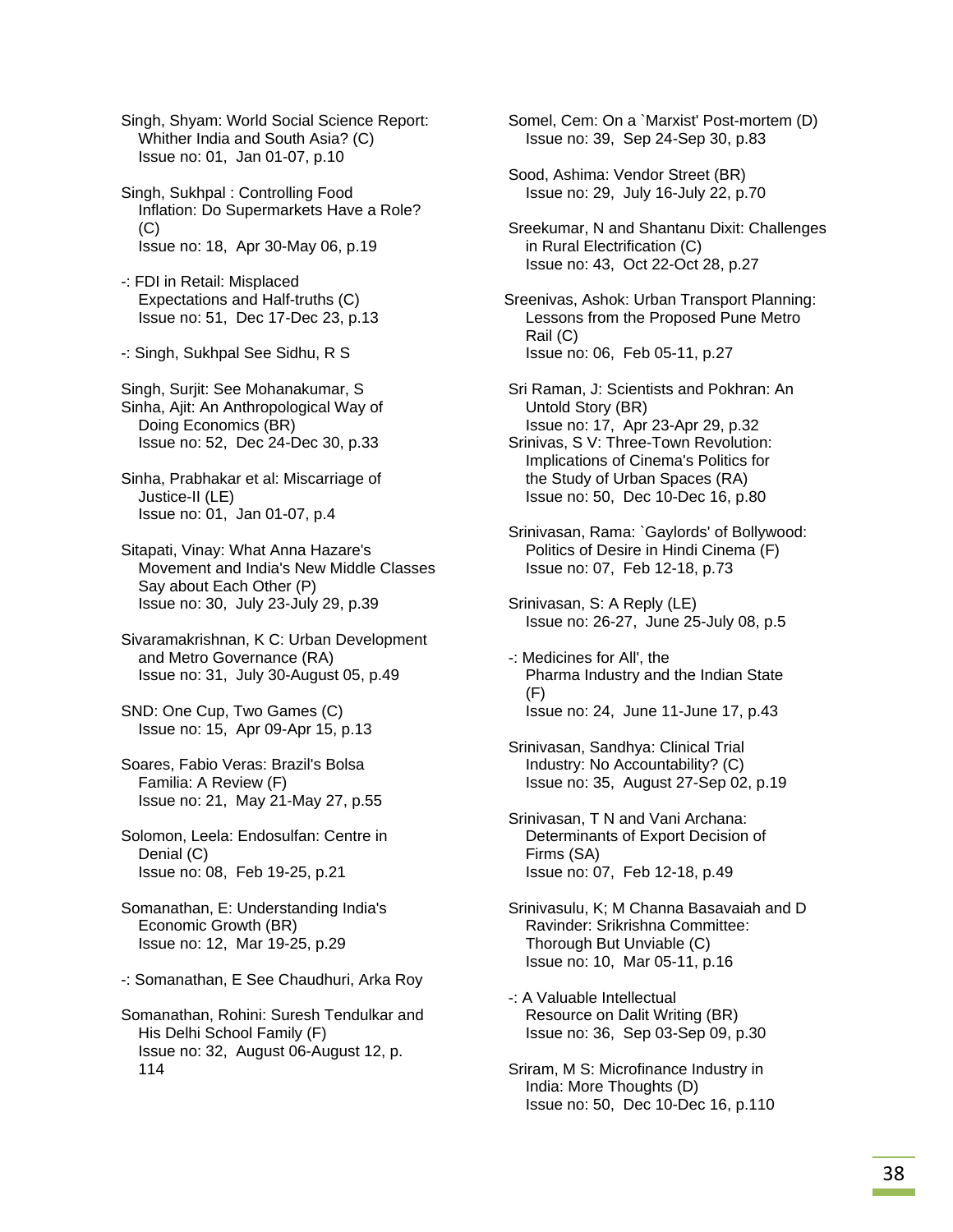Sriraman, Tarangini: Revisiting Welfare: Ration Card Narratives in India (SA) Issue no: 38, Sep 17-Sep 23, p.52

 Srivastava, D K: Themes from a Life in Public Finance (BR) Issue no: 41, Oct 08-Oct 14, p.41

 Srivastava, Sanjay: A Hijra, a Female Pradhan and a Real Estate Dealer: Between the Market, the State and `Community' (SA) Issue no: 51, Dec 17-Dec 23, p.44

Srivatsan, R: See Shukla, Rajan

Street, Paul: See DiMaggio, Anthony

 Subramanian, K: Deregulation or Destabilisation? (C) Issue no: 49, Dec 03-Dec 09, p.21

 Subramanian, S: 'Inclusive Development' and the Quintile Income Statistic (F) Issue no: 04, Jan 22-28, p.69

- -: The Poverty Line: Getting It Wrong Again (P) Issue no: 48, Nov 26-Dec 02, p.37
- Sulehria, Farooq: Pervez Hoodbhoy: 'Miracles are Needed to Rescue Pakistan' (F) Issue no: 05, Jan 29-Feb 04, p.25
- Sundar, Nandini: Interning Insurgent Populations: The Buried Histories of Indian Democracy (SA) Issue no: 06, Feb 05-11, p.47
- -: Ramchandra Guha and E A S Sarma: Supreme Court on Salwa Judum (LE) Issue no: 29, July 16-July 22, p.4
- Sundaram, Jomo Kwame: Global Food Price Increases and Volatility (C) Issue no: 22, May 28-June 03, p.20
- Sundaram, K: Suresh Tendulkar: An Economist's Life (F) Issue no: 32, August 06-August 12, p. 110

Sundaresan, Jayaraj: Planning as Commoning: Transformation of a Bangalore Lake (RA) Issue no: 50, Dec 10-Dec 16, p.71

 Sundari Ravindran, T K: Public-Private Partnerships in Maternal Health Services (SA) Issue no: 48, Nov 26-Dec 02, p.43

 Sunny, Yemuna : The Teacher, Society and the Modern School (C) Issue no: 17, Apr 23-Apr 29, p.26

- Sur, Abha et al: Statement of Protest (LE) Issue no: 40, Oct 01-Oct 07, p.5
- Sur, Ranjit: Political Prisoners (LE) Issue no: 22, May 28-June 03, p.4

Suresh, A: See Ramasundaram,P

 Suresh, V and D Nagasaila: The Colossus of Human Rights Jurisprudence (F) Issue no: 04, Jan 22-28, p.26

-: Suresh, V See Devasahayam, M G

- Suryanarayana, M H: Expert Group on Poverty: Confusion Worse Confounded (P) Issue no: 46, Nov 12-Nov 17, p.36
- Sutar, Anil S: Harmful to Social Justice (LE) Issue no: 44-45, Nov 05-Nov 11, p.5
- -: The `Beyond' Perspective (LE) Issue no: 39, Sep 24-Sep 30, p.5
- Swain, Braja Bandhu: Contract Farming in Andhra Pradesh: A Case of Rice Seed and Gherkin Cultivation (SA) Issue no: 42, Oct 15-Oct 21, p.60
- Swain, Ranjula Bali and Adel Varghese: Reassessing the Impact of SHG Participation with Non-experimental Approaches (SA) Issue no: 11, Mar 12-18, p.50

Tamboli, Prabhakar: See Challa, J

Tandel, Vaidehi: See Pethe, Abhay

Tandon, Anjali: See Nataraj, Geethanjali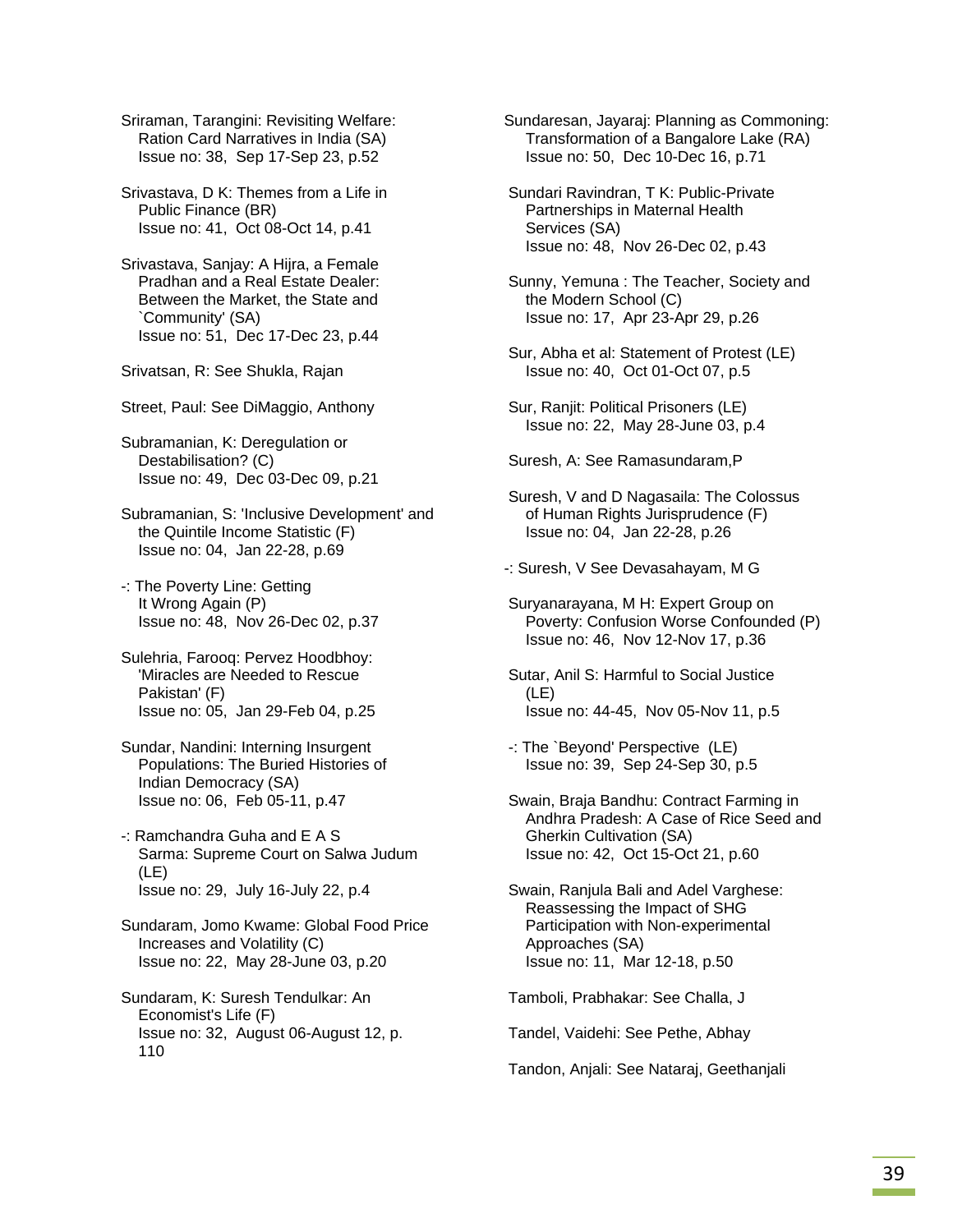Tandon, Sharad and Rip Landes: The Sensitivity of Food Security in India to Alternate Estimation Methods (SA) Issue no: 22, May 28-June 03, p.92

Taneja, Nisha; Saon Ray; Neetika Kaushal and Devjit Roy Chowdhury: An Approach to Prune India's Sensitive Lists under SAFTA (C) Issue no: 11, Mar 12-18, p.15

- -: Issues in India-Pakistan Trade Negotiations (C) Issue no: 30, July 23-July 29, p.24
- -: Most Favoured Nation: New Trade Opportunities for India and Pakistan (C) Issue no: 49, Dec 03-Dec 09, p.14
- Tara, Shelly: Private Space in Public Transport: Locating Gender in the Delhi Metro (F) Issue no: 51, Dec 17-Dec 23, p.71
- Teltumbde, Anand: Dalit Capitalism and Pseudo Dalitism (F) Issue no: 10, Mar 05-11, p.10
- -: Dalit Capitalism and Pseudo Dalitism (F) Issue no: 10, Mar 05-11, p.10
- -: Dismantling `Dalit' with a Poisonous PIL (F) Issue no: 41, Oct 08-Oct 14, p.10
- -: Fasts, Hunger and Hunger Strikes (F) Issue no: 26-27, June 25-July 08, p. 10
- -: From the Underbelly of Swarnim Gujarat (F) Issue no: 14, Apr 02-Apr 08, p.10
- -: Imperial Justice and Indian Frenzy (F) Issue no: 23, June 04-June 10, p.10
- -: India's (Jati) Panchayati Raj (F) Issue no: 36, Sep 03-Sep 09, p.10
- -: Jayalalithaa's Sacrificial Lambs (F) Issue no: 46, Nov 12-Nov 17, p.10
- -: Occupy Movement and India (F) Issue no: 51, Dec 17-Dec 23, p.10
- -: Playing Foul with the Oppressed (F) Issue no: 32, August 06- August 12, p. 10
- -: Real Issue, Surreal Solution (F) Issue no: 19, May 07-May 13, p.10
- -: Yet Another Binayak Sen (F) Issue no: 06, Feb 05-11, p.10
- Thakkar, Usha: Gandhi's Struggle Revisited (BR) Issue no: 37, Sep 10-Sep 16, p.33
- Thakurta, Paranjoy Guha : Manufacturing `News' (C) Issue no: 14, Apr 02-Apr 08, p.12
- Thapar, Romila: Ram Sharan Sharma (1920-2011 (F) Issue no: 38, Sep 17-Sep 23, p.22
- Tharamangalam, Joseph: Is Food Insecurity in Kerala a Myth? (D) Issue no: 20, May 14-May 20, p.69
- Thingalaya, N K: Unnecessary Partition (LE) Issue no: 53, Dec 31-Jan 06, p.5
- Thomas, Alex M: See Omkarnath, G
- Thomas, George: Not for Sale: Recovering Healthcare (BR) Issue no: 10, Mar 05-11, p.31
- -: Politics of Science (LE) Issue no: 28, July 09-July 15, p.4
- Thresia, C U and K S Mohindra: Public Health Challenges in Kerala and Sri Lanka (SA) Issue no: 31, July 30-August 05, p.99
- Tilak, Jandhyala B G: Education for Profit  $(C)$ Issue no: 09, Feb 26-Mar 04, p.18
- Tillin, Louise: Statehood and the Politics of Intent (P) Issue no: 20, May 14-May 20, p.34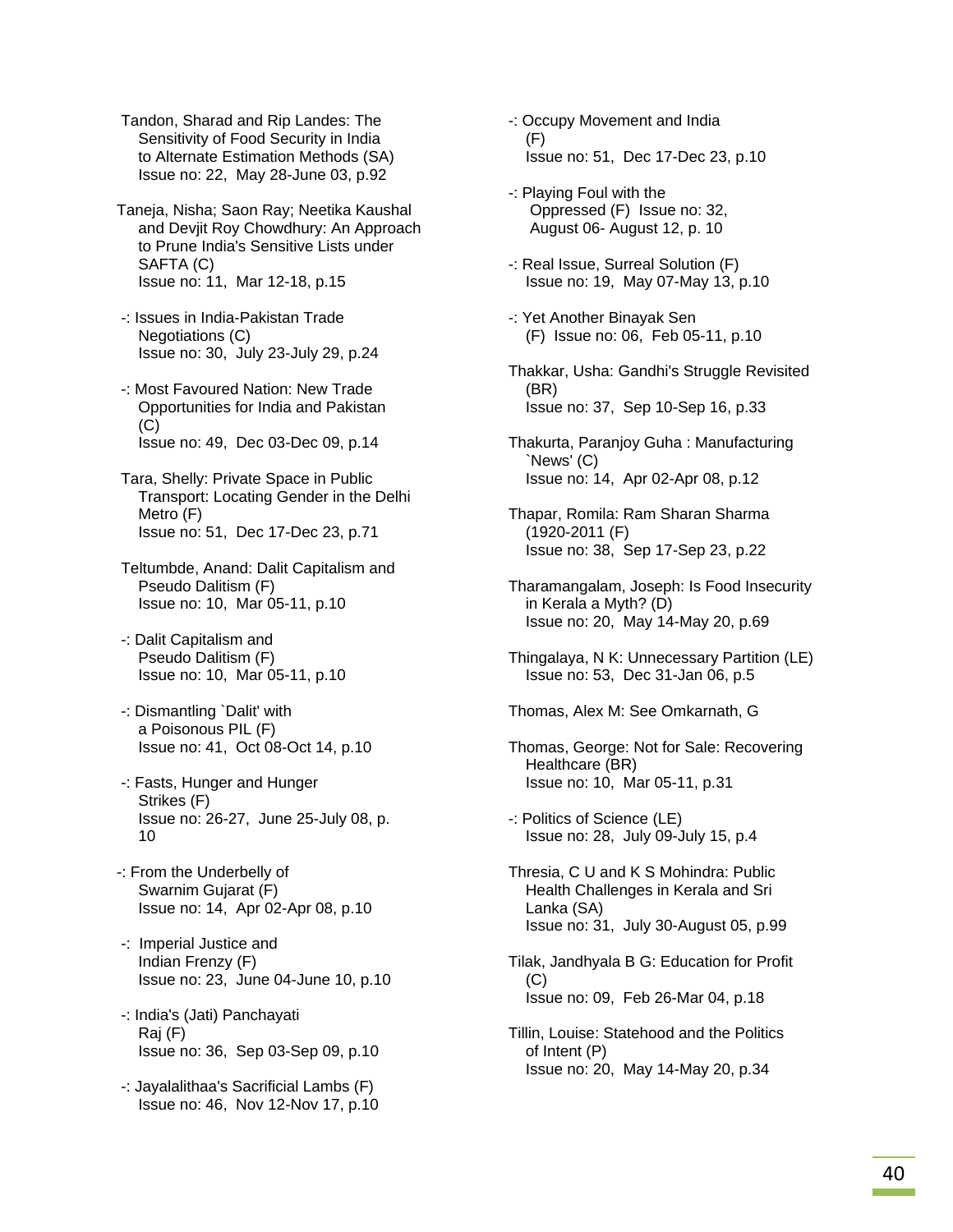Tiwari, Nupur : How Inclusive Are Panchayati Raj Institutions? (BR) Issue no: 15, Apr 09-Apr 15, p.35

 Tiwari, Rakesh et al: MGNREGA for Environmental Service Enhancement and Vulnerability Reduction: Rapid Appraisal in Chitradurga District, Karnataka (SA) Issue no: 20, May 14-May 20, p.39

 Tornquist, Olle : Is Social Democracy Being Undermined? (C) Issue no: 15, Apr 09-Apr 15, p.28

 Tripathi, Dwijendra: Two Power Networks in History (BR) Issue no: 39, Sep 24-Sep 30, p.33

- Tripathi, Narendra Kumar: Scarcity Dilemma as Security Dilemma: Geopolitics of Water Governance in South Asia (SA) Issue no: 07, Feb 12-18, p.67
- Tripathi, Tulika: See Mishra, Nripendra Kishore

 Tripathy, Ratnakar: Migration, Money, Music (F) Issue no: 46, Nov 12-Nov 17, p.29

- Tucker, Todd and Jayati Ghosh: WTO Conflict with Financial Re-regulation (D) Issue no: 51, Dec 17-Dec 23, p.75
- Uchikawa, Shuji: Linkage between Organised and Unorganised Sectors in Indian Machinery Industry (SA) Issue no: 01, Jan 01-07, p.45
- -: Small and Medium Enterprises in the Indian Auto-Component Industry (SA) Issue no: 25, June 18-June 24, p.51

Uma Rani: See Belser, Patrick

 Unni, Jeemol and Ravikiran Naik: Rural Structural Transformation: The Case of the Services Sector in India (SA) Issue no: 26-27, June 25-July 08, p. 196

Upadhyay, Saroj: Caution over Foreign Banks (LE) Issue no: 19, May 07-May 13, p.4

-: Change at Writers' Buildings? (LE) Issue no: 16, Apr 16-Apr 22, p.5

- -: Democratic Dividends (LE) Issue no: 21, May 21-May 27, p.5
- -: Food Security (LE) Issue no: 39, Sep 24-Sep 30, p.5
- -: Neglect of People (LE) Issue no: 29, July 16-July 22, p.5
- -: Taming Inflation (LE) Issue no: 23, June 04-June 10, p.5
- Utsav Kumar and Jesus Felipe: Unit Labour Costs as a Tool for Competitiveness and Policy Analysis: A Reassessment (SA) Issue no: 40, Oct 01-Oct 07, p.66
- Vajpeyi, Ananya: Political Traditions in the Making of India (BR) Issue no: 25, June 18-June 24, p.39
- Vakulabharanam, Vamsi et al: Understanding the Andhra Crop Holiday Movement (C) Issue no: 50, Dec 10-Dec 16, p.13

Vani, B P: See Rajeev, Meenakshi

Varghese, Adel: See Swain, Ranjula Bali

 Varma, Daya: Binayak Sen and the Prime Minister (LE) Issue no: 03, Jan 15-21, p.5

- Varma, G Visakh: Some Omissions (LE) Issue no: 36, Sep 03-Sep 09, p.4
- Varman, Rahul: Another World Is Possible? (BR) Issue no: 33, August 13-August 19, p. 41

 -: A Window Reality (BR) Issue no: 26-27, June 25-July 08, p. 102

- Vasanthi, Nimushakavi: Addressing Paid Domestic Work: A Public Policy Concern (RA) Issue no: 43, Oct 22-Oct 28, p.85
- Vasavi, A R: Beyond Corruption in Mining: A Derailed Democracy (C) Issue no: 33, August 13-August 19, p.14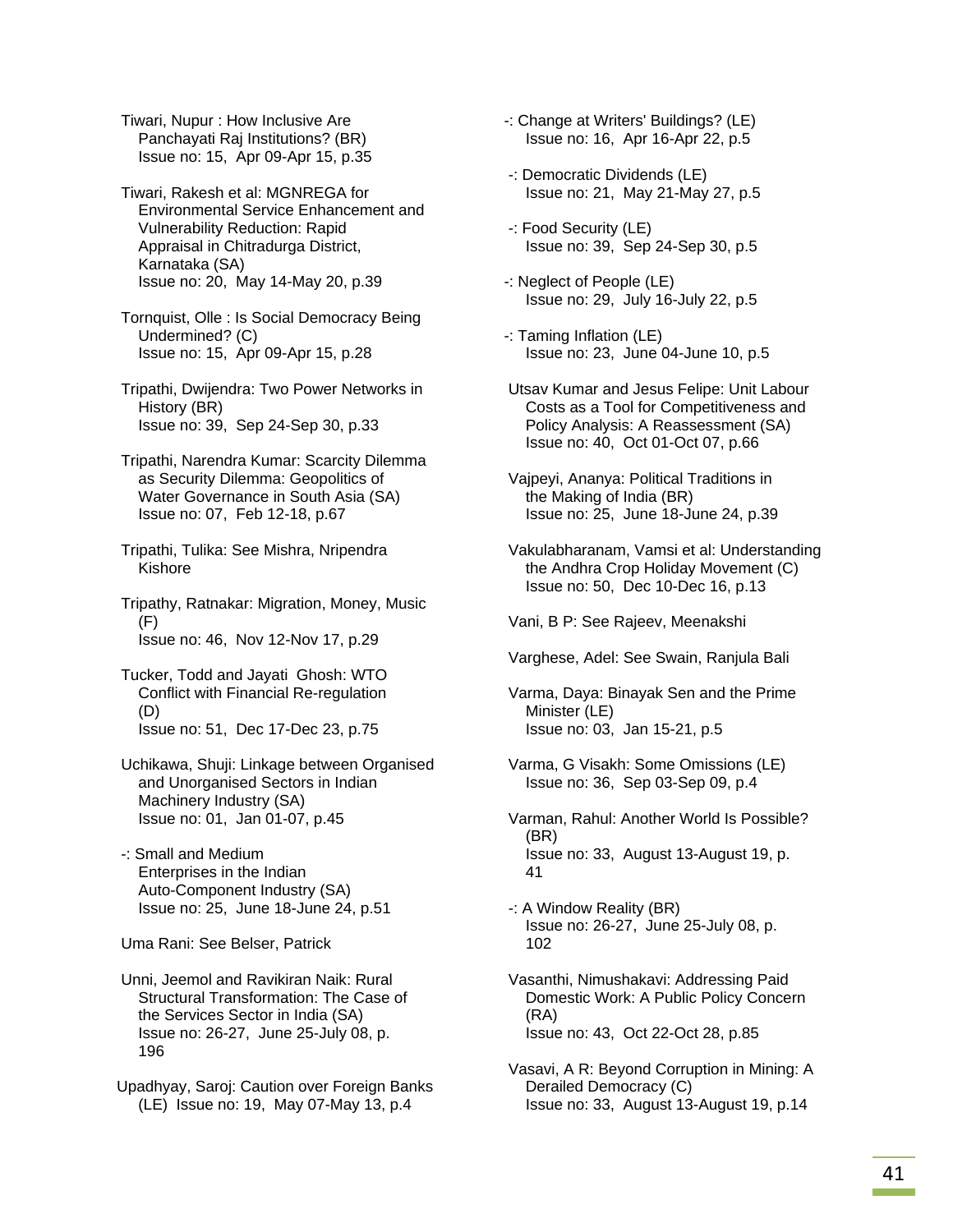Vasudevan, Parvathi : Democracy in Nigeria (C) Issue no: 20, May 14-May 20, p.26

Ved Prakash: Concerns about Autonomy and Academic Freedom in Higher Education Institutions (P) Issue no: 16, Apr 16-Apr22, p.36

 Veeramani, C and Gordhan K Saini: Impact of ASEAN-India Preferential Trade Agreement on Plantation Commodities: A Simulation Analysis (SA) Issue no: 10, Mar 05-11, p.83

 -: Impact of ASEAN-India Preferential Trade Agreement on Plantation Commodities: A Simulation Analysis (SA) Issue no: 10, Mar 05-11, p.83

 Veeravalli, Anuradha: Swaraj and Sovereignty (SA) Issue no: 05, Jan 29-Feb 04, p.65

 Velupillai, K Vela: Robert Clower: Portrait of an Affectionate Curmudgeon (C) Issue no: 24, June 11-June 17, p.22

 Venkatachalam, L: Hidden Failure of Successful Institutions': Community Management of CPRs (SA) Issue no: 29, July 16-July 22, p.103

 Venkataraman, L N: False Consciousness (LE) Issue no: 22, May 28-June 03, p.4

Venkataraman, Vidya: See Bhojani, Upendra

 Venkatesh Kumar, B: Governance, Autonomy and Social Science Research (F) Issue no: 33, August 13-August 19, p. 37

 Venkateswaran, T V: Did Ardi Walk for Sex? Gender, Science and World Views (C) Issue no: 03, Jan 15-21, p.19

 Venugopal, N: A Humane Philosopher (F) Issue no: 04, Jan 22-28, p.23

 Venugopal, N: R S Rao: An Intellectual in the Marxist-Maoist Tradition (C) Issue no: 37, Sep 10Sep 16, p.29

-: Why Not India? (LE) Issue no: 07, Feb 12-18, p.4  Venugopal, Rajesh: The Politics of Market Reform at a Time of Civil War: Military Fiscalism in Sri Lanka (SA) Issue no: 49, Dec 03-Dec 09, p.67

Verma, A K: Farmers' Suicides and Statehood Demand in Bundelkhand (F) Issue no: 28, July 09-July 15, p.10

Verma, Radheshyam: See Bedi, Jatinder S

 Verma, Vidhu: Conceptualising Social Exclusion: New Rhetoric or Transformative Politics? (SA) Issue no: 50, Dec 10-Dec 16, p.89

Veronese, Giovanni : See Patnaik, Ila

 Vidya, K S and Padma M Sarangapani: Is Education News? (F) Issue no: 42, Oct 15-Oct 21, p.69

 Vijayabaskar, M: Global Crises, Welfare Provision and Coping Strategies of Labour in Tiruppur (RA) Issue no: 22, May 28-June 03, p.38

-: Vijayabaskar, M See Jeyaranjan, J

 Vijayan, P K: Captive Imagination: Letters from Prison-Poet in the Political Activist (BR) Issue no: 08, Feb 19-25, p.29

 Virmani, Arvind and Michael Debabrata Patra: IMF Reforms 2010: Do They Mirror Global Economic Realities? (SA) Issue no: 30, July 23-July 29, p.53

 Visaria, Leela and Meera Bhat: Public Provisioning of Health and Decentralisation in Gujarat (SA) Issue no: 49, Dec 03-Dec 09, p.59

Vishwanath, C K: Precapitalist Community (LE) Issue no: 31, July 30-August 05, p.5

 Visvanathan, Shiv: Hazare vs Hazare: A Scenario as a Warning (C) Issue no: 35, August 27-Sep 02, p.15

Vyas, Aditi: See Mahalingam, Ashwin

 Vyasulu, Vinod: Democracy in Greece (LE) Issue no: 46, Nov 12-Nov 17, p.5